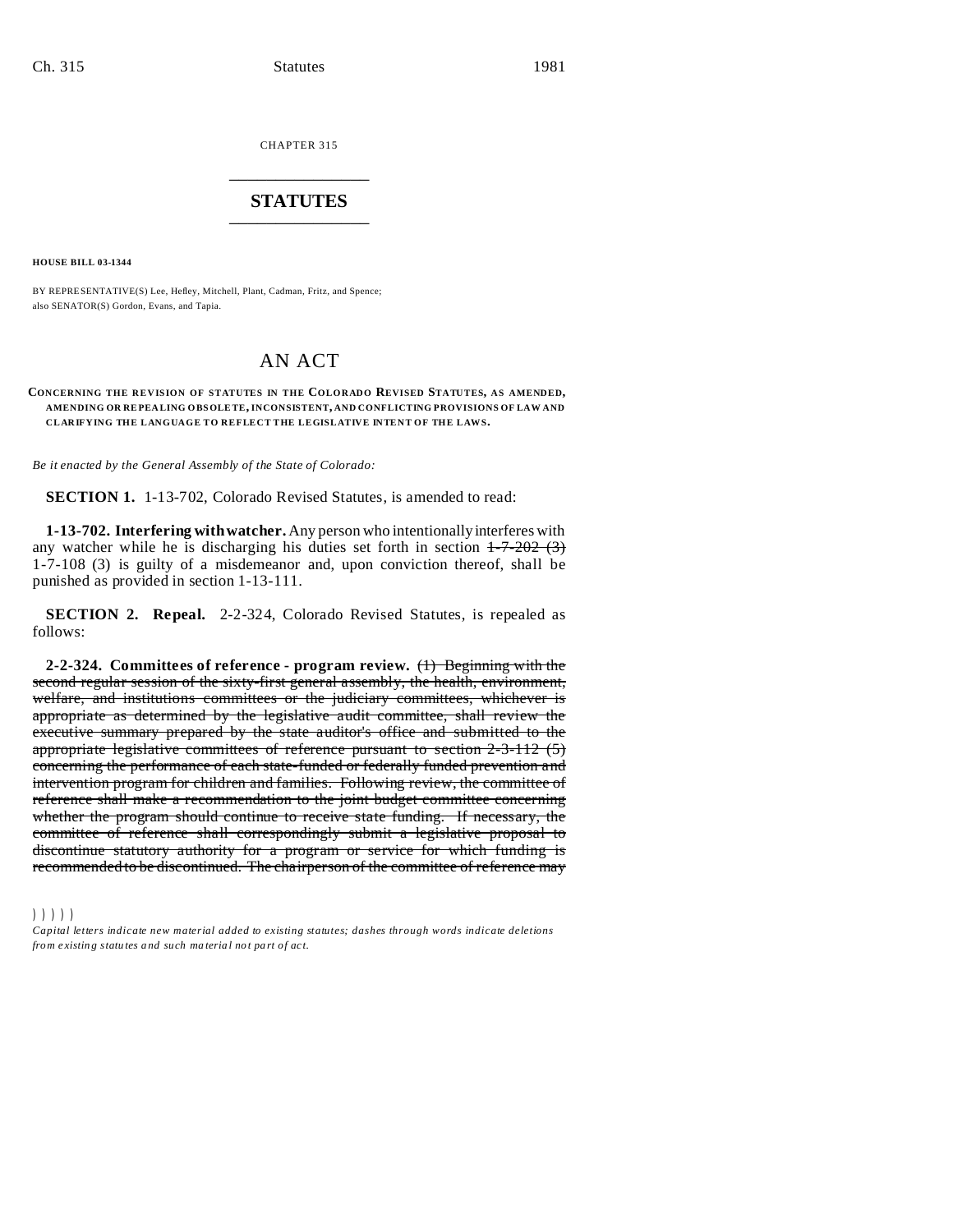determine whether to take public testimony concerning the evaluation of any program.

(2) The provisions of subsection (1) of this section shall not apply to any program whose effectiveness is otherwise annually evaluated by members of the general assembly.

**SECTION 3.** 2-3-301 (1.5) (c), Colorado Revised Statutes, is amended to read:

**2-3-301. Legislative council created - executive committee created.** (1.5) (c) The executive committee previously formed pursuant to subsection (1) of this section shall retain all powers and duties related to any special session of the general assembly called prior to the convening of the next general assembly and all legislative management functions pertaining to manners MATTERS arising prior to the convening of the next general assembly.

**SECTION 4.** 8-70-103 (8.5), Colorado Revised Statutes, is amended to read:

**8-70-103. Definitions.** As used in articles 70 to 82 of this title, unless the context otherwise requires:

 $(8.5)$  "Electronic" has the meaning set forth in section  $24-71.1-103$   $(2)$ 24-71.3-102 (5), C.R.S.; except that "electronic" shall not include use of the telephone to transmit audio or voice communication.

**SECTION 5.** 10-1-103 (3), Colorado Revised Statutes, is amended to read:

**10-1-103. Division of insurance - subject to termination - repeal of article.** (3) All direct and indirect expenditures of the division shall be paid from the division of insurance cash fund, which fund is hereby created in the state treasury. All fees collected pursuant to sections 8-44-204 (7), C.R.S., 8-44-205 (6), C.R.S., 10-2-413, 10-3-108, 10-3-207, 10-3.5-104, 10-3.5-107, 10-12-106, 10-15-103, 10-16-110 (1) and (2), 10-16-111 (1),  $\frac{12-7-104}{6}$ , C.R.S., 24-10-115.5 (5), C.R.S., and 29-13-102 (5), C.R.S., and all taxes collected pursuant to section 10-3-209 (4) designated for the division of insurance shall be transmitted to the state treasurer, who shall credit the same to the division of insurance cash fund. All moneys credited to the division of insurance cash fund shall be used as provided in this section and in section 24-48.5-106, C.R.S., shall not be deposited in, or transferred to, the general fund of the state or to any other fund, and shall be subject to annual appropriation by the general assembly for the purposes authorized in this title and as otherwise authorized by law. In accordance with section 24-36-114, C.R.S., all interest derived from the deposit and investment of moneys in the fund shall be credited to the general fund.

**SECTION 6.** The introductory portion to 10-2-403 (1), Colorado Revised Statutes, is amended to read:

**10-2-403. Exemption from license examination.** (1) The following applicants shall be exempt from the written examination requirements set forth in section 10-4-402 10-2-402:

**SECTION 7.** 10-3-1104.7 (12) (b) (I), Colorado Revised Statutes, is amended to read: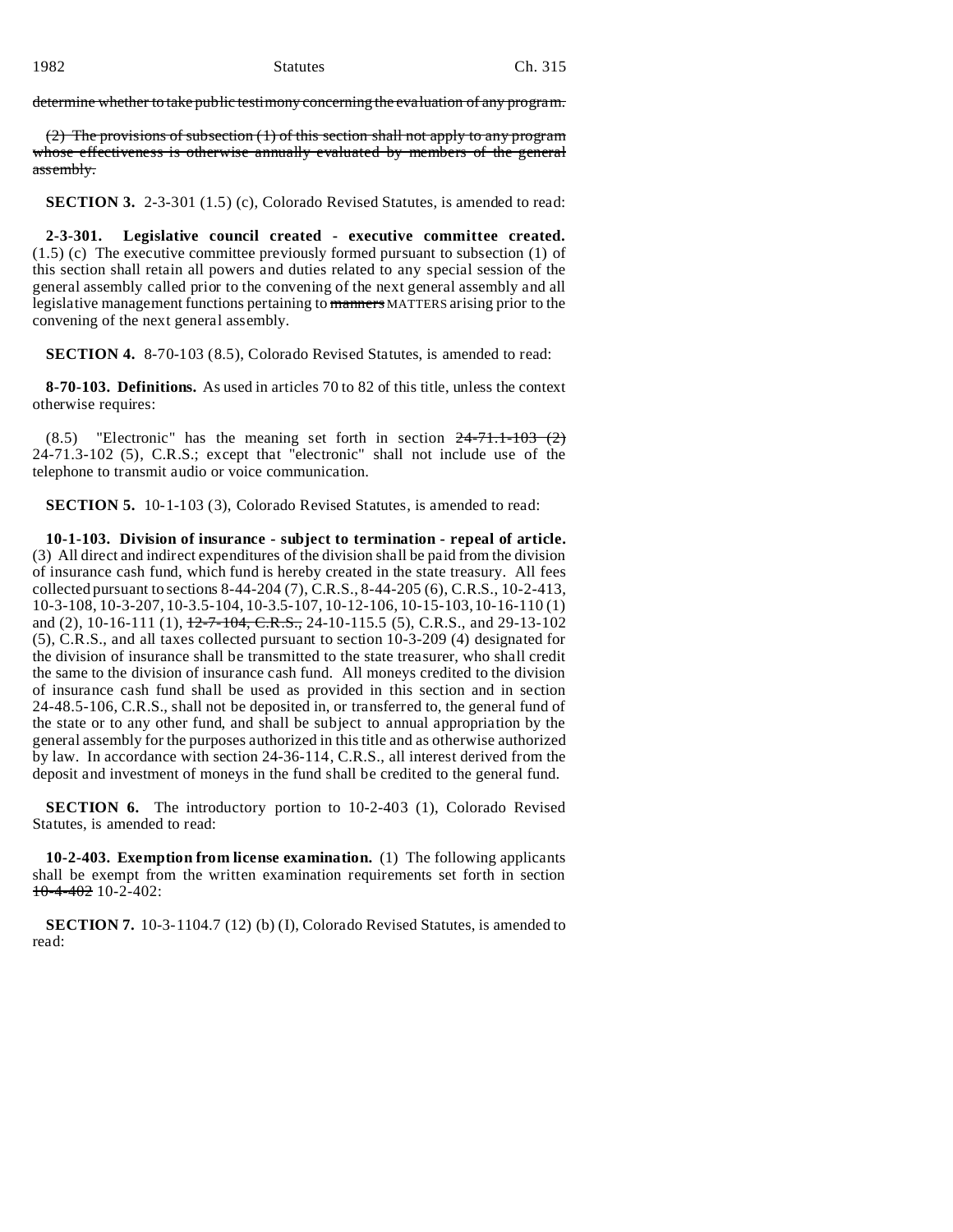#### Ch. 315 Statutes 1983

**10-3-1104.7. Genetic testing - declaration - definitions - limitations on disclosure of information - liability - legislative declaration.** (12) Any individual who is injured by an entity's violation of this section may recover in a court of competent jurisdiction the following remedies:

(b) The greater of:

(I) An amount equal to any actual damages suffered by the individual as a result of the violation; and OR

**SECTION 8.** 10-4-705 (2), Colorado Revised Statutes, is amended to read:

**10-4-705. Coverage compulsory.** (2) Any owner of a motor vehicle who operates the motor vehicle on the public highways of this state or who knowingly permits the operation of the motor vehicle on the public highways of this state who fails to have in full force and effect a complying policy covering said motor vehicle at the time of any accident, on account of which benefits under section 10-4-706 (1) (b) to (1) (e) or alternatively, as applicable, section 10-4-706 (2)  $\sigma r$  (3) would be payable, shall be personally liable for the payment of such benefits to the person for whom such payment would have been required, if such coverage had been in effect under the terms of section 10-4-707. Such an owner shall have all of the rights and obligations of any insurer under this part 7.

**SECTION 9.** 10-4-706 (4.5), Colorado Revised Statutes, is amended to read:

**10-4-706. Required coverages - complying policies - PIP examination program.** (4.5) All medical devices or medical equipment provided to an insured or injured person entitled to benefits, as part of such person's benefits pursuant to paragraphs (b) and (c) of subsection (1) of this section or the equivalent under subsection (2)  $\sigma$  (3) of this section, shall be the property of the insured and shall not be required to be surrendered to the insurer, unless such medical device or medical equipment was rented or leased by the insurer or unless such medical device or medical equipment is of a type commonly found at a health, exercise, or athletic facility.

**SECTION 10.** The introductory portion to 10-4-707 (1) and 10-4-707 (5), Colorado Revised Statutes, are amended to read:

**10-4-707. Benefits - how payable.** (1) The coverages described in section 10-4-706 (1) (b) to (1) (e) or alternatively, as applicable, section 10-4-706 (2)  $\sigma$  (3) shall be applicable to:

(5) When a person injured is a person for whom benefits are required to be paid under the "Workers' Compensation Act of Colorado", the coverages described in section 10-4-706 (1) (b) to (1) (e) or alternatively, as applicable, section  $10$ -4-706 (2)  $\sigma$  (3) shall be reduced to the extent that benefits are actually available and covered under said act within the time period for payment of benefits under this part 7 prescribed by section 10-4-708.

**SECTION 11.** 10-4-708 (1) and (2), Colorado Revised Statutes, are amended to read: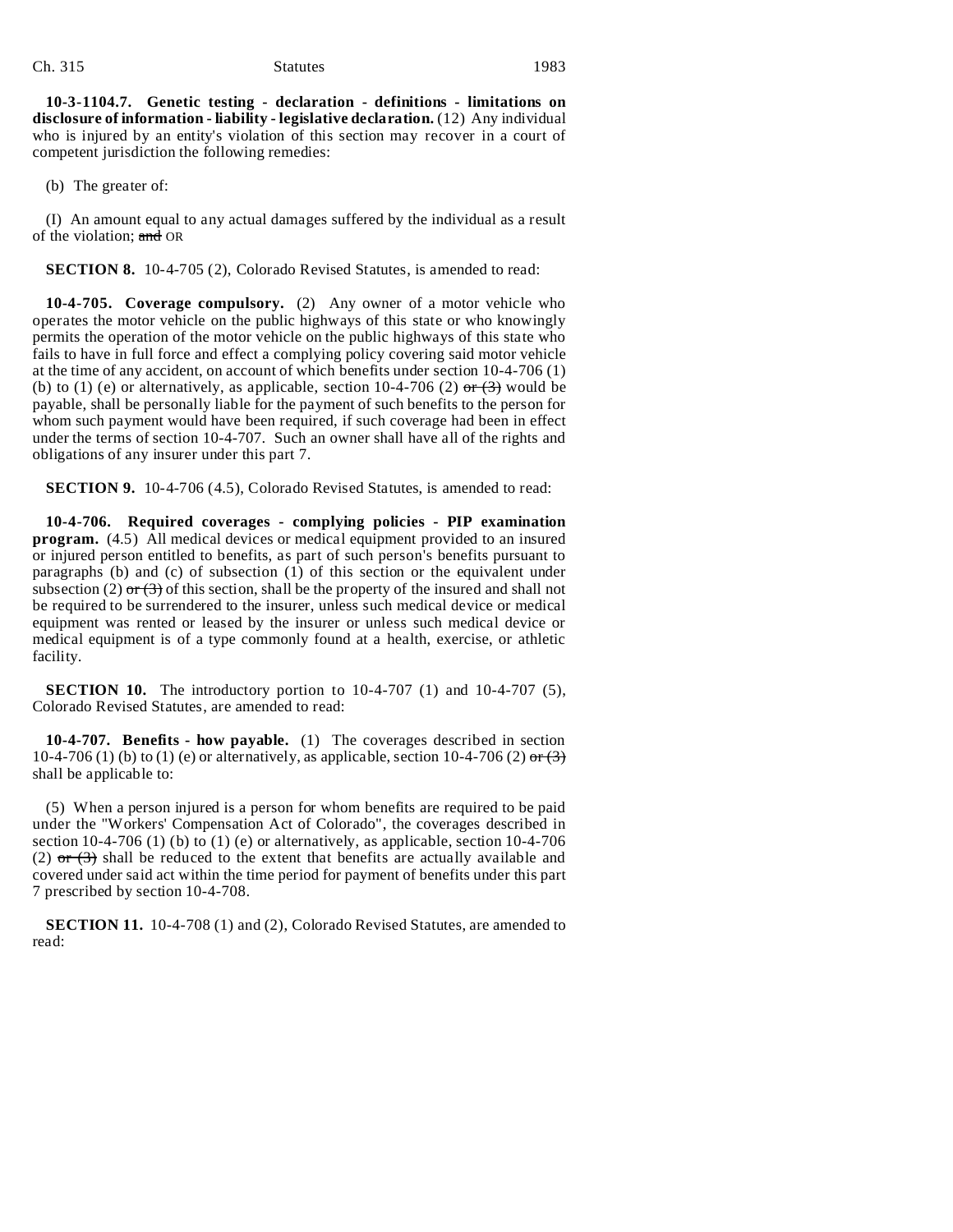#### 1984 Ch. 315

**10-4-708. Prompt payment of direct benefits.** (1) Payment of benefits under the coverages enumerated in section 10-4-706 (1) (b) to (1) (e) or alternatively, as applicable, section 10-4-706 (2)  $\sigma$  (3) shall be made on a monthly basis. Benefits for any period are overdue if not paid within thirty days after the insurer receives reasonable proof of the fact and amount of expenses incurred during that period; except that an insurer may accumulate claims for periods not exceeding one month and benefits are not overdue if paid within fifteen days after the period of accumulation. If reasonable proof is not supplied as to the entire claim, the amount supported by reasonable proof is overdue if not paid within thirty days after such proof is received by the insurer. Any part or all of the remainder of the claim that is later supported by reasonable proof is overdue if not paid within thirty days after such proof is received by the insurer. In the event that the insurer fails to pay such benefits when due, the person entitled to such benefits may bring an action in contract to recover the same.

(2) Benefits provided under section  $10-4-706$  (1) (b) to (1) (e) or alternatively, as applicable, section 10-4-706 (2) or  $(3)$  may be paid by the insurer directly to any person supplying necessary care, treatment, products, services, or accommodations to the person for whom benefits are required under section  $10-4-706(1)$  (b) to  $(1)$  (e) or alternatively, as applicable, section 10-4-706 (2).  $\sigma$  (3).

**SECTION 12.** The introductory portion to 10-4-708.6 (1) (a) and 10-4-708.6 (1) (c), (2) (b), and (3), Colorado Revised Statutes, are amended to read:

**10-4-708.6. Obligations of persons providing services - penalties - availability and maintenance of records.** (1) (a) In addition to the standards set forth in section 10-4-706, it shall be the obligation of any health care practitioner or health care practitioner organization providing services for which compensation is provided under section  $10-4-706$  (1) (b) to (1) (e) or alternatively, as applicable, section 10-4-706 (2)  $\sigma$  (3) to assure, to the extent of such person's authority, that services or items ordered or provided by such person to beneficiaries and recipients under this part 7:

(c) Any person, provider, health care practitioner, health care practitioner organization, or other provider of benefits under section  $10-4-706$  (1) (b) to (1) (e) AND (2) and  $(3)$ , that violates the standards of care in paragraph (a) or (b) of this subsection (1) shall be subject to disciplinary action by the appropriate licensing authority.

(2) (b) Any person providing services for which compensation is provided under section 10-4-706 (1) (b) to (1) (e) or alternatively, as applicable, section 10-4-706 (2) or  $(3)$  shall maintain the originals or copies of patient records justifying and relating to services provided under said section for a period of five years after the last date of examination or treatment of the patient.

(3) Any treatment or procedure recommended by a member of a managed care provider network pursuant to section  $10-4-706$  (1) (b) or (1) (c) or the equivalent coverage in section 10-4-706 (2) or  $(3)$  shall be approved or denied within twenty business days after receipt of all information deemed necessary by the managed care organization to approve or deny the requested treatment or procedure.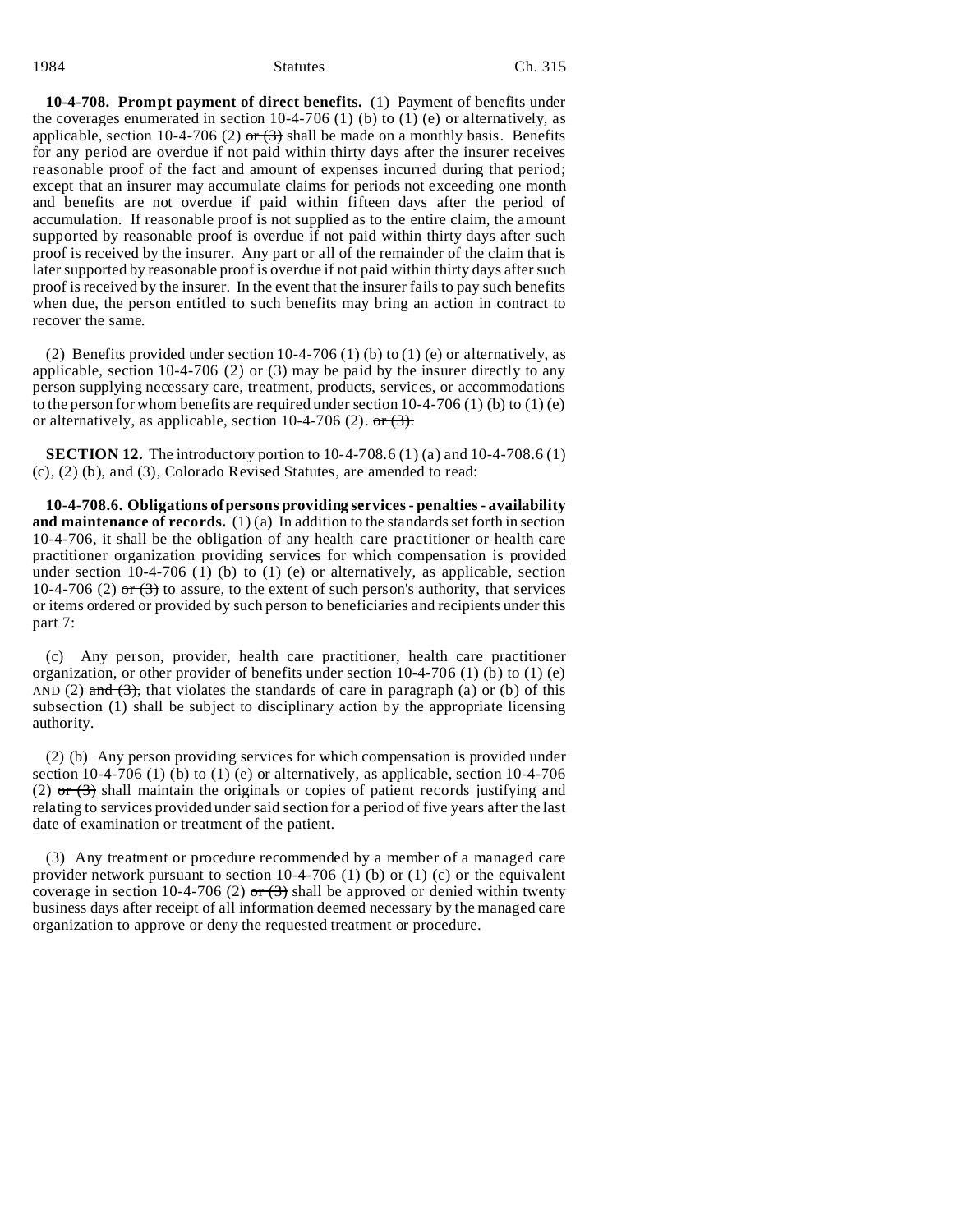#### Ch. 315 Statutes 1985

**SECTION 13.** 10-4-709 (1), Colorado Revised Statutes, is amended to read:

**10-4-709. Coordination of benefits.** (1) To avoid duplication of benefits available through other insurance or contract rights, providers of other benefits under sections 10-16-104 (3) (b) (II) and (5), 10-16-108 (1) and (3), 10-16-214, 10-16-311, and parts 1 and 4 of article 16 of this title are hereby required to coordinate such benefits with coverages required under section 10-4-706 (1) (b) to (1) (e) or alternatively, as applicable, section 10-4-706 (2)  $\sigma$  (3) and all providers of other benefits are expressly authorized to coordinate such benefits with coverages required under this part 7. The coordination of benefits provided in this subsection (1) shall apply to agreements entered into on or after April 1, 1974.

**SECTION 14.** 10-4-710 (1), Colorado Revised Statutes, is amended to read:

**10-4-710. Required coverages are minimum.** (1) Nothing in this part 7 shall be construed to prohibit the issuance of policies providing coverages more extensive than the minimum coverages required under this part 7 nor to require the segregation of such minimum coverages from other coverages in the same policy. However, loss statistics as to bodily injury liability, property damage liability, and benefits under section 10-4-706 (1) (b) to (1) (e) or alternatively, as applicable, section 10-4-706  $(2)$  or  $(3)$  shall be kept separately for rating purposes and such statistics shall be filed with the commissioner each year.

**SECTION 15.** 10-4-713 (1), (2) (a), and (2) (b), Colorado Revised Statutes, are amended to read:

**10-4-713. No tort recovery for direct benefits.** (1) Neither any person eligible for direct benefits described in section  $10-4-706$  (1) (b) to (1) (e) or alternatively, as applicable, section 10-4-706 (2) or  $(3)$  nor any insurer providing benefits described in section 10-4-706 (1) (b) to (1) (e) or alternatively, as applicable, section 10-4-706 (2)  $\sigma$  (3) shall have any right to recover against an owner, user, or operator of a motor vehicle or against any person or organization legally responsible for the acts or omissions of such person in any action for damages for benefits required to be paid under section  $10-4-706$  (1) (b) to (1) (e) or alternatively, as applicable, section 10-4-706 (2),  $\sigma$   $\rightarrow$   $(3)$ , regardless of any deductible option, waiting period, or percentage limitation; except that an insurer paying benefits under section 10-4-706 (1) (b) to (1) (e) or alternatively, as applicable, section 10-4-706 (2)  $\sigma$ r (3) to or for any one person for whose injuries legal liability exists or may exist on the part of a third person who is not an insured under a policy of automobile liability insurance issued by an insurer licensed to write automobile liability insurance in this state shall have a direct cause of action against an alleged tort-feasor to only the extent of the alleged tort-feasor's insurance coverage in excess of reasonable compensation paid to the injured person for such person's injury or damage by the alleged tort-feasor's insurer when the injured person could recover in tort pursuant to section 10-4-714. Nothing in this section shall be construed to afford such provider of benefits under section 10-4-706 (1) (b) to (1) (e) or alternatively, as applicable, section 10-4-706 (2)  $\sigma$  (3) a cause of action or claim against a person to whom or for whom such benefits were paid except in those cases in which such benefits were paid by reason of fraud or material misrepresentation of fact.

(2) (a) Notwithstanding the provisions of subsection (1) of this section, where a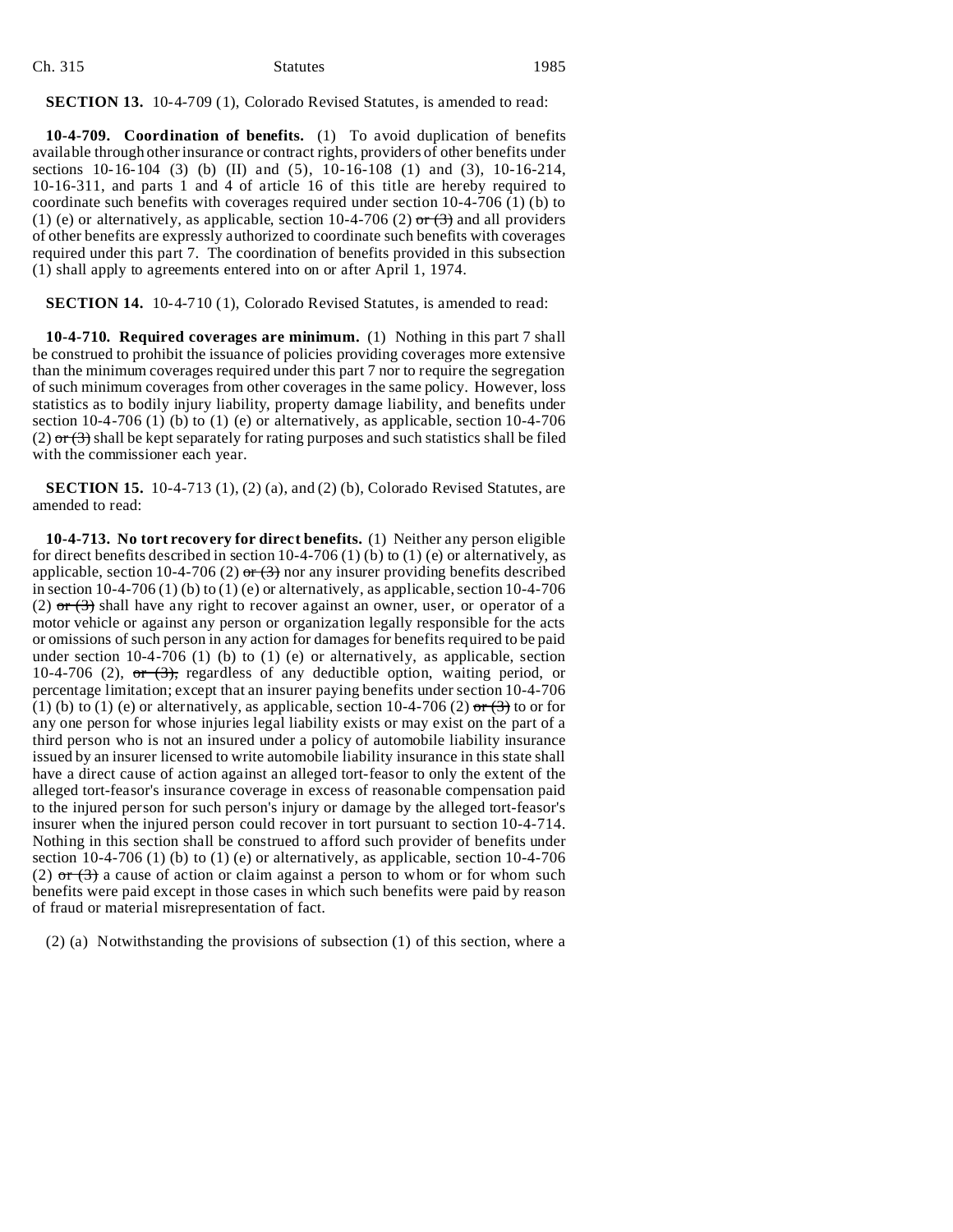motor vehicle accident involves a private passenger motor vehicle, a public school vehicle designed to transport seven or more passengers, and a nonprivate passenger motor vehicle, the insurer of the private passenger motor vehicle or the insurer of the vehicle designed to transport seven or more passengers shall have a direct cause of action for all benefits actually paid by such insurer under section 10-4-706 (1) (b) to (1) (e) or alternatively, as applicable, section 10-4-706 (2)  $\sigma$  (3) against the owner, user, or operator of the nonprivate passenger motor vehicle or against any person or organization legally responsible for the acts or omissions of such owner, user, or operator; except that, when the injured person could recover in tort pursuant to section 10-4-714, such direct cause of action shall be to only the extent of the alleged tort-feasor's insurance coverage in excess of reasonable compensation paid to the injured person for such person's injury or damage by the alleged tort-feasor's insurer.

(b) Notwithstanding the provisions of paragraph (a) of this subsection (2), where a motor vehicle accident involves a private passenger motor vehicle or a nonprivate passenger motor vehicle and a motor vehicle owned or operated by the regional transportation district, except maintenance or service vehicles owned or operated by the district, the insurer of the private passenger motor vehicle or the nonprivate passenger motor vehicle shall not have any cause of action or right of reimbursement for any benefits actually paid by such insurer under section 10-4-706 (1) (b) to (1) (e) or alternatively, as applicable, section 10-4-706 (2) or  $(3)$  against the regional transportation district or against the user or operator of the regional transportation district motor vehicle.

**SECTION 16.** 10-4-714 (1) (e), (1) (f), and (2), Colorado Revised Statutes, are amended to read:

**10-4-714. Limitation on tort actions.** (1) No person for whom direct benefit coverage is required by operation of sections 10-4-705 to 10-4-707, or for whom direct benefits would have been payable but for exercise of a deductible option or but for a waiting period or percentage limitation, shall be allowed to recover against an owner, user, or operator of a motor vehicle, or against any person or organization legally responsible for the acts or omissions of such person, for damages for bodily injury caused by a motor vehicle accident, except in those cases in which there has been caused by a motor vehicle accident:

(e) Reasonable need for services of the type described in section 10-4-706 (1) (b) and (1) (c) OR (2) (a)  $\sigma r$  (3) (b) having a reasonable value in excess of two thousand five hundred dollars. "Reasonable value" as used in this paragraph (e) means the average cost of specific types of services described in section 10-4-706 (1) (b) and (1) (c) OR (2) (a)  $\sigma r$  (3) (b) in the state of Colorado as determined by the commissioner and published not less than once each year. Notwithstanding the provisions of this paragraph (e), no person shall be allowed to recover against an owner, user, or operator of a motor vehicle used in a ridesharing arrangement, as defined in section 10-4-707.5 (2), or against any person or organization legally responsible for the acts or omissions of such person for damages caused by a motor vehicle accident in which such vehicle was involved, if such vehicle was in use at the time of the accident in a ridesharing arrangement, as defined in section 10-4-707.5 (2), based on a reasonable need for services of the type described in section 10-4-706 (1) (b) and (1) (c) OR (2) (a)  $\sigma r$  (3) (b) unless such services have a reasonable value in excess of five thousand dollars.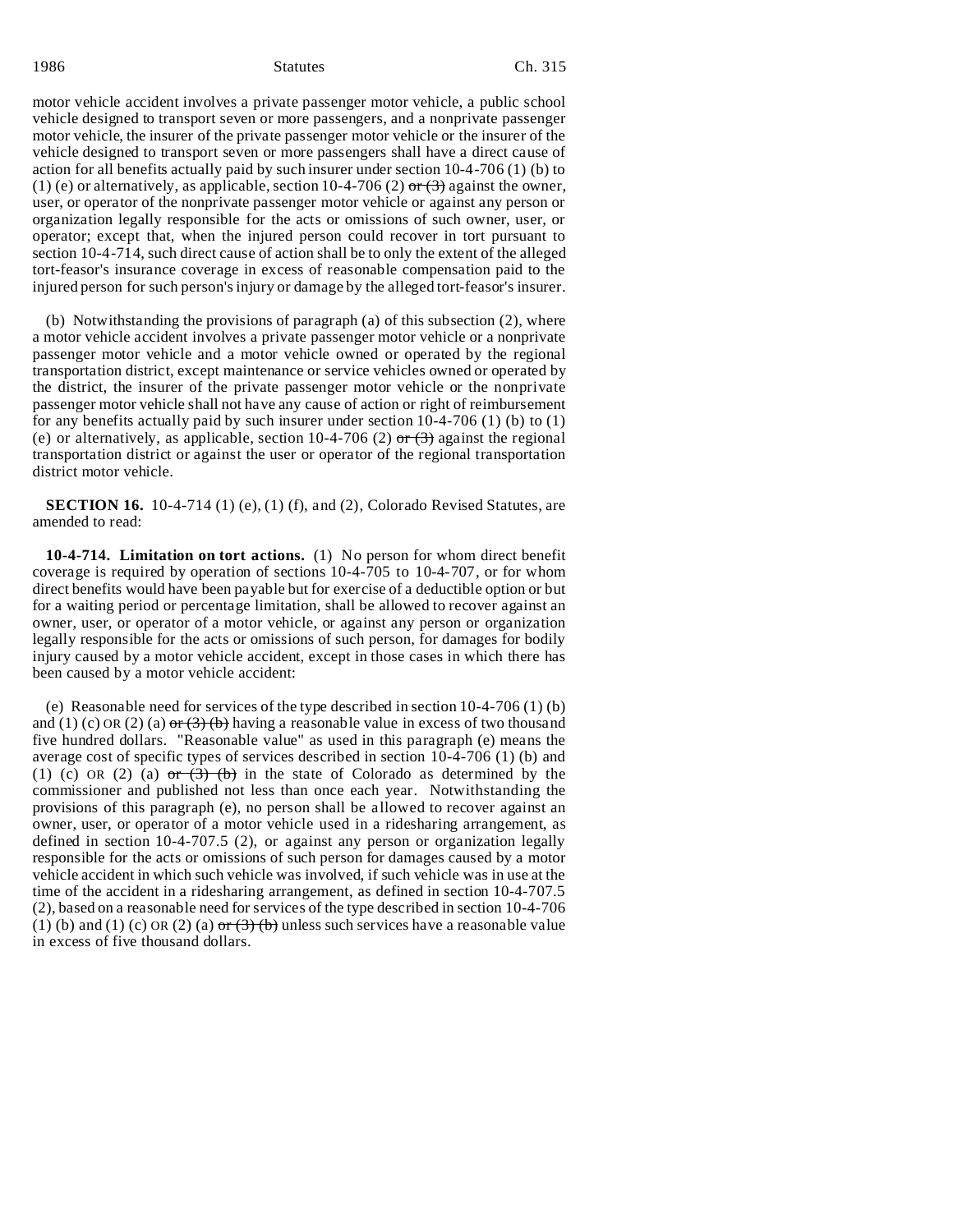(f) Loss of earnings and loss of earning capacity extending beyond the fifty-two-week period provided in section 10-4-706 (1) (d)  $\sigma$  (3) (e) and not compensated by an applicable complying policy.

(2) Nothing in this part 7 shall be construed to preclude recovery against an alleged tort-feasor of benefits provided or economic loss recoverable in excess of the minimum coverages required in section 10-4-706 (1) (b) to (1) (d) or if applicable, to a person qualified under section  $10-4-706(3)$ , in excess of alternative coverages.

**SECTION 17.** The introductory portion to 10-4-715 (1), Colorado Revised Statutes, is amended to read:

**10-4-715. No limitation on tort action against noncomplying tort-feasors.** (1) Nothing in this part 7 shall be construed to limit the right to maintain an action in tort by either a provider of direct benefits under section  $10-4-706(1)$  (b) to  $(1)$  (e) or alternatively, as applicable, section 10-4-706 (2) or  $\left(\frac{3}{2}\right)$  or by a person who has been injured or damaged as a result of an automobile accident against an alleged tort-feasor where such alleged tort-feasor was either:

**SECTION 18.** 10-4-717 (1) (a) and (3), Colorado Revised Statutes, are amended to read:

**10-4-717. Intercompany arbitration.** (1) Every insurer licensed to write motor vehicle insurance in this state shall be deemed to have agreed, as a condition to maintaining such license after January 1, 1974:

(a) That, where its insured is or would be held legally liable under the provisions of section 10-4-713 (2) for the benefits paid by another insurer, described in section 10-4-706 (1) (b) to (1) (e) or alternatively, as applicable, section 10-4-706 (2),  $\sigma$  $(3)$ , it will reimburse such other insurer to the extent of such benefits but not in excess of the amount of damages so recoverable for the type of loss covered by such benefits and only to the extent of the alleged tort-feasor's insurance coverage in excess of reasonable compensation paid to the injured person for such person's injury or damage by the alleged tort-feasor's insurer; and

(3) Notwithstanding any statute of limitations to the contrary, any demand for initial arbitration proceedings shall be brought within one year of the first payment of any of the benefits described in section 10-4-706 (1) (b) to (1) (e) or alternatively, as applicable, section 10-4-706 (2) or  $(3)$  by the insurer claiming for reimbursement. Arbitration proceedings need not await final payment of benefits, and the award, if any, shall include provisions for reimbursement of subsequent benefits. Proceedings may be reopened to challenge the propriety of payments subsequently made, but no question of fact decided by a prior award shall be reconsidered in any such subsequent hearing.

**SECTION 19.** 10-8-503 (6.8), Colorado Revised Statutes, is amended to read:

**10-8-503. Definitions.** As used in this part 5, unless the context otherwise requires:

(6.8) "Group health plan" shall have the same meaning as "group HEALTH plan"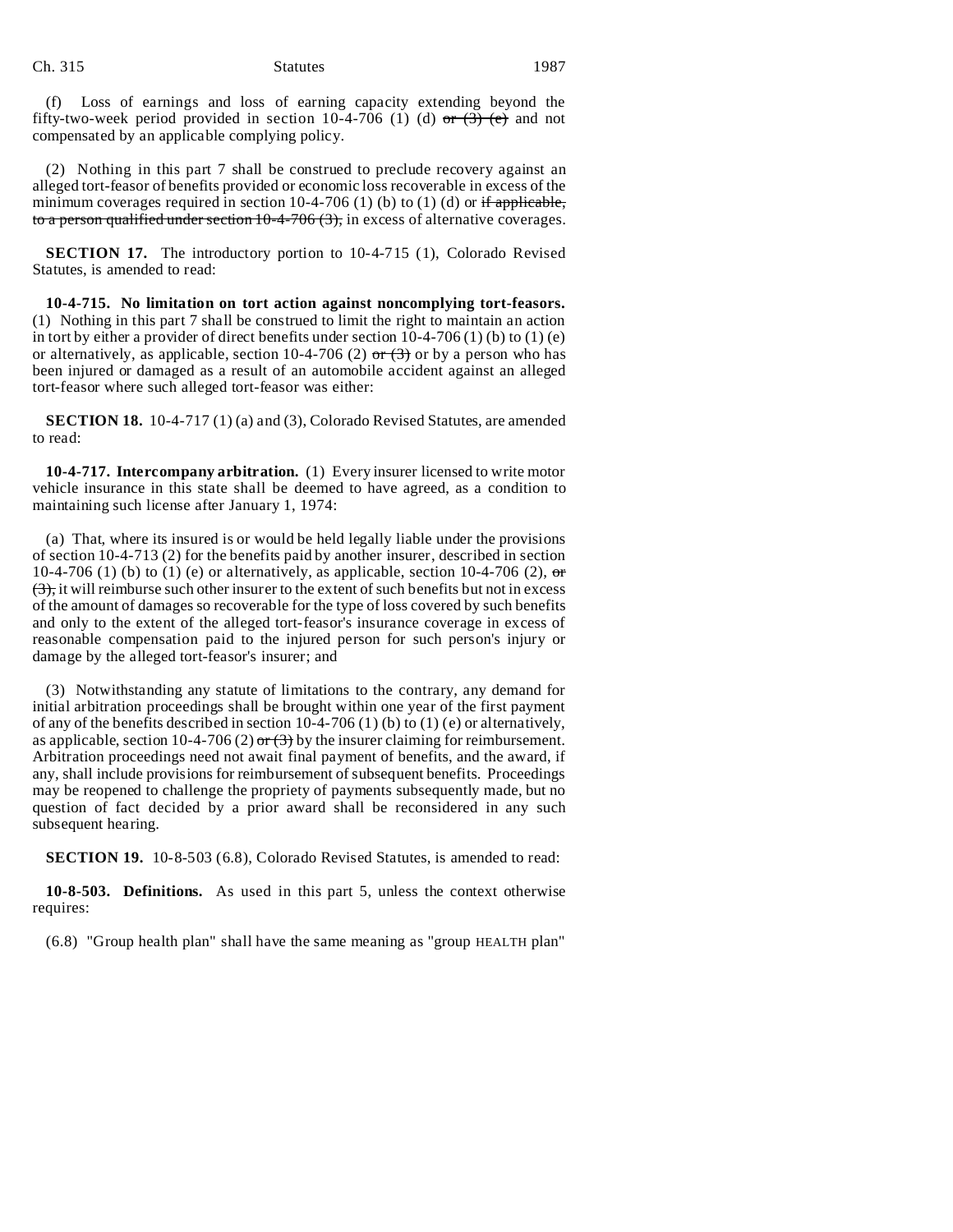as set forth in section 10-16-105.5 (1) (a).

**SECTION 20.** 10-16-102 (10) (b) (II), Colorado Revised Statutes, is amended to read:

**10-16-102. Definitions.** As used in this article, unless the context otherwise requires:

(10) (b) "Case characteristics" are limited to the following demographic characteristics:

(II) Geographic location of the policyholder as determined by rule of the commissioner pursuant to section  $10-16-104.7$  10-16-104.9;

**SECTION 21.** 10-16-104.9 (1) (c) (I), Colorado Revised Statutes, is amended to read:

**10-16-104.9. Geographic areas for small employers.** (1) The commissioner shall promulgate a rule concerning geographic case characteristics, which may include metropolitan statistical areas for small employers. In promulgating such rule, the commissioner shall take testimony from all interested parties, including, but not limited to, consumer advocates and consumers, insurers, health care providers, the state demographer, and producers. The rule shall include, without limitation, the following features:

(c) (I) The rule shall provide justifications of why any separate geographic areas, which may include metropolitan statistical areas, serve the public interest in regard to ensuring that premium rates for different geographic areas of the state are not excessive, mandatory INADEQUATE, or unfairly discriminatory;

**SECTION 22.** 10-16-105 (8) (f) (II), Colorado Revised Statutes, is amended to read:

**10-16-105. Small group sickness and accident insurance - guaranteed issue - mandated provisions for basic and standard health benefit plans.** (8) (f) The commissioner may establish rules to implement the provisions of this subsection (8) and to assure that rating practices used by small employer carriers are consistent with the purposes of this subsection (8), including rules that:

(II) Prescribe the manner in which case characteristics that are consistent with section  $10-16-104.7$  10-16-104.9 may be used by small employer carriers.

**SECTION 23.** 11-51-402 (3), Colorado Revised Statutes, is amended to read:

**11-51-402. Exempt broker-dealers, sales representatives - sanctions - exempt investment advisers and investment adviser representatives.** (3) Any real estate broker or salesman licensed pursuant to section  $12-61-101$  (2) or (3) PART 1 OF ARTICLE 61 OF TITLE 12, C.R.S., who is trading only in securities comprised of notes, bonds, or evidences of indebtedness secured by mortgages or deeds of trust upon real estate, where the broker or salesman acts as the agent for the buyer or seller of the real estate securing the note, bond, or evidence of indebtedness being traded and is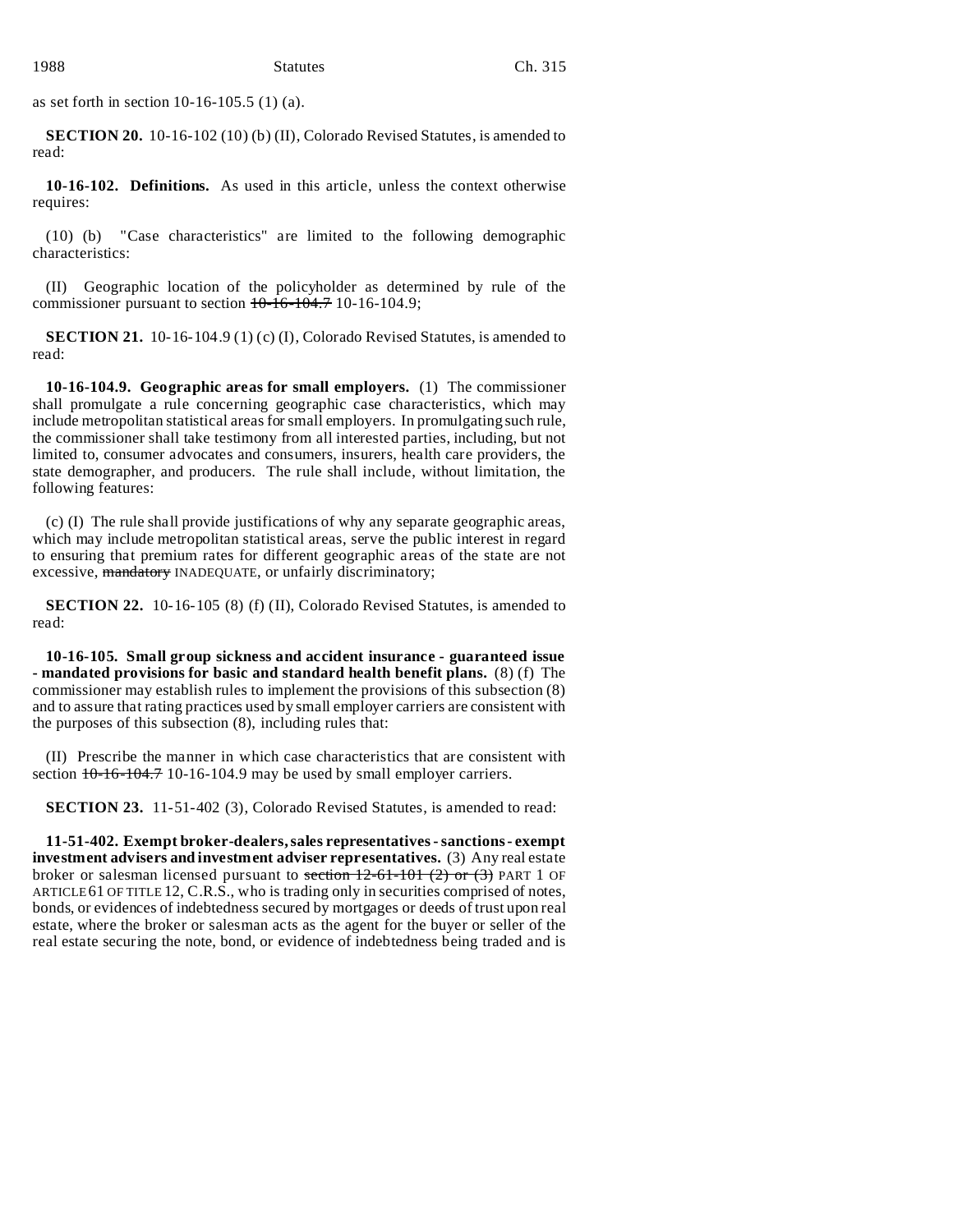Ch. 315 Statutes Statutes 1989

neither the issuer nor affiliated with or under the direct or indirect control of the issuer or an affiliate of the issuer of the note, bond, or evidence of indebtedness, is exempt from the license requirement of section 11-51-401 (1).

**SECTION 24.** 11-51-405 (2), Colorado Revised Statutes, is amended to read:

**11-51-405. Examinations and alternate qualifications.** (2) An applicant for a license as a broker-dealer or sales representative who is a licensed real estate broker or salesman pursuant to section  $12-61-101(2)$  or  $(3)$  PART 1 OF ARTICLE 61 OF TITLE 12, C.R.S., and whose securities activities in this state are limited to trading in securities comprised of notes, bonds, or other evidences of indebtedness secured by mortgages or deeds of trust upon real estate shall be excused from any examination requirement under subsection (1) of this section.

**SECTION 25.** 12-6-102 (17) (h), Colorado Revised Statutes, is amended to read:

**12-6-102. Definitions.** As used in this part 1, unless the context otherwise requires:

(17) "Used motor vehicle dealer" means any person who, for commission or with intent to make a profit or gain of money or other thing of value, sells, exchanges, leases, or offers an interest in used motor vehicles, or attempts to negotiate a sale, exchange, or lease of used and new motor vehicles or who is engaged wholly or in part in the business of selling used motor vehicles, whether or not such motor vehicles are owned by such person. The sale of three or more used motor vehicles or the offering for sale of more than three used motor vehicles at the same address or telephone number in any one calendar year shall be prima facie evidence that a person is engaged in the business of selling used motor vehicles. "Used motor vehicle dealer" includes any owner of real property who allows more than three used motor vehicles to be offered for sale on such property during one calendar year unless said property is leased to a licensed used motor vehicle dealer. "Used motor vehicle dealer" does not include:

(h) An operator, as defined in section  $42-4-2102$  (6) (5), C.R.S., who sells a motor vehicle pursuant to section 42-4-2104, C.R.S.

**SECTION 26.** 12-37-107 (2), Colorado Revised Statutes, is amended to read:

**12-37-107. Disciplinary action authorized - grounds for discipline.** (2) As an alternative to or in addition to a suspension or revocation of registration under section 12-37-103 (4) SUBSECTION (3) OF THIS SECTION, the director may assess a civil penalty in the form of a fine, not to exceed five thousand dollars, for any act or omission enumerated in the said section SUBSECTION (3) OF THIS SECTION.

**SECTION 27. Repeal.** 15-2-208, Colorado Revised Statutes, is repealed as follows:

**15-2-208. Not a taxable transfer.** The release or nonexercise of a power of appointment shall not constitute a taxable transfer within the provisions of article 25 of title 39, C.R.S.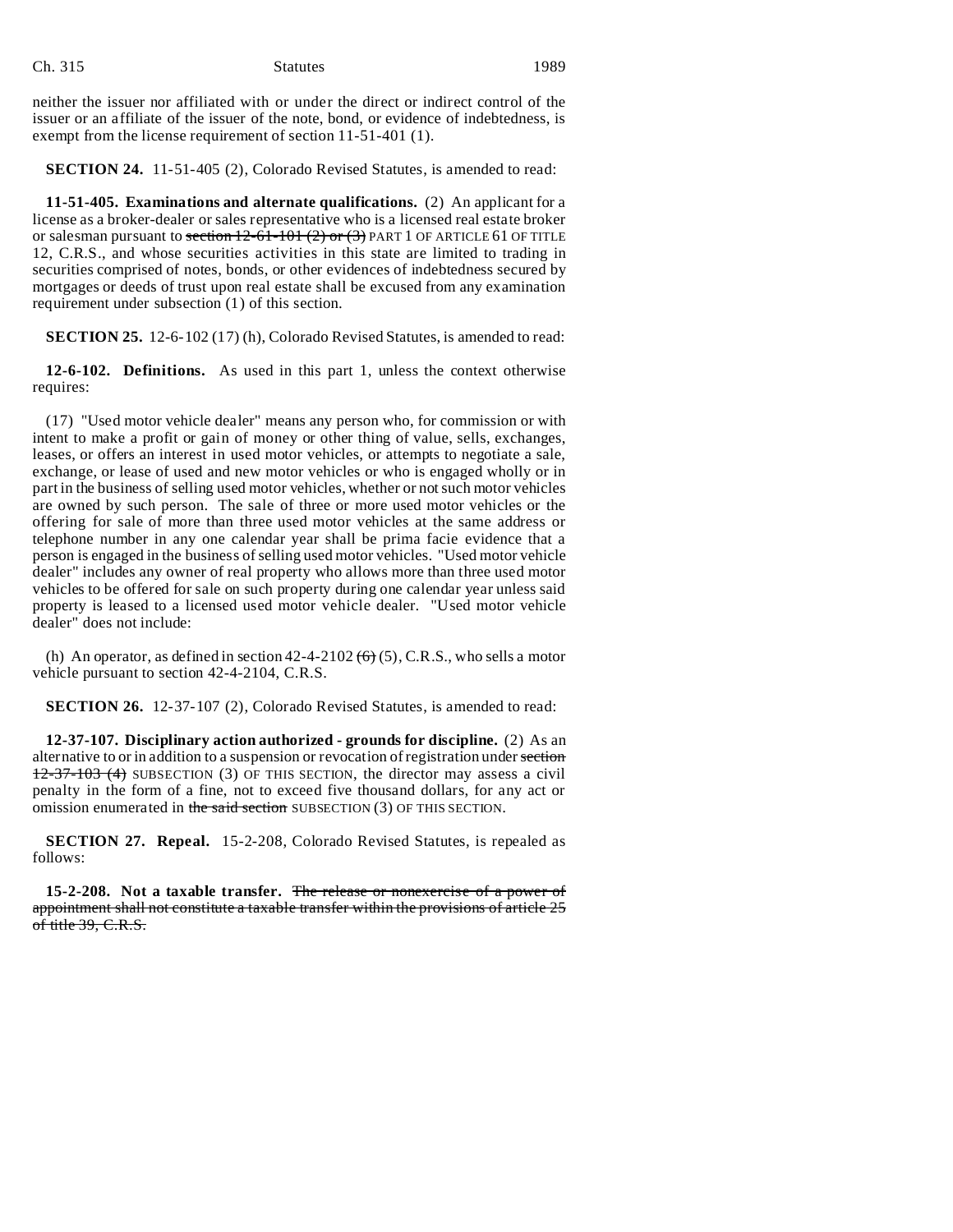**SECTION 28.** 16-8-115 (4) (i) (I), Colorado Revised Statutes, is amended to read:

**16-8-115. Release from commitment after verdict of not guilty by reason of insanity or not guilty by reason of impaired mental condition.** (4) (i) (I) Any defendant required to register as a condition of release pursuant to this subsection (4), upon completion of a period of not less than twenty years from the date the defendant is placed on conditional release, may petition the district court for an order that discontinues the requirement for such registration and removes the defendant's name from the central registry established pursuant to section 18-3-412.5, C.R.S. 16-22-110. The court may issue such order only if the court makes written findings of fact that the defendant has neither been convicted nor found not guilty by reason of insanity of an offense involving unlawful sexual behavior subsequent to his or her conditional release and that the defendant would not pose an undue threat to the community if allowed to live in the community without registration.

**SECTION 29.** 16-8-118 (2) (d) (I), Colorado Revised Statutes, is amended to read:

**16-8-118. Temporary removal for treatment and rehabilitation.** (2) (d) (I) Any defendant required to register pursuant to this subsection (2), upon completion of a period of not less than twenty years from the date the defendant begins receiving treatment and rehabilitation activities involving temporary physical removal of the defendant from the institution, may petition the district court for an order that discontinues the requirement for such registration and removes the defendant's name from the central registry established pursuant to section 18-3-412.5, E.R.S. 16-22-110. The court may issue such order only if the court makes written findings of fact that the defendant has neither been convicted nor found not guilty by reason of insanity of an offense involving unlawful sexual behavior subsequent to such temporary removal and that the defendant would not pose an undue threat to the community if allowed to live in the community without registration.

**SECTION 30.** 16-11.8-103 (1) (g) (III), Colorado Revised Statutes, is amended to read:

**16-11.8-103. Domestic violence offender management board - creation duties - repeal.** (1) There is hereby created, in the department of public safety, the domestic violence offender management board that shall consist of eighteen members with recognizable expertise in the field of domestic violence offenders. The membership of the board shall consist of the following persons:

 $(g)$  (III) Of the five members appointed pursuant to this paragraph  $(g)$ , two shall be providers certified pursuant to section 18-6-802, C.R.S., or providers on the approved list pursuant to sub-subparagraph (C) of subparagraph (III) of paragraph (b) of subsection (4) of this section.

**SECTION 31.** 17-22.5-202 (3.5), Colorado Revised Statutes, is amended to read:

**17-22.5-202. Ticket to leave - discharge - clothes, money, transportation.** (3.5) Any offender discharged from a correctional facility on or after July 1, 2000, who is not subject to parole or supervision shall submit to a chemical testing of a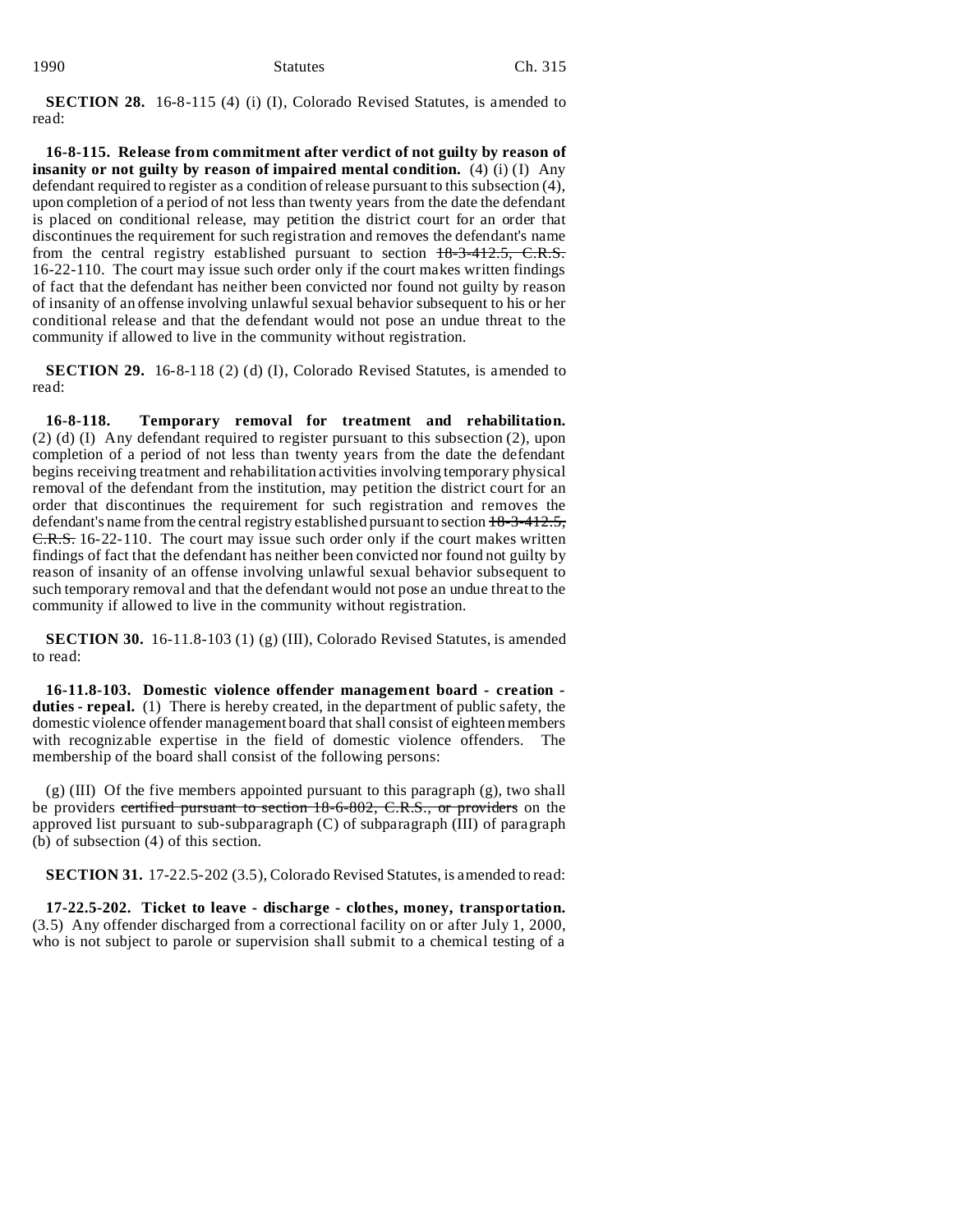#### Ch. 315 Statutes 1991

biological substance SAMPLE from the offender to determine the genetic markers thereof. Such testing shall occur at least ninety days prior to the offender's release from incarceration, and the results thereof shall be filed with and maintained by the Colorado bureau of investigation. The results of such tests shall be furnished to any law enforcement agency upon request.

**SECTION 32.** 19-1-103 (48), Colorado Revised Statutes, is amended to read:

**19-1-103. Definitions.** As used in this title or in the specified portion of this title, unless the context otherwise requires:

(48) "Expungement", as used in section  $\frac{19-2-206}{19-1-306}$ , means the designation of juvenile delinquency records whereby such records are deemed never to have existed.

**SECTION 33.** 19-1-304 (1) (c) (II.5), Colorado Revised Statutes, is amended to read:

**19-1-304. Juvenile delinquency records.** (1) (c) **Probation records - limited access.** Except as otherwise authorized by section 19-1-303, a juvenile probation officer's records, whether or not part of the court file, shall not be open to inspection except as provided in subparagraphs  $(I)$  to  $(X)$  of this paragraph  $(c)$ :

(II.5) To the Colorado bureau of investigation for purposes of conducting a criminal background investigation relating to authorization of a firearm purchase. The inspection shall be limited to the information identified in sub-subparagraphs (A) to  $(H)$  of subparagraph  $(H)$  (II) of this paragraph  $(c)$ ;

**SECTION 34.** 22-7-604 (5) (c), Colorado Revised Statutes, is amended to read:

**22-7-604. Academic performance - academic improvement - rating designation and methodology.** (5) **Overall academic performance measurement.** (c) As student performance improves, the standard for assessing academic performance ratings shall be raised. The department shall evaluate this standard annually by reporting to the state board on the overall academic performance ratings and changes in such ratings as described in subsections  $(6)$  and  $(7)$ SUBSECTION (6) of this section. In February, 2005, and in February every three years thereafter, the state board shall report to the education committees of the senate and the house of representatives and to the governor on whether it believes that a new year should be used as the baseline performance year to recalculate the overall standardized, weighted total scores assigned to each academic performance rating. The state board shall not establish a new year as the baseline performance year unless it notifies the education committees of the senate and the house of representatives and the governor on or before February 1 of the year in which school accountability reports would reflect the new baseline performance year.

**SECTION 35. Repeal.** 22-20-116 (4) and (5), Colorado Revised Statutes, are repealed as follows:

**22-20-116. Minimum standards for educational interpreters for the deaf in the public schools - committee to recommend standards - rules.** (4) The study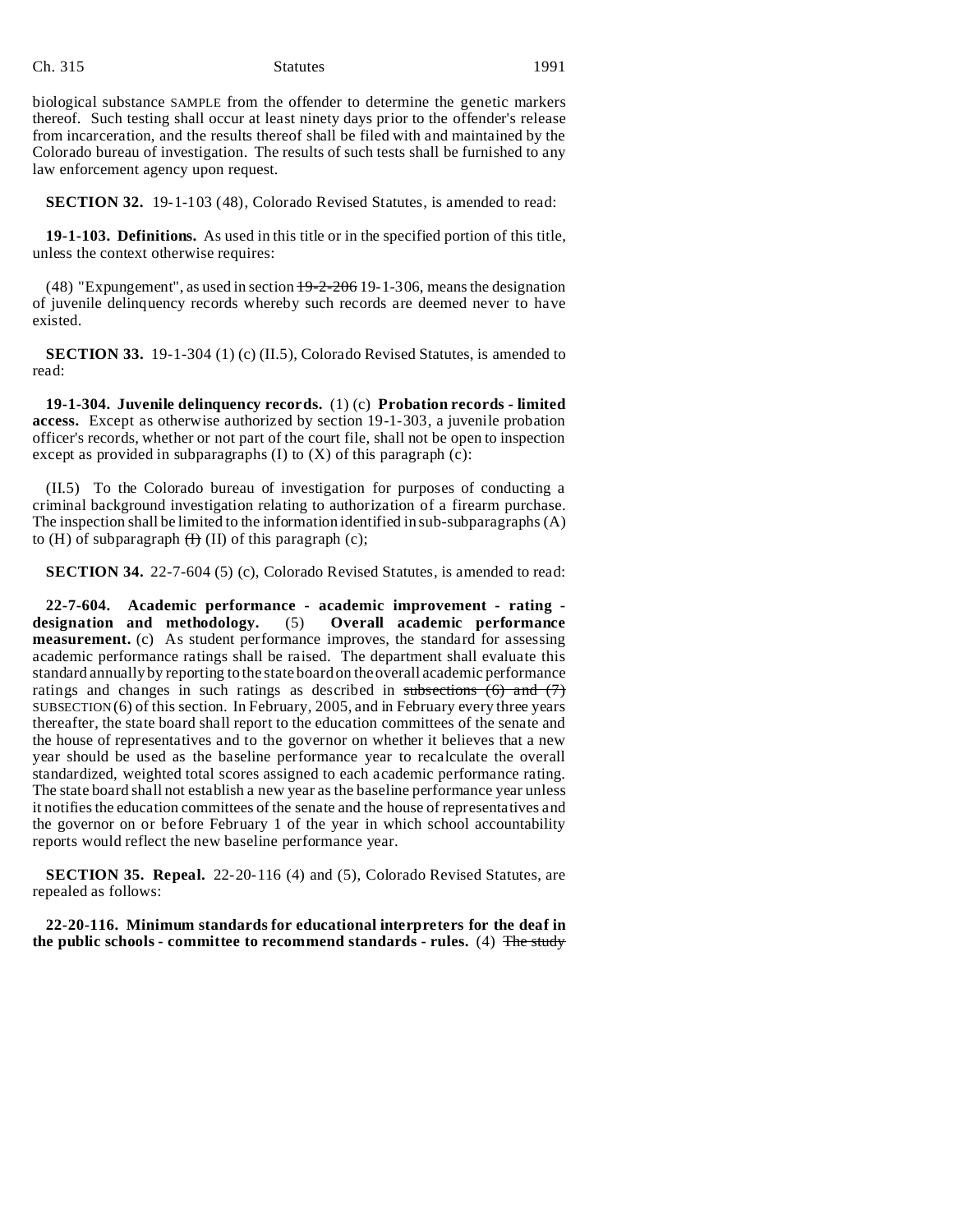by the interpreter standards committee created in subsection (3) of this section shall include but need not be limited to an examination of the following:

(a) The minimum standards for educational interpreters for the deaf who are employed as educational interpreters on a full-time or part-time basis in public schools. In making recommendations on the appropriate minimum standards, the committee shall examine:

(I) What is the most appropriate and feasible instrument for evaluating the proficiency and performance of educational interpreters for the deaf;

(II) The minimum performance on the instrument recommended pursuant to subparagraph (I) of this paragraph (a) that would satisfy the requirement for employment in a public school to provide interpreter services;

(III) The minimum standards for educational interpreters relating to their knowledge and understanding of:

(A) Child development;

(B) Language development;

(C) Curriculum;

(D) Teaching and tutoring methods for working individually and as part of a team in teaching or tutoring deaf children in a classroom setting;

(E) Deafness;

(F) The educational process for deaf children;

(b) The minimum standards for the persons who evaluate the skills, proficiency, and performance of educational interpreters;

(c) The availability and adequacy of educational and training programs in interpreting in this state, especially in rural areas of the state;

(d) The availability of appropriate curriculum for teaching persons who will be serving as educational interpreters;

(e) The use of interdistance learning and techniques to teach interpreting skills;

(f) The availability of funds or grants from federal and private sources to develop new educational programs in interpreting for the deaf, especially educational programs designed to assist people in meeting the minimum standards for educational interpreters to be established by the state board as provided in subsection  $(6)$  of this section, and to provide financial assistance to persons wanting to take such courses;

(g) The delivery of interpreter services in public schools in rural communities;

(h) Recruitment and retention of educational interpreters in public schools.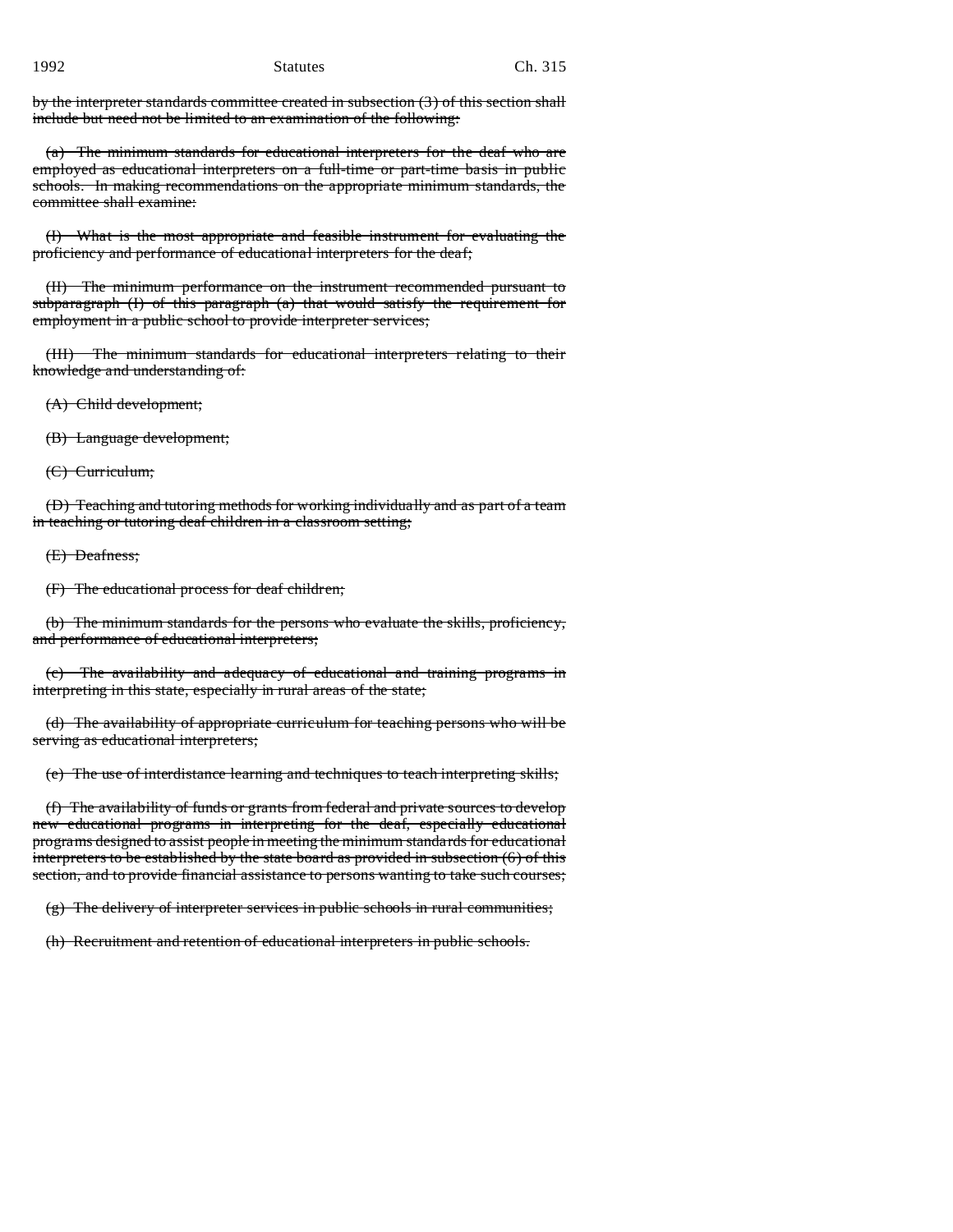#### Ch. 315 Statutes 1993

(5) The interpreter standards committee shall submit a preliminary report detailing its progress to the state board on or before October 1, 1997. The committee shall submit its final report to the state board on or before December 31, 1997, containing its findings and its recommendations.

**SECTION 36.** 23-1-104 (7) (a), (7) (b), and (8) (b), Colorado Revised Statutes, are amended to read:

**23-1-104. Financing the system of postsecondary education - repeal.** (7) (a) The general assembly hereby finds that, for the fiscal year beginning July 1, 2002, the allocation of appropriated general fund moneys and tuition revenue among the institutions governed by the state board of agriculture BOARD OF GOVERNORS OF THE COLORADO STATE UNIVERSITY SYSTEM has been based on a differential funding formula established by said board.

(b) (I) For the fiscal year beginning July 1, 2002, moneys for Fort Lewis college shall be appropriated to the state board of agriculture BOARD OF GOVERNORS OF THE COLORADO STATE UNIVERSITY SYSTEM, and allocated by said board as described in subparagraph (II) of this paragraph (b).

(II) (A) Effective September 1, 2002, the state board of agriculture BOARD OF GOVERNORS OF THE COLORADO STATE UNIVERSITY SYSTEM shall transfer from the state board of agriculture BOARD OF GOVERNORS OF THE COLORADO STATE UNIVERSITY SYSTEM fund, created in section 23-30-106, to the board of trustees for Fort Lewis college fund, created in section 23-52-103, an amount of general fund moneys determined by the standard allocation methodology used by the state board of agriculture which BOARD OF GOVERNORS OF THE COLORADO STATE UNIVERSITY SYSTEM THAT accounts for any variances in resident full-time equivalent student enrollment, any funding received pursuant to section 23-13-107 (1) (b), and any other appropriation changes, prorated for the remainder of the state fiscal year.

(B) The board of trustees for Fort Lewis college shall receive credit for increases in resident student FTE without said credit or allocation being to the detriment of the state board of agriculture BOARD OF GOVERNORS OF THE COLORADO STATE UNIVERSITY SYSTEM and consistent with historical formula distributions.

(III) The state board of agriculture BOARD OF GOVERNORS OF THE COLORADO STATE UNIVERSITY SYSTEM shall transfer to the board of trustees for Fort Lewis college a share of the statewide indirect cost assessment for fiscal year 2002-03. The transferred amount shall be determined based on the standard methodology used by the Colorado commission on higher education in determining governing board indirect cost allocations.

(IV) The state board of agriculture BOARD OF GOVERNORS OF THE COLORADO STATE UNIVERSITY SYSTEM shall transfer to the board of trustees for Fort Lewis college a proportionate share of the cash fund revenue authority provided by the general assembly.

- (8) For fiscal years beginning on and after July 1, 2003, budget allocations for:
- (b) Colorado state university and the university of southern Colorado shall be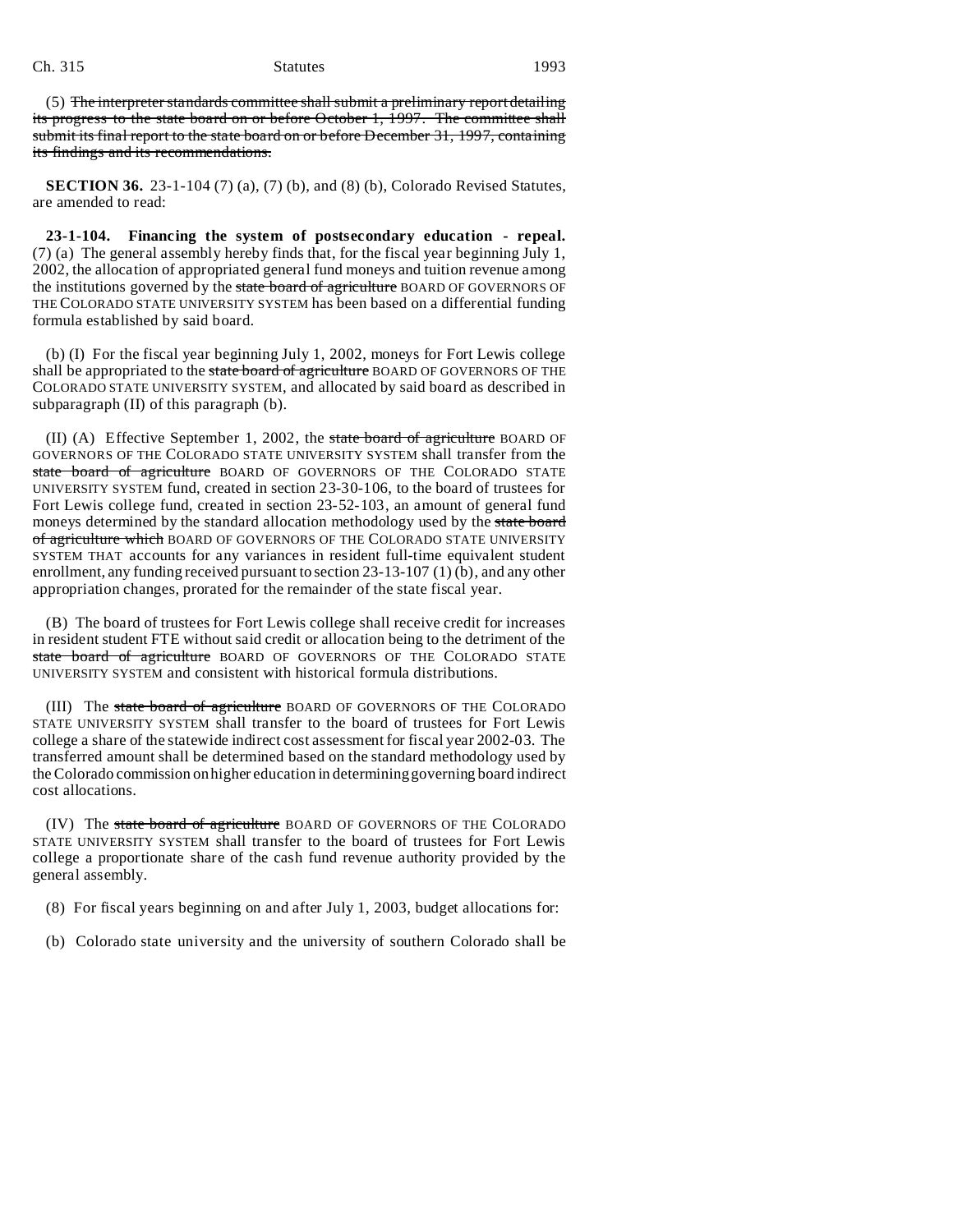|--|--|--|--|--|--|

directly appropriated to the state board of agriculture BOARD OF GOVERNORS OF THE COLORADO STATE UNIVERSITY SYSTEM.

**SECTION 37.** 23-1-105 (8), Colorado Revised Statutes, is amended to read:

**23-1-105. Duties and powers of the commission with respect to appropriations.** (8) The funding recommendations made by the commission for state-supported institutions of higher education pursuant to subsection (2) of this section and by the executive director for the divisions of the department of higher education and for programs pursuant to subsection  $(6)$  of this section shall be made to the governor and the general assembly as a part of the budget request for the department of higher education and shall be submitted in accordance with the budget procedures of part 3 of article 37 of title 24, C.R.S., and in conformance with section 24-75-201.1, C.R.S.

**SECTION 38.** 23-5-124 (6) (c) (I), (6) (c) (VI), and (6) (c) (VII), Colorado Revised Statutes, are amended, and the said  $23-5-124$  (6) (c) is further amended BY THE ADDITION OF THE FOLLOWING NEW SUBPARAGRAPHS, to read:

**23-5-124. Student enrollment - prohibition - public peace and order convictions.** (6) For purposes of this section, unless the context otherwise requires:

(c) "State-supported institution of higher education" means any postsecondary institution that is governed by:

(I) The state board of agriculture BOARD OF GOVERNORS OF THE COLORADO STATE UNIVERSITY SYSTEM;

(VI) The state board of community colleges and occupational education; or

(VII) The board of any junior college district in Colorado;

(VIII) THE BOARD OF TRUSTEES FOR FORT LEWIS COLLEGE; OR

(IX) THE BOARD OF TRUSTEES FOR METROPOLITAN STATE COLLEGE OF DENVER.

**SECTION 39.** 23-7-103 (5), Colorado Revised Statutes, is amended to read:

**23-7-103. Presumptions and rules for determination of status.** (5) The presumptions and rules in this section shall determine tuition classification except when exceptions are made by the Colorado commission on higher education pursuant to subsection  $(2.5)$  of this section or when exceptions are made by the general assembly in other sections of this article.

**SECTION 40.** 23-11.5-104 (1), Colorado Revised Statutes, is amended to read:

**23-11.5-104. Multiple-use network - selection - operation.** (1) The department of higher education, in consultation with the department of education and the COMMISSION ON information management, commission, shall investigate all private and public multiple-use network alternatives and select one or more multiple-use networks to connect Colorado schools, public libraries, and institutions of higher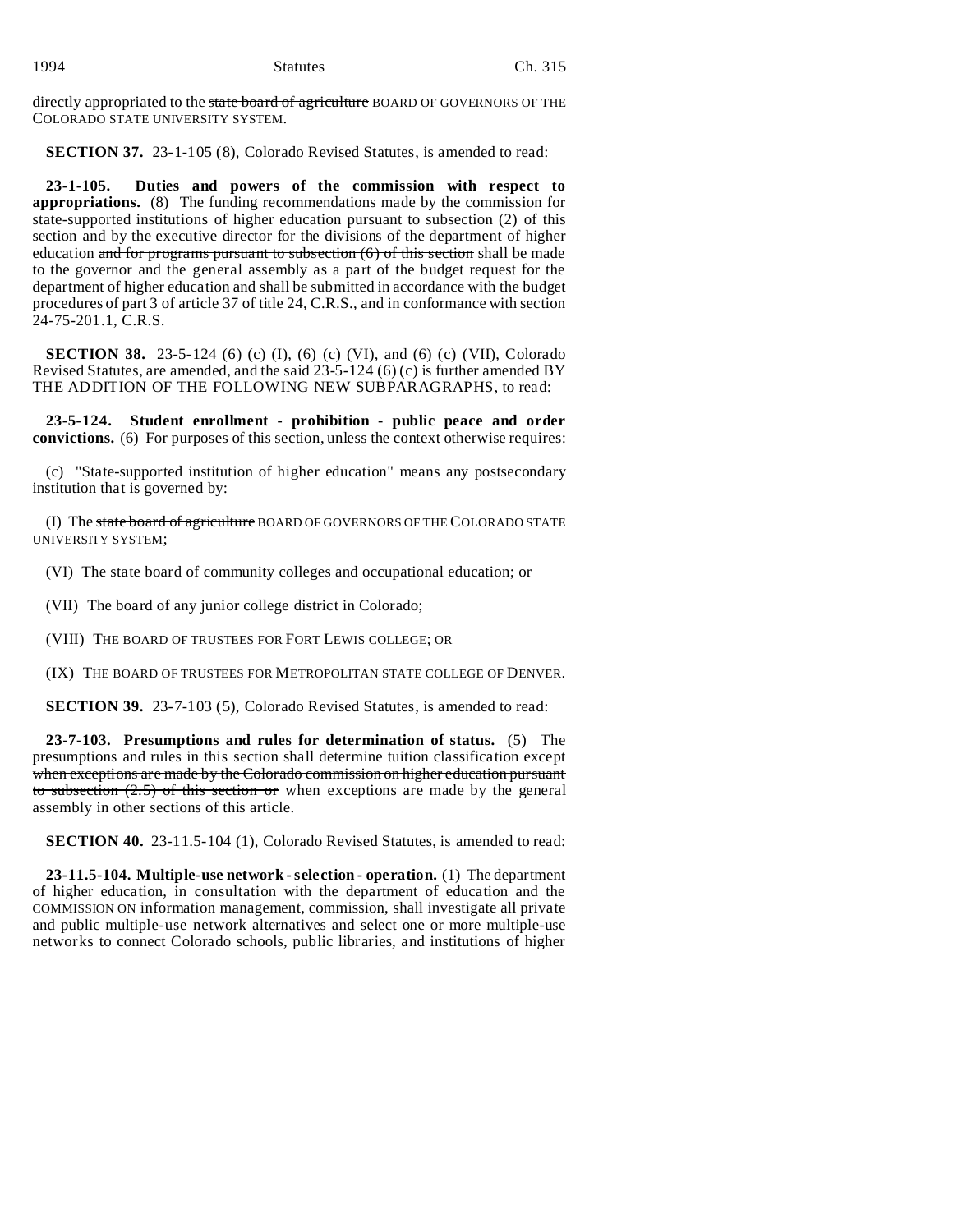#### Ch. 315 Statutes 1995

education for the purposes of enhancing instruction and information access. In connecting to any multiple-use network selected pursuant to this section, each school, public library, and institution of higher education shall use the most appropriate available technology to meet the instructional and information access needs of the institution.

**SECTION 41.** 23-52-102 (7), Colorado Revised Statutes, is amended to read:

**23-52-102. Board of trustees - creation - members - powers - duties - repeal.** (7) Except as otherwise provided in this subsection (7), the powers, duties, and functions formerly performed by the state board of agriculture BOARD OF GOVERNORS OF THE COLORADO STATE UNIVERSITY SYSTEM with respect to Fort Lewis college are hereby transferred to the board of trustees. Policies, resolutions, procedures, and agreements previously approved by the state board of agriculture BOARD OF GOVERNORS OF THE COLORADO STATE UNIVERSITY SYSTEM and applicable to Fort Lewis college shall remain in force and effect unless and until changed by the board of trustees.

**SECTION 42.** 23-52-104 (3), (4), and (5), Colorado Revised Statutes, are amended to read:

**23-52-104. Governing board - powers.** (3) All real and personal property held by the state board of agriculture BOARD OF GOVERNORS OF THE COLORADO STATE UNIVERSITY SYSTEM for the benefit of Fort Lewis college, including the beneficial interest in the Hesperus property owned by the state board of land commissioners and the Hesperus fund, is hereby transferred to the board of trustees. Such transfer shall not include real or personal property held by the state board of agriculture BOARD OF GOVERNORS OF THE COLORADO STATE UNIVERSITY SYSTEM for its own benefit.

(4) All existing or future debt, liabilities, or obligations of the state board of agriculture BOARD OF GOVERNORS OF THE COLORADO STATE UNIVERSITY SYSTEM incurred or arising with respect to Fort Lewis college, including but not limited to outstanding revenue bond obligations, lease obligations, and debt, shall be the sole responsibility of the board of trustees on and after September 1, 2002, and on and after September 1, 2002, the state board of agriculture BOARD OF GOVERNORS OF THE COLORADO STATE UNIVERSITY SYSTEM shall have no further liability with respect thereto.

(5) The state board of agriculture BOARD OF GOVERNORS OF THECOLORADO STATE UNIVERSITY SYSTEM and the board of trustees shall enter into an intergovernmental agreement providing that:

(a) The board of trustees and the state board of agriculture BOARD OF GOVERNORS OF THE COLORADO STATE UNIVERSITY SYSTEM shall jointly request that the state board of land commissioners extend the existing lease of the Hesperus property to the state board of agriculture BOARD OF GOVERNORS OF THE COLORADO STATE UNIVERSITY SYSTEM for the use and benefit of the Colorado agricultural experiment station beyond its current expiration on the same terms and conditions for a period of not less than ten years. The state board of agriculture BOARD OF GOVERNORS OF THE COLORADO STATE UNIVERSITY SYSTEM shall cooperate with the board of trustees to facilitate the use of portions of the Hesperus property, which is owned by the state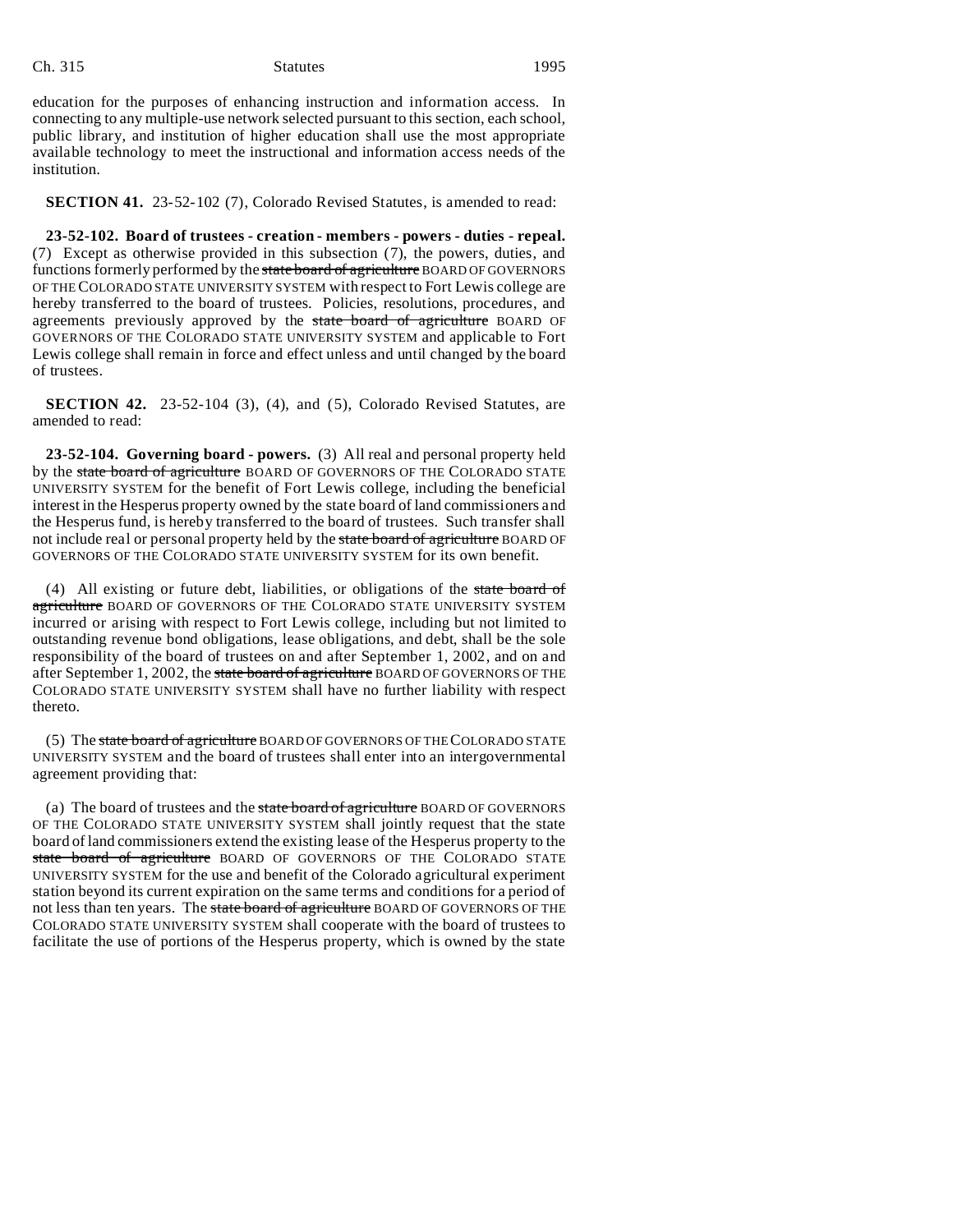board of land commissioners, so long as such uses are compatible and not inconsistent with the use and operation of property by the Colorado agricultural experiment station.

(b) The state board of agriculture BOARD OF GOVERNORS OF THE COLORADO STATE UNIVERSITY SYSTEM shall have the right to use the real property upon which the Colorado state forest service district office is located on the Fort Lewis college main campus for a minimum of twenty-five years;

(c) The state board of agriculture BOARD OF GOVERNORS OF THECOLORADO STATE UNIVERSITY SYSTEM shall prepare appropriate documentation for transfer of all bonded and municipal lease debt related to Fort Lewis college to the board of trustees. All costs associated with such transfer shall be paid by the board of trustees. The state board of agriculture BOARD OF GOVERNORS OF THE COLORADO STATE UNIVERSITY SYSTEM and the board of trustees shall cooperate to obtain any approvals required, satisfy any conditions necessary to accomplish this transfer, and execute all implementing documentation.

(d) (I) The state board of agriculture BOARD OF GOVERNORS OF THE COLORADO STATE UNIVERSITY SYSTEM and the board of trustees shall cooperate to identify and transfer to the board of trustees:

(A) Any local, state, or federal licenses or permits required for the operation of Fort Lewis college held in the name of the state board of agriculture BOARD OF GOVERNORS OF THE COLORADO STATE UNIVERSITY SYSTEM, such as federal communications commission licenses, environmental permits, or liquor licenses; and

(B) Real property records or interests held by the state board of agriculture BOARD OF GOVERNORS OF THE COLORADO STATE UNIVERSITY SYSTEM for the benefit of Fort Lewis college.

(II) The board of trustees shall pay all costs associated with any such transfers.

**SECTION 43.** 23-73-102 (1), Colorado Revised Statutes, is amended to read:

**23-73-102. Institute established.** (1) The regents of the university of Colorado, the board of governors of the Colorado state university system, for the Colorado state university system, the state board of community colleges and occupational education, the board of trustees of the university of northern Colorado, THE BOARD OF TRUSTEES FOR FORT LEWIS COLLEGE, THE BOARD OF TRUSTEES FOR METROPOLITAN STATE COLLEGE OF DENVER, the trustees of the Colorado school of mines, the trustees of the state colleges in Colorado, Aims community college, and Colorado mountain college, acting in concert, are hereby authorized to incorporate the Colorado institute of technology, referred to in this article as the "institute"; except that any of the named governing boards may choose not to participate in incorporating the institute. The governing boards may also work with the university of Denver, the Colorado technical university, and any other nonpublic institution in incorporating the institute. The institute shall be a Colorado nonprofit corporation with the condition that the corporation be structured and function in accordance with the remaining terms of this article.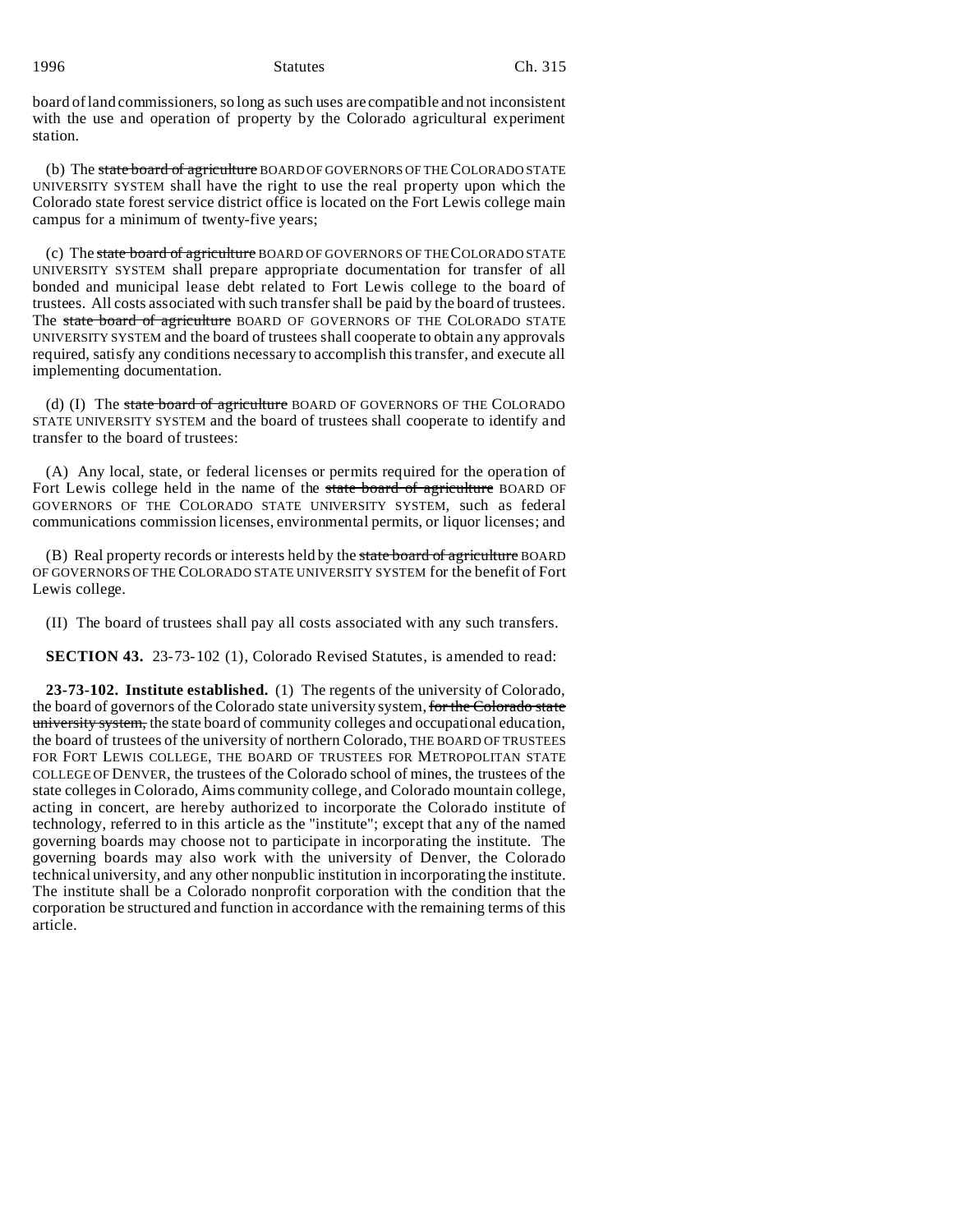| Ch. 315 | <b>Statutes</b> | 1997 |
|---------|-----------------|------|
|         |                 |      |

**SECTION 44.** 24-1-135.1 (1) (a), Colorado Revised Statutes, is amended to read:

**24-1-135.1. Effect of congressional redistricting related to 2000 federal decennial census.** (1) (a) The appointing authority of the boards, commissions, or committees established pursuant to sections 13-91-104, 14-10-115, 21-2-101, 23-1-102, 23-21-503, 23-60-104, 24-32-706, 24-48.5-103, 24-65-103, 25-1-103, 25-1-902, 25-32-104, 25.5-1-301, 25.5-2-103, 26-11-101, 33-11-105, and 35-65-401, C.R.S., which require members to be appointed as residents of designated congressional districts, shall determine whether the current appointments to such boards, commissions, or committees adequately represent Colorado's new congressional districts. Notwithstanding any provision of law to the contrary, such appointing authority shall terminate the terms of current members and appoint new members to replace such members on the boards, commissions, or committees as is necessary to ensure proper representation from the new congressional districts; except that the term of a member who continues to reside in the district that such member was designated to represent shall not be terminated. Such changes shall be made no later than January 1, 2003. If the current members adequately represent the new congressional districts, the membership of the board, commission, or committee shall remain unchanged. Any member who continues to serve on a board, commission, or committee shall not be required to be reappointed.

**SECTION 45.** 25-1-107 (1) (ee) (II.5) (A) and (1) (ee) (II.5) (C), Colorado Revised Statutes, are amended to read:

**25-1-107. Powers and duties of the department - repeal.** (1) The department has, in addition to all other powers and duties imposed upon it by law, the following powers and duties:

(ee) (II.5) For purposes of this paragraph (ee), "facility" means:

(A) The correctional facilities under the supervision of the executive director of the department of corrections including, but not limited to: Those facilities provided for in article 20 of title 17, C.R.S.; minimum security facilities provided for in article 25 of title 17, C.R.S.; jails provided for in article 26 of title 17, C.R.S.; community correctional facilities and programs provided for in article 27 of title 17, C.R.S.; the regimented inmate discipline and treatment program provided for in article 27.7 of title 17, C.R.S.; the Denver regional diagnostic center provided for in article 40 of title 17, C.R.S.; and the Limon correctional facility; provided for in section  $24-35-210$  (4) (f) (I) (B), C.R.S.;

(C) Personal care boarding homes ASSISTED LIVING RESIDENCES as defined in section 25-27-102  $(8)$  (1.3);

**SECTION 46.** 25-1-1202 (1) (ii), Colorado Revised Statutes, is amended to read:

**25-1-1202. Index of statutory sections regarding medical record confidentiality and health information.** (1) Statutory provisions concerning policies, procedures, and references to the release, sharing, and use of medical records and health information include the following:

(ii) Section 19-5-306 19-3-306, C.R.S., concerning evidence of abuse or neglect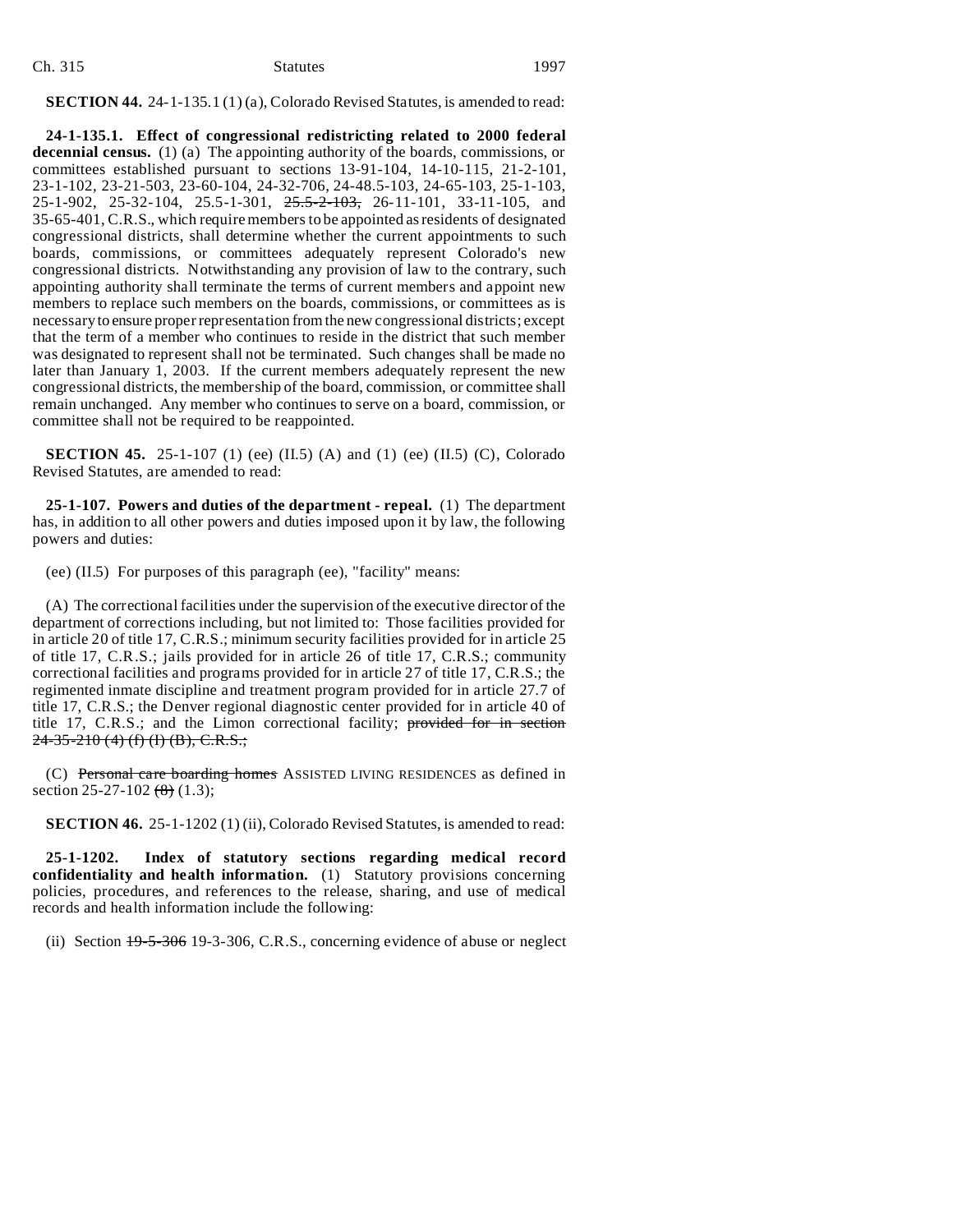of a child;

**SECTION 47.** 25-27-104 (2) (k), Colorado Revised Statutes, is amended to read:

**25-27-104. Minimum standards for assisted living residences - rules.** (2) Rules promulgated by the state board pursuant to subsection (1) of this section shall include, as a minimum, provisions requiring the following:

(k) A modified fee schedule for residences that serve a disproportionate share of low income residences LOW-INCOME RESIDENTS. The board may adopt a standard for determining residences that serve a disproportionate share of low income residences LOW-INCOME RESIDENTS. Such standard may require a residence to submit documentation determined appropriate by the department for verification.

**SECTION 48.** 26-1-301 (3), Colorado Revised Statutes, is amended to read:

**26-1-301. Definitions.** As used in sections 26-1-301 to 26-1-310, unless the context otherwise requires:

(3) "Traumatic brain injury" means injury to the brain caused by physical trauma resulting from but not limited to incidents involving motor vehicles, sporting events, falls, and physical assaults. Documentation of traumatic brain injury shall be based on adequate medical history, neurological examination, including mental status testing or neurophysical NEUROPSYCHOLOGICAL evaluation. Where appropriate, neuroimaging may be used to support the diagnosis. A traumatic brain injury shall be of sufficient severity to produce partial or total disability as a result of impaired cognitive ability and physical function.

**SECTION 49.** 26-1-304 (1), Colorado Revised Statutes, is amended to read:

**26-1-304. Services for persons with traumatic brain injuries - limitations covered services.** (1) Approximately sixty-five percent of the moneys collected for the trust fund pursuant to sections  $42-4-1301 \left(\frac{9}{2}\right) \left(\frac{1}{2}\right)$  (7) (d) (III) and  $42-4-1701$ (4) (e), C.R.S., shall be used to provide services to persons with traumatic brain injuries. Services provided pursuant to this section shall begin to be provided to persons with traumatic brain injuries no later than July 1, 2004.

**SECTION 50.** 26-1-305, Colorado Revised Statutes, is amended to read:

**26-1-305. Education about traumatic brain injury.** Approximately five percent of the moneys collected for the trust fund pursuant to sections  $42-4-1301 \left( 9 \right)$   $\left( 8 \right)$  (IV)  $(7)$  (d) (III) and 42-4-1701 (4) (e), C.R.S., shall be utilized to provide education for individuals with traumatic brain injuries and assist educators, parents, and nonmedical professionals in the identification of traumatic brain injuries so as to assist such persons in seeking proper medical intervention or treatment. Implementation of this section shall begin no later than April 1, 2004.

**SECTION 51.** 26-1-306 (1), Colorado Revised Statutes, is amended to read:

**26-1-306. Research related to treatment of traumatic brain injuries - grants.** (1) Approximately thirty percent of the moneys collected for the trust fund pursuant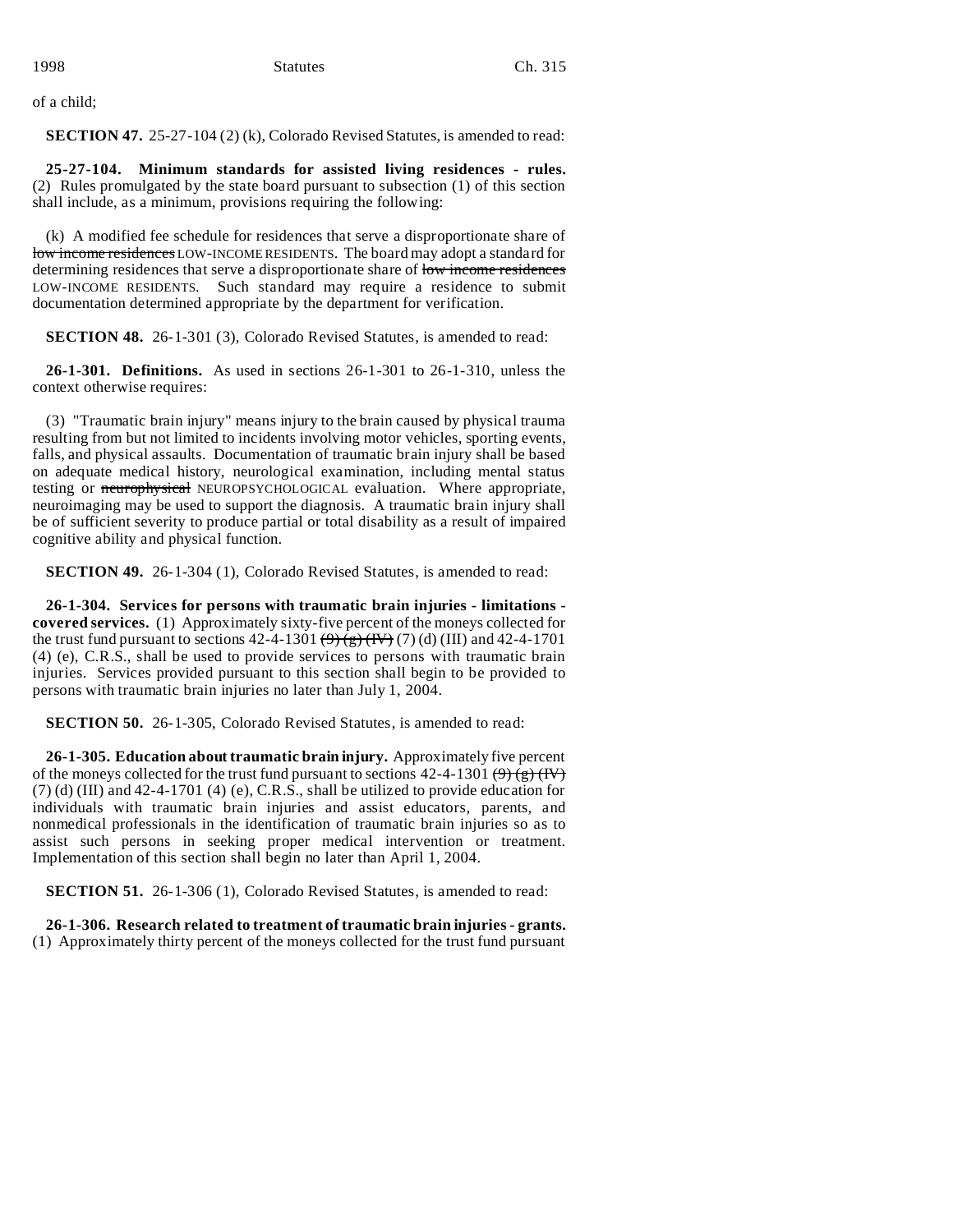to sections 42-4-1301  $\left(\frac{9}{5}\right)\left(\frac{1}{1}\right)$  (7) (d) (III) and 42-4-1701 (4) (e), C.R.S., shall be utilized to support research related to the treatment and understanding of traumatic brain injuries. The board shall solicit applications for grants to be awarded pursuant to this section no later than October 1, 2004.

**SECTION 52.** 26-1-309 (1), Colorado Revised Statutes, is amended to read:

**26-1-309. Trust fund.** (1) A trust fund to be known as the Colorado traumatic brain injury trust fund is hereby created and established in the state treasury. Such trust fund shall be comprised of moneys collected from surcharges assessed pursuant to sections 42-4-1301  $(9)$   $(9)$   $(1)$   $(1)$   $(2)$   $(3)$   $(1)$  and 42-4-1701  $(4)$   $(e)$ , C.R.S.

**SECTION 53. Repeal.** 26-4-120 (3), Colorado Revised Statutes, is repealed as follows:

**26-4-120. State department - privatization.** (3) In connection with the requirement set forth in subsection  $(2)$  of this section, the state department shall include recommendations concerning privatization of the administration of the managed care system in its annual report required by section 26-4-118.

**SECTION 54.** 26-11.5-103 (3) (b), Colorado Revised Statutes, is amended to read:

**26-11.5-103. Definitions.** As used in this article, unless the context otherwise requires:

(3) "Long-term care facility" or "facility" means:

(b) A personal care boarding home AN ASSISTED LIVING RESIDENCE as defined in section 25-27-102 (8) (1.3), C.R.S.;

**SECTION 55.** 27-1-204 (5), Colorado Revised Statutes, is amended to read:

**27-1-204. Types of services purchased - limitation on payments.** (5) Each year the general assembly may appropriate funds in addition to those appropriated for purposes of subsections  $(2)$ ,  $(3)$ , and SUBSECTION  $(4)$  of this section which may be used by the executive director of the department of human services without regard to the limitations contained in subsection  $(3)$  of this section, to assist community mental health clinics and centers in instituting innovative programs, in providing mental health services to impoverished areas, and in dealing with crisis situations. The executive director of the department of human services shall require that any innovative or crisis programs for which funds are allocated under this subsection (5) be clearly defined in terms of services to be rendered, program objectives, scope and duration of the program, and the maximum amount of funds to be provided.

**SECTION 56.** 28-3-1402, Colorado Revised Statutes, is amended to read:

**28-3-1402. Applicability.** This part 14 shall apply to any person who is called to state military service, as the term "military service" is defined in section 28-3-101, or called to STATE DEFENSE FORCE active duty, with the state defense force, as the term "active duty" is defined in section 28-4-102, for any period of time longer than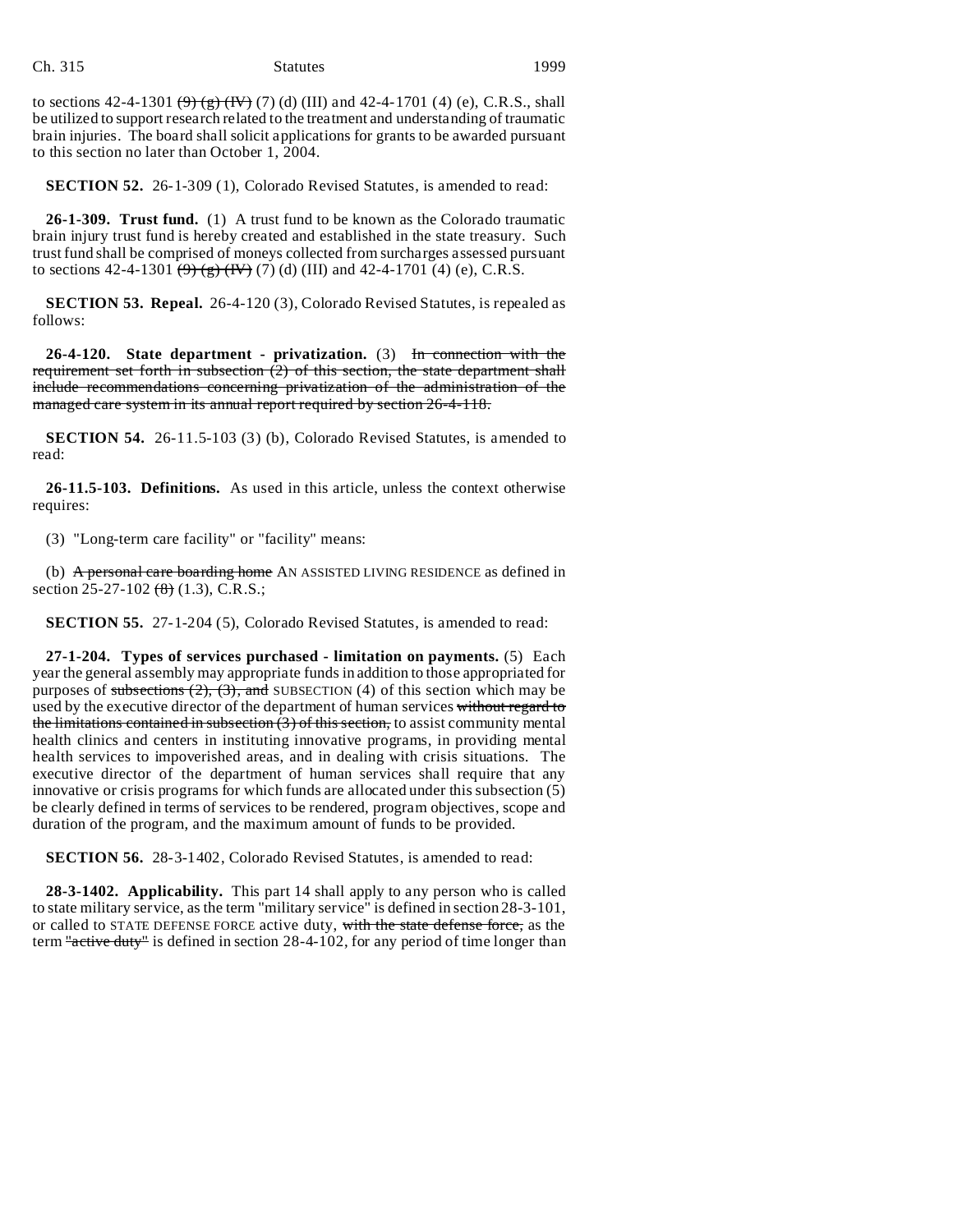| 2000 | <b>Statutes</b> | Ch. 315 |
|------|-----------------|---------|
|      |                 |         |

thirty days and who is ordered by the governor to enforce the law, preserve the peace, secure the rights or lives of citizens, or protect property.

**SECTION 57.** 28-3-1403, Colorado Revised Statutes, is amended to read:

**28-3-1403. Stay of civil proceedings.** Any court of competent jurisdiction may, on its own motion, stay any civil action or proceeding that involves a person described in section 28-3-1402 for the duration of the period of service or duty and for thirty days thereafter, or may otherwise dispose of the case as may be equitable to conserve the interests of all parties. The court shall stay the proceedings upon the application of a person, or an agent of the person, engaged in state military service or STATE DEFENSE FORCE active duty unless, in the opinion of the court, the ability of the person to prosecute or defend the action is not materially affected.

**SECTION 58.** 28-3-1404 (2), Colorado Revised Statutes, is amended to read:

**28-3-1404. Actions for rent or possession by landlord.** (2) The court may, on its own motion, stay the proceedings described in paragraph (a) of subsection (1) of this section for the duration of the period of service or duty and for thirty days thereafter or otherwise dispose of the case as may be equitable to conserve the interests of all parties. The court shall stay the proceedings upon the application of a person, or an agent of the person, engaged in state military service or STATE DEFENSE FORCE active duty unless, in the opinion of the court, the ability of the person to pay the agreed upon rent has not been materially affected by reason of the service or duty.

**SECTION 59.** The introductory portion to 28-3-1405 (1) (a) and 28-3-1405 (2) (b), Colorado Revised Statutes, are amended to read:

**28-3-1405. Installment contracts - purchase of property.** (1) (a) Except as otherwise provided in paragraph (b) of this subsection (1), a creditor who has received a deposit or installment of the purchase price under an installment contract for the purchase of real or personal property from a person who, after the date of the payment of such deposit or installment, is called to state military service or STATE DEFENSE FORCE active duty as described in section 28-3-1402, may not:

(2) (b) Notwithstanding the provisions of paragraph (a) of this subsection (2), a court may, on its own motion, stay the proceedings for the duration of the period of service or duty and for thirty days thereafter or otherwise dispose of the case as may be equitable to conserve the interests of all parties. The court shall stay the proceedings upon the application of a person, or an agent of the person, engaged in state military service or STATE DEFENSE FORCE active duty unless, in the opinion of the court, the ability of the person to comply with the terms of the obligation is not materially affected.

**SECTION 60.** 28-3-1406, Colorado Revised Statutes, is amended to read:

**28-3-1406. Mortgage or security on property.** (1) In any proceeding commenced during a period of state military service or STATE DEFENSE FORCE active duty, as described in section 28-3-1402, to enforce obligations secured by a mortgage, trust deed, or other security upon real or personal property owned prior to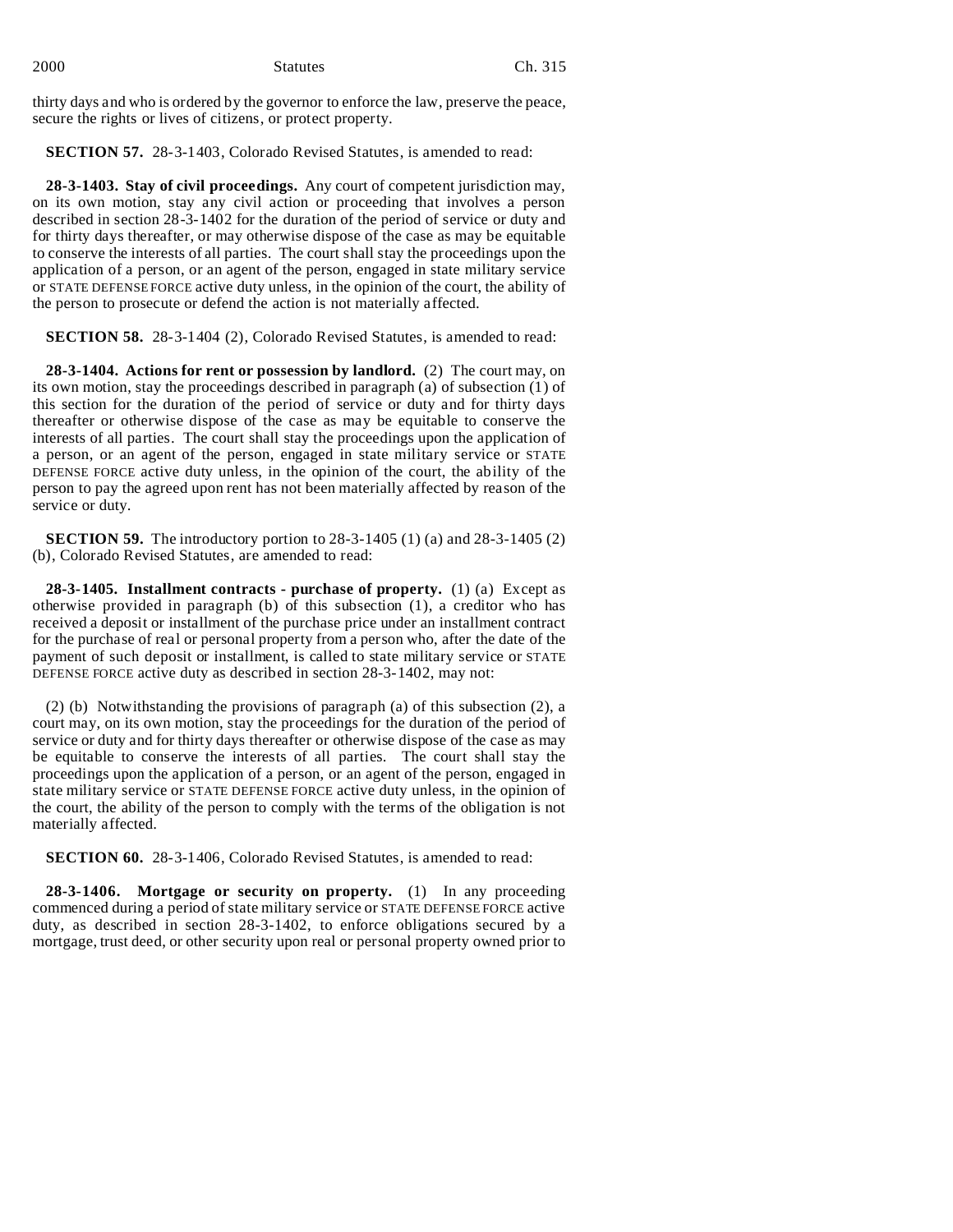#### Ch. 315 Statutes 2001

the commencement of the period of state military service or STATE DEFENSE FORCE active duty, the court may, on its own motion, stay the proceedings for the duration of the period of service or duty and for thirty days thereafter or otherwise dispose of the case as may be equitable to conserve the interests of all parties. The court shall stay the proceedings upon the application of a person, or an agent of the person, engaged in state military service or STATE DEFENSE FORCE active duty unless, in the opinion of the court, the ability of the person to comply with the terms of the obligation is not materially affected.

(2) A sale, foreclosure, or seizure of property for nonpayment of any sum due under any obligation, or for breach of the terms of any such obligation, is not valid if made during a period of state military service or STATE DEFENSE FORCE active duty, as described in section 28-3-1402, or within thirty days thereafter, unless such sale, foreclosure, or seizure is made upon an order previously granted by the court and a return thereto made and approved by the court.

(3) This section applies only to obligations secured by a mortgage, trust deed, or other security in the nature of a mortgage upon real or personal property owned by a person described in section 28-3-1402 at the commencement of state military service or STATE DEFENSE FORCE active duty, which obligation originated prior to the person's service or duty and is still owed by the person during the period of service or duty.

**SECTION 61.** 29-22-107 (2) (d) (IV), Colorado Revised Statutes, is amended to read:

**29-22-107. Legislative finding - hazardous substance listing required.** (2) (d) The requirements of this subsection (2) shall not apply to:

(IV) Hazardous materials in transportation which are subject to the provisions of article  $2.1$  of title  $40$  PARTS 1, 2, AND 3 OF ARTICLE 20 OF TITLE 42, C.R.S.;

**SECTION 62.** 35-9-109 (3), Colorado Revised Statutes, is amended to read:

**35-9-109. Confidentiality.** (3) When a treating physician or the poison control service provider selected pursuant to section  $25.5-2-103$  25-32-105, C.R.S., determines that a medical emergency exists and information submitted to the commissioner pursuant to section 35-9-107 (1) (d) is necessary for emergency or first-aid treatment, the commissioner may immediately disclose the information necessary to that treating physician or to such poison control service provider. The commissioner shall require such treating physician or such poison control service provider to submit to the commissioner a statement of need for such information and a confidentiality agreement, in the form and manner the commissioner shall designate, as soon as circumstances permit.

**SECTION 63.** 37-92-102 (6) (c), Colorado Revised Statutes, is amended to read:

**37-92-102. Legislative declaration - basic tenets of Colorado water law.** (6) (c) Within ninety days after the filing of statements of opposition, the board shall report its findings to the water court for review pursuant to section  $34-92-305$  (13), C.R.S. 37-92-305 (13). The board may defend such findings through participation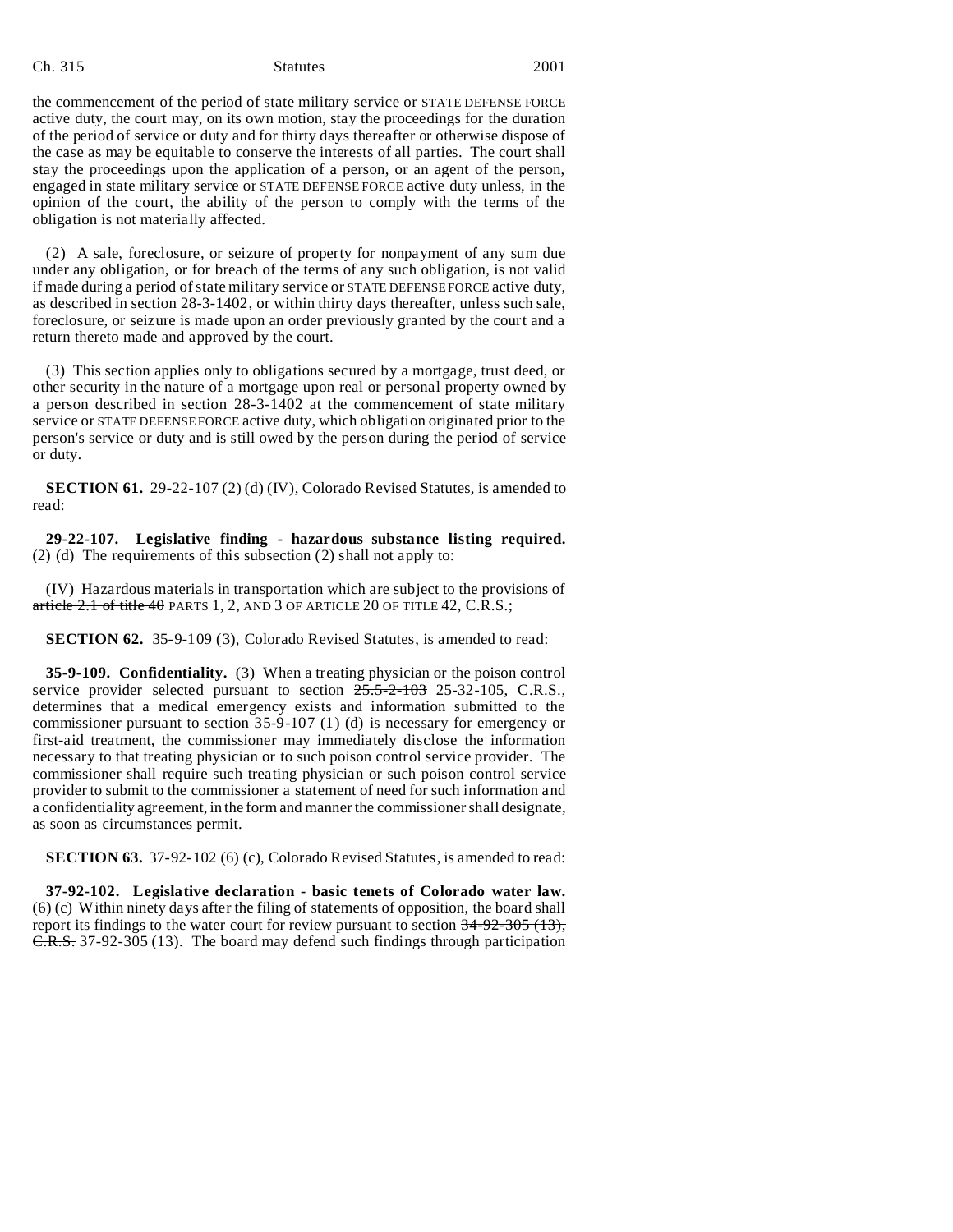in the water court proceedings.

**SECTION 64.** 37-92-308 (1) (b), Colorado Revised Statutes, is amended to read:

**37-92-308. Substitute water supply plans - special procedures for review.** (1) The general assembly hereby finds, determines, and declares that:

(b) Prior to January 1, 2002, the general assembly gave the state engineer certain authority to approve exchanges and substitute water supply plans, including substitute water supply plans involving sand and gravel mines approved pursuant to sections 37-90-137 (11) and 37-80-120 (5); exchanges pursuant to sections 37-80-120,  $37-83-104$ ,  $37-80-106$  AND  $37-83-106$ , and other statutes authorizing exchanges; and water uses that are part of the Arkansas river water bank pilot program approved pursuant to article 80.5 of this title; and this section shall not apply to such plans and exchanges.

**SECTION 65.** 38-2-105, Colorado Revised Statutes, is amended to read:

**38-2-105. Educational boards of control have right of eminent domain.** The regents of the university of Colorado, the board of governors of the Colorado state university system for Colorado state university Fort Lewis college, and the university of southern Colorado, THE BOARD OF TRUSTEES FOR FORT LEWIS COLLEGE, the board of trustees of the Colorado school of mines, the board of trustees of the university of northern Colorado, and the trustees of the state colleges in Colorado have the power to acquire real property, which they may deem necessary, by the exercise of eminent domain through condemnation proceedings in accordance with law.

**SECTION 66. Repeal.** 38-11-101 (2), Colorado Revised Statutes, is repealed as follows:

**38-11-101. Personal property in joint tenancy - how created - vesting upon death.** (2) Nothing in this section shall be deemed to exempt any transfer from the operation of article 25 of title 39, C.R.S.

**SECTION 67.** 38-31-101 (1), Colorado Revised Statutes, is amended to read:

**38-31-101. Joint tenancy expressed in instrument - when.** (1) No estate in joint tenancy in real property, except when conveyed or devised to executors, trustees, or fiduciaries, shall be created or established unless, in the instrument conveying the property or in the will devising the same, it is declared that the property is conveyed or devised in joint tenancy or as joint tenants. The abbreviation "JTWROS" and the phrase "as joint tenants with right of survivorship" or "in joint tenancy with right of survivorship" shall have the same meaning. Any grantor in any such instrument of conveyance may also be one of the grantees therein. Nothing in this section shall be deemed to exempt any transfer from the operation of article 25 of title 39, C.R.S.

**SECTION 68.** 39-22-2003 (9), Colorado Revised Statutes, is amended to read:

**39-22-2003. State sales tax refund - offset against state income tax - qualified individuals.** (9) The department of revenue shall identify any qualified individual who has been convicted of a felony and who, at the time of filing for a refund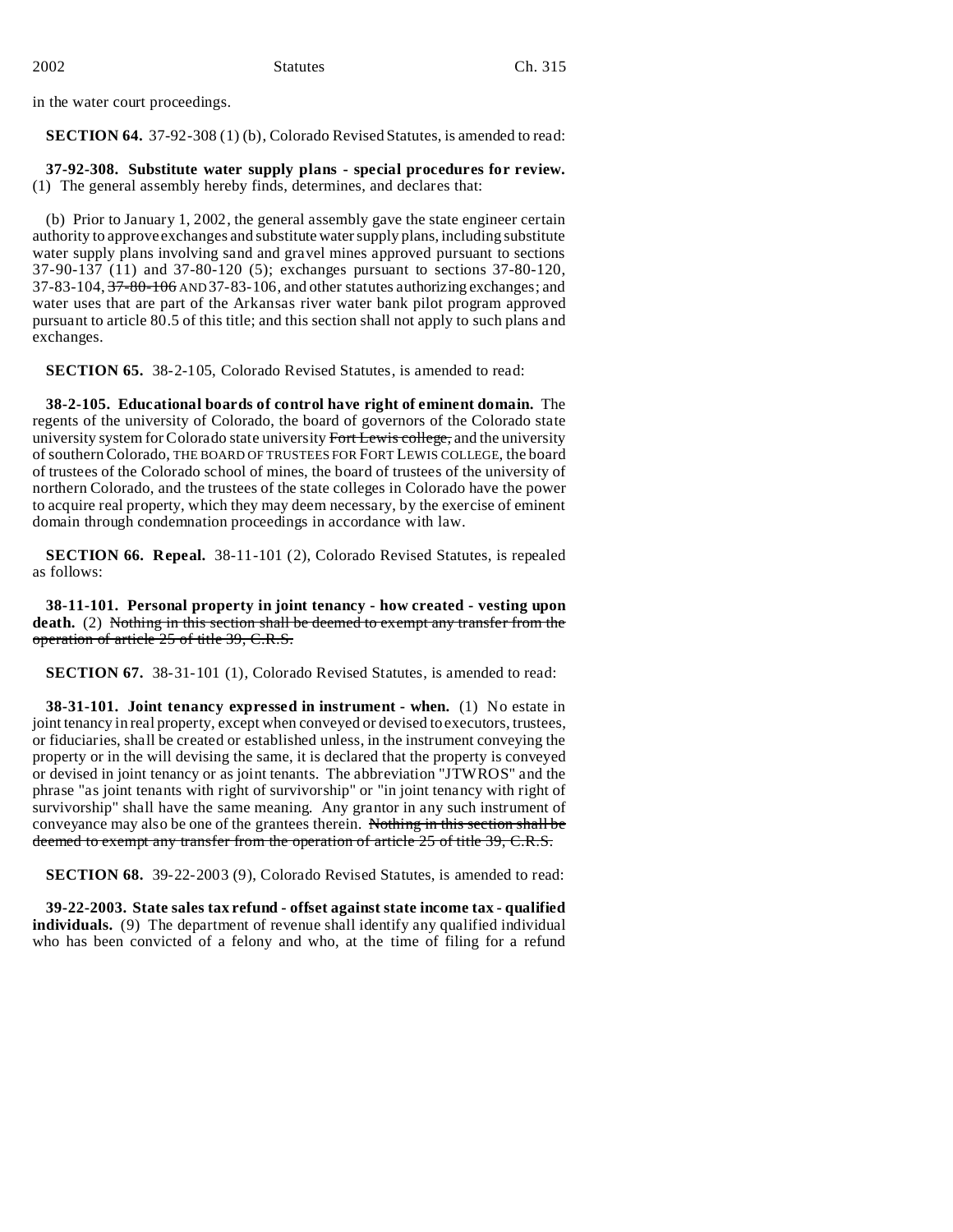#### Ch. 315 Statutes 2003

pursuant to this section, is incarcerated in a correctional facility operated by or under contract with the department of corrections or in a county or municipal jail awaiting transfer to a correctional facility pursuant to section 16-11-308, C.R.S. The department of revenue shall transfer the amount of any refund owed to said qualified individual to the department of corrections. The department of corrections shall transmit the amount of said refund to the clerk of the district court that issued an order for payment of restitution entered pursuant to section 16-11-101.5 ARTICLE 18.5 OF TITLE 16, C.R.S., or an order for costs pursuant to section 18-1.3-701, C.R.S. Such refund shall be credited in the priority specified in section 16-11-101.6 (1), C.R.S.

**SECTION 69. Repeal.** Article 25 of title 39, Colorado Revised Statutes, is repealed.

**SECTION 70.** 39-30-105 (1) (b), Colorado Revised Statutes, is amended to read:

**39-30-105. Credit for new business facility employees.** (1) (b) In addition to the credit available under paragraph (a) of this subsection (1), a taxpayer qualified under said paragraph (a) shall be allowed for the first two full income tax years while located in an enterprise zone a credit in an amount equal to two hundred dollars for each new business facility employee who is insured under a health insurance plan or program provided through his or her employer. To be eligible for such credit, the employer must contribute fifty percent or more of the total cost of a health insurance plan or program, and such plan or program must be in accordance with the provisions of article 8 of this title TITLE 10 or part 1, 2, 3, or 4 of article 16 of title 10, C.R.S., or be a self-insurance program and include partial or complete coverage for hospital and physician services.

**SECTION 71.** 42-1-217 (1) (c), Colorado Revised Statutes, is amended to read:

**42-1-217. Disposition of fines and surcharges.** (1) All judges, clerks of a court of record, or other officers imposing or receiving fines, penalties, or forfeitures, except those moneys received pursuant to sections 42-4-313 (3), 42-4-413, 42-4-1701 (5) (a), 42-8-105, and 42-8-106, collected pursuant to or as a result of a conviction of any persons for a violation of any of the provisions of articles 1 to 4 (except part 3 of article 2) of this title, shall transmit, within ten days from the date of receipt of any such fine, penalty, or forfeiture, all such moneys so collected in the following manner:

(c) Any other provision of law notwithstanding, all moneys collected pursuant to section  $42-1-1301.3$  42-4-1301.3 shall be transmitted to the state treasurer to be credited to the account of the alcohol and drug driving safety program fund.

**SECTION 72.** 42-3-121 (2) (a) (I), Colorado Revised Statutes, is amended to read:

**42-3-121. Parking privileges for persons with disabilities - applicability.** (2) (a) A person with a disability may apply to the department for:

(I) Distinguishing license plates to be supplied at the same cost as standard plates and to be displayed as provided in section 42-3-123 on a motor vehicle owned by such person or that is owned by a trust created for the benefit of and THE NAME OF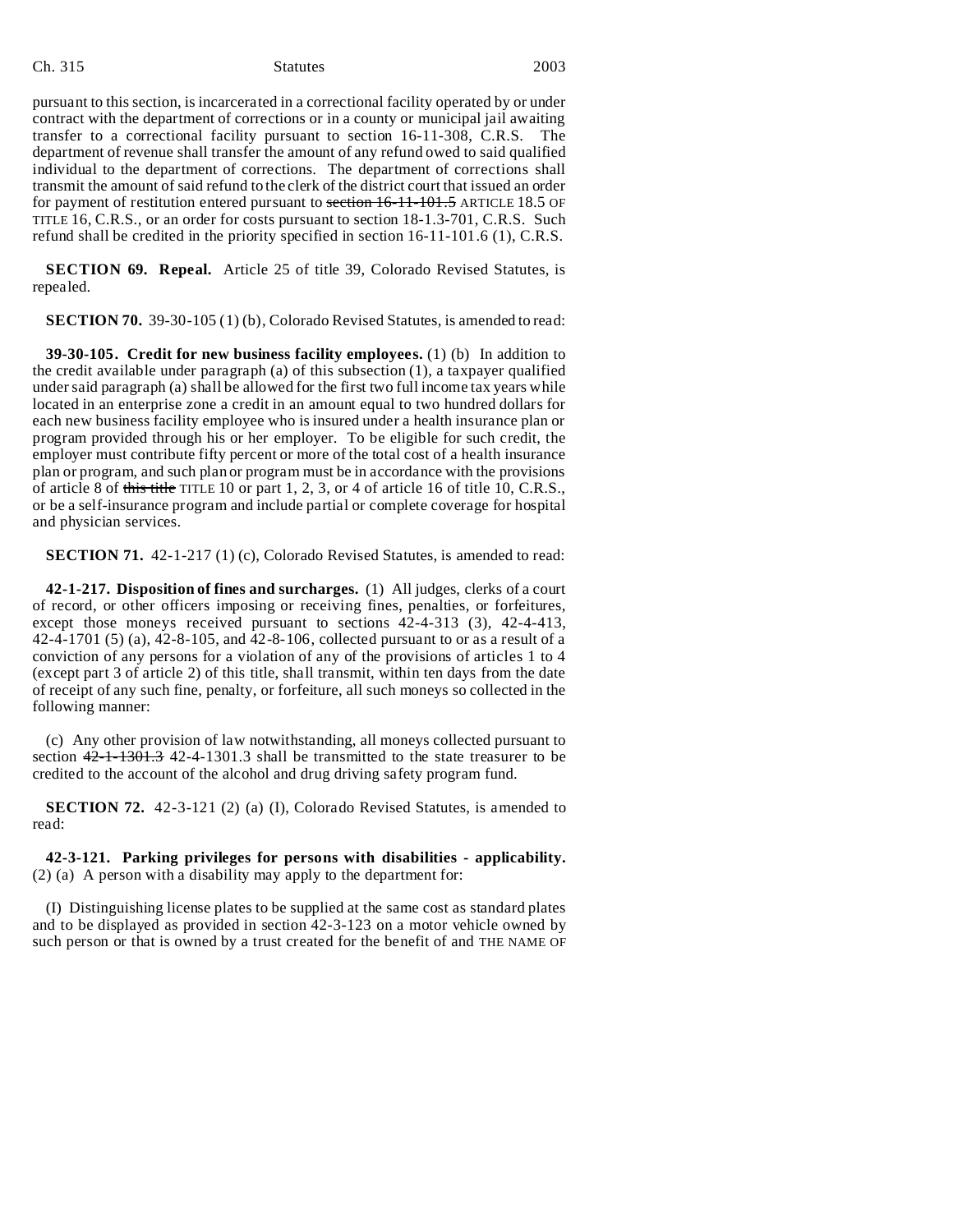WHICH includes the name of such person. Any plates issued by the department pursuant to this section shall be renewed once each year in a manner to be determined by the department. The issuance of a special license plate to a person with a disability pursuant to the provisions of this subparagraph (I) shall not preclude such person from obtaining an identifying placard pursuant to the provisions of subparagraph (II) of this paragraph (a). The verification requirements of subsection (1) of this section shall be met once every three years.

**SECTION 73.** 42-4-1301 (7) (h), Colorado Revised Statutes, is amended to read:

**42-4-1301. Driving under the influence - driving while impaired - driving with excessive alcoholic content - penalties.** (7) **Penalties.** (h) In addition to any other penalties prescribed in this part 13, the court shall assess an amount, not to exceed sixty ONE HUNDRED TWENTY dollars, upon any person required to perform useful public service.

**SECTION 74.** 42-6-139 (3) and (4), Colorado Revised Statutes, are amended to read:

**42-6-139. Registration - where made.** (3) Any person who knowingly violates any of the provisions of subsection  $(2)$  of this section, section  $42-3-103$   $(4)$   $(a)$ , section 42-3-105 (1) (c) (II), section  $42-3-112$  (3) (b) (II), section 42-6-140, or any rule or regulation of the director relating thereto made pursuant to the authority conferred upon the director in this part 1 is guilty of a misdemeanor and, upon conviction thereof, shall be punished by a fine of five hundred dollars.

(4) In addition to any other applicable penalty, a person who registers a motor vehicle in violation of the provisions of subsection (2) of this section, section 42-3-103 (4) (a), section 42-3-105 (1) (c) (II), section 42-3-112 (3) (b) (II), or section 42-6-140 shall be subject to a civil penalty of five hundred dollars. Such violation shall be determined by, and such penalty shall be assessed by and paid to, the municipality or county in which such motor vehicle is or should have been registered, subject to judicial review pursuant to rule 106 (a) (4) of the Colorado rules of civil procedure.

**SECTION 75.** 43-3-403 (2), Colorado Revised Statutes, is amended to read:

**43-3-403. Authority to construct tunnels.** (2) The transportation commission may, upon compliance with the provisions of paragraph (b) of subsection (1) of this section, with the approval of the governor, enter into a contract with a private individual, firm, or corporation for the construction, maintenance, and operation of one or more tunnels.

**SECTION 76.** 43-3-404 (3), Colorado Revised Statutes, is amended to read:

**43-3-404. Anticipation warrants.** (3) The findings by the governor and the transportation commission required by paragraph (b) of subsection (1) of section 43-3-403 as a condition precedent to the construction of any tunnels shall be conclusive whenever any warrants to be issued to defray all or any part of the cost thereof are offered for sale, but no warrants shall be offered for sale prior to the expiration of the thirty days. after the making of the findings required by said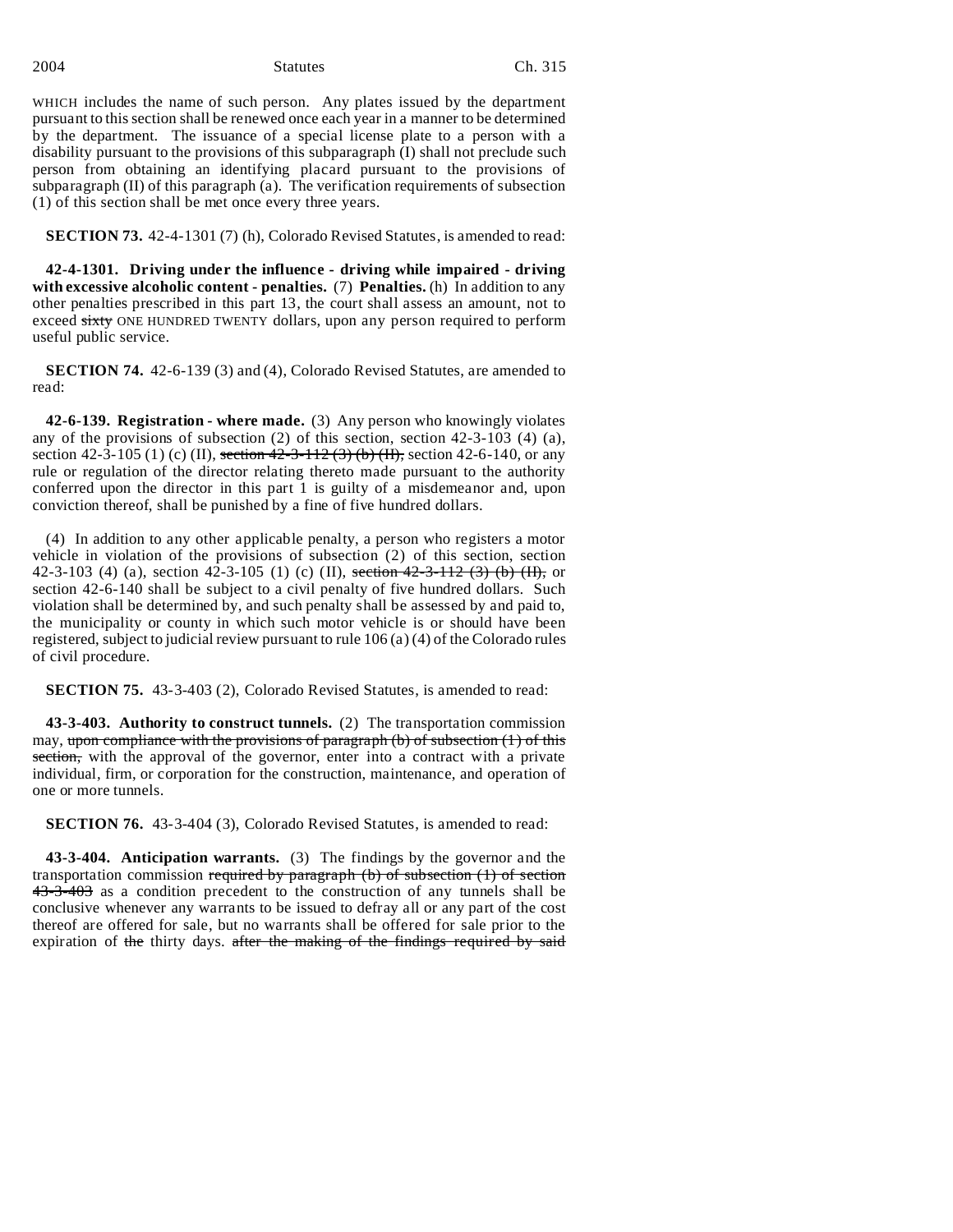paragraph (b).

**SECTION 77.** 43-4-804 (4), Colorado Revised Statutes, is amended to read:

**43-4-804. Statewide tolling enterprise special revenue fund - creation separate highway accounts.** (4) Notwithstanding any other provision of this section, the commission shall designate a state toll highway and moneys in the special fund that are derived from tolls shall only be expended to fund the administration, planning, design, development, financing, construction, operation, maintenance, or repair of the state toll highway or to pay bonds of the enterprise that were issued to finance the state toll highway. Once the enterprise has paid the costs of constructing the state toll highway, including sufficient contingencies, paid all debt service on all bonds issued to finance the toll highway, and reimbursed the state highway fund for the amount of any state highway fund moneys transferred to the statewide tolling enterprise OPERATING fund plus interest in accordance with section 43-4-805, the commission shall adjust toll rates in the corridor so that the amount of toll revenues to be generated is as close as possible to the amount required for the ongoing operation, maintenance, renewal, and replacement of the toll highway. A toll highway cannot eliminate previously existing highway lanes that have served vehicular traffic on a toll-free basis except pursuant to section 42-4-1012, C.R.S.

**SECTION 78.** 2-3-1304 (1) (a.5), Colorado Revised Statutes, is amended to read:

**2-3-1304. Powers and duties of capital development committee.** (1) The capital development committee shall have the following powers and duties:

(a.5) To study the capital construction request from the transportation commission for state highway reconstruction, repair, and maintenance projects to be funded from money transferred to the capital construction fund pursuant to section 24-75-302 (2), C.R.S., specifically for such purpose. On or before October 1 of each year, the transportation commission shall submit its capital construction request, based on the statewide transportation improvement programs, with a prioritized list of recommended state highway reconstruction, repair, and maintenance projects with the priority of projects on the list determined on the basis of greatest need without regard to location in the state; except that, for the 1998-99 fiscal year, the prioritized list of projects to be funded by the revenues appropriated for such year by House Bill 98-1202, as enacted at the second regular session of the sixty-first general assembly, shall consist only of state highway reconstruction, repair, maintenance, and capacity expansion projects. The capital development committee shall determine the number of projects on the list that may be funded from money available in the capital construction fund for state highway reconstruction, repair, or maintenance projects. Only projects on the list may be funded from money available in the capital construction fund for state highway reconstruction, repair, or maintenance projects, and the projects must be funded in the priority determined by the transportation commission; except that, if a project on the list cannot be funded because an alternative source of funding for the project has become available, a court order has enjoined the project, or an act of God has made the project construction unfeasible, the transportation commission shall submit the next phase of that project or the next project on that regional priority list to the capital development committee for approval as an addition to the list in lieu of the project that cannot be funded. No substitute project submitted by the transportation commission from the regional priority list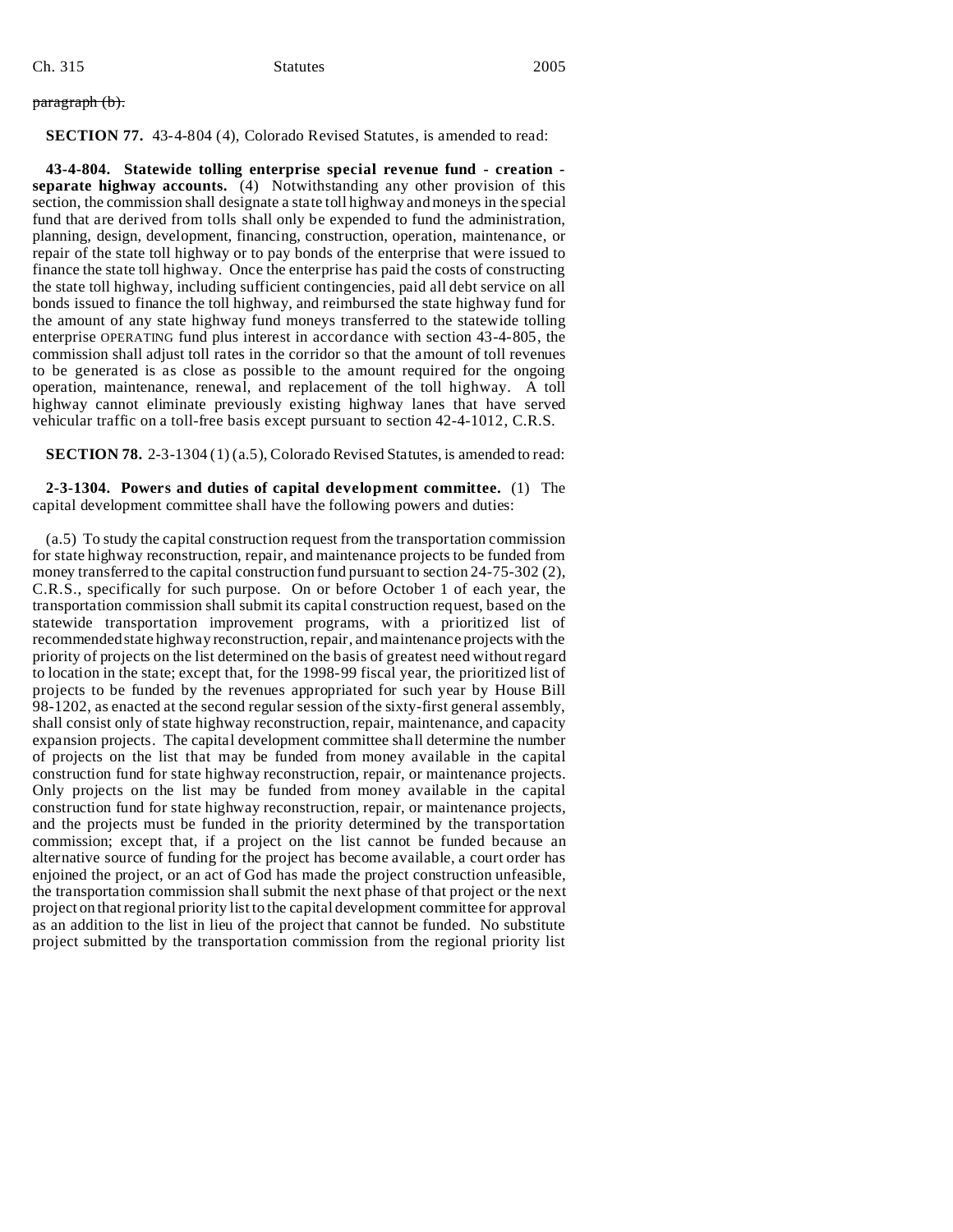2006 Statutes Ch. 315

shall be approved by the capital development committee if funding said project would result in the delay of any other project on the list. Upon approval of an amended list, the department of transportation shall provide a copy of the amended list to the members of the joint budget committee, the transportation AND ENERGY committee in the house of representatives, and the government, veterans and military relations, and transportation committee in the senate. Projects on the list submitted by the transportation commission by October 1 or on an amended list submitted as provided in this paragraph (a.5) may be funded from money transferred to the capital construction fund and available in the current fiscal year or money to be transferred to the capital construction fund for the fiscal year beginning the following July 1.

**SECTION 79.** The introductory portion to 12-38.1-206 (1), Colorado Revised Statutes, is amended to read:

**12-38.1-206. Report.** (1) The board and the direct care advisory committee, established pursuant to section 12-38.1-203 (3), shall report to the members of the health, environment, children and families committee of the senate and to the members of the health, environment, welfare, and institutions committee COMMITTEES of the house of representatives AND THE SENATE of the general assembly, as well as to the governor, within two months of AFTER the completion of the pilot program, concerning the effectiveness of the pilot program in recruiting new entry-level workers into the long-term care profession and in retaining current and new long-term care workers through enhanced employment satisfaction. The report shall include, but need not be limited to:

**SECTION 80.** 19-3.5-109 (1), Colorado Revised Statutes, is amended to read:

**19-3.5-109. Report - repeal of article.** (1) The department of public health and environment shall contract for an independent evaluation of the trust fund including administrative costs of operating the trust fund and the cost-effectiveness and the impact of the grants on reducing and preventing child abuse. A report of such evaluation shall be provided to the house AND SENATE health, environment, welfare, and institutions committee and the senate health, environment, children and families committee COMMITTEES by November 1, 2011.

**SECTION 81.** 22-2-123 (3), Colorado Revised Statutes, is amended to read:

**22-2-123. Eligible facilities education task force - creation - membership duties - repeal.** (3) The task force shall submit a written report on its findings and recommendations on or before October 1, 2002, and each October 1 thereafter, to the education committees of the house of representatives and the senate AND the health, environment, welfare, and institutions committee COMMITTEES of the house of representatives and the health, environment, children and families committee of the senate.

**SECTION 82.** 23-3.3-802, Colorado Revised Statutes, is amended to read:

**23-3.3-802. Report.** On or before July 1, 2002, and on or before each July 1 thereafter, the commission shall submit an annual report to the education committees of the senate and the house of representatives AND the health, environment, welfare, and institutions committee COMMITTEES of the house of representatives and the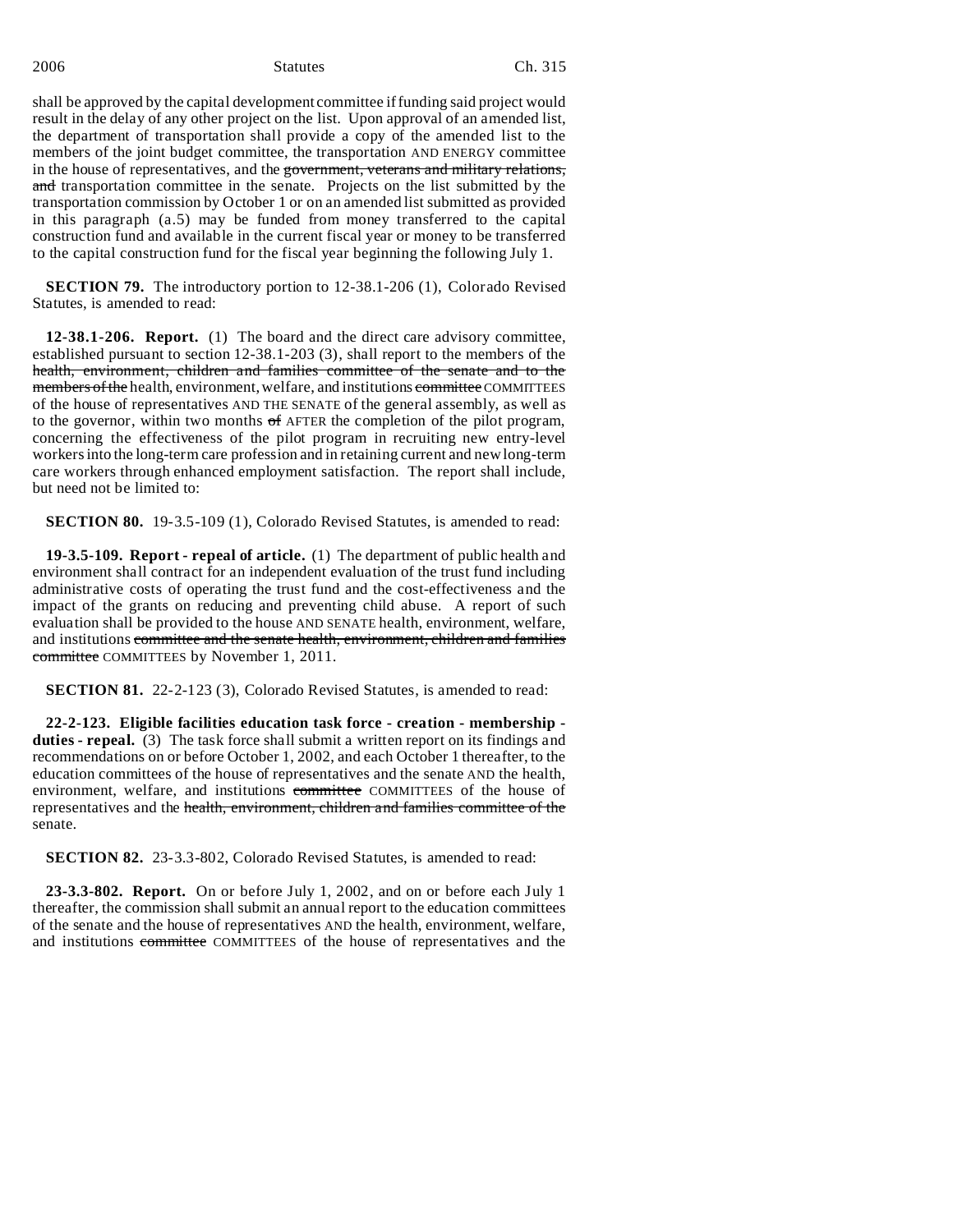#### Ch. 315 Statutes 2007

health, environment, children and families committee of the senate that includes, but is not limited to, the number of participants in the program and the amount of funds applied toward loan repayment. In addition, the commission shall evaluate and include in the report by July 1, 2003, whether it would be beneficial to expand the program to four-year degree programs.

**SECTION 83.** 24-37.5-205, Colorado Revised Statutes, is amended to read:

**24-37.5-205. Annual report by commission.** The commission shall report to the governor and the business affairs and labor committee COMMITTEES of the house of representatives and the business, labor and finance committee of the senate regularly on at least an annual basis concerning the implementation of the provisions of this part 2.

**SECTION 84.** 25-1-108 (5), Colorado Revised Statutes, is amended to read:

**25-1-108. Powers and duties of the state board of health - report.** (5) In consultation with the advisory committee for assisted living residences, the board shall report to the house AND SENATE health, environment, welfare, and institutions committee, the senate health, environment, children and families committee, COMMITTEES and the joint budget committee on October 15, 2003, and every five years thereafter, concerning the cost of administering the assisted living residence program, statutory and regulatory mandates for which the department does not have adequate resources, and any additional moneys necessary to fund the program.

**SECTION 85.** 25-3.5-704 (2) (h) (I) (E), Colorado Revised Statutes, is amended to read:

**25-3.5-704. Statewide emergency medical and trauma care system development and implementation - duties of the department - rules adopted by board.** (2) The board shall adopt rules for the statewide emergency medical and trauma care system, including but not limited to the following:

(h) (I) **Continuing quality improvement system (CQI).** These rules require the department to oversee a continuing quality improvement system for the statewide emergency medical and trauma care system. The board shall specify the methods and periods for assessing the quality of regional emergency medical and trauma systems and the statewide emergency medical and trauma care system. These rules include, but are not limited to, the following requirements:

(E) That the department be allowed access to prehospital, hospital, and coroner records of emergency medical and trauma patients to assess the continuing quality improvement system for the area and state-based injury prevention and public information and education programs pursuant to paragraph  $(g)$  of this subsection (2). All information provided to the department shall be confidential pursuant to subparagraph (II) of this paragraph (h). To the greatest extent possible, patient-identifying information shall not be gathered. If patient-identifying information is necessary, the department shall keep such information strictly confidential, and such information may only be released outside of the department upon written authorization of the patient. The department shall prepare an annual report that includes an evaluation of the statewide emergency medical and trauma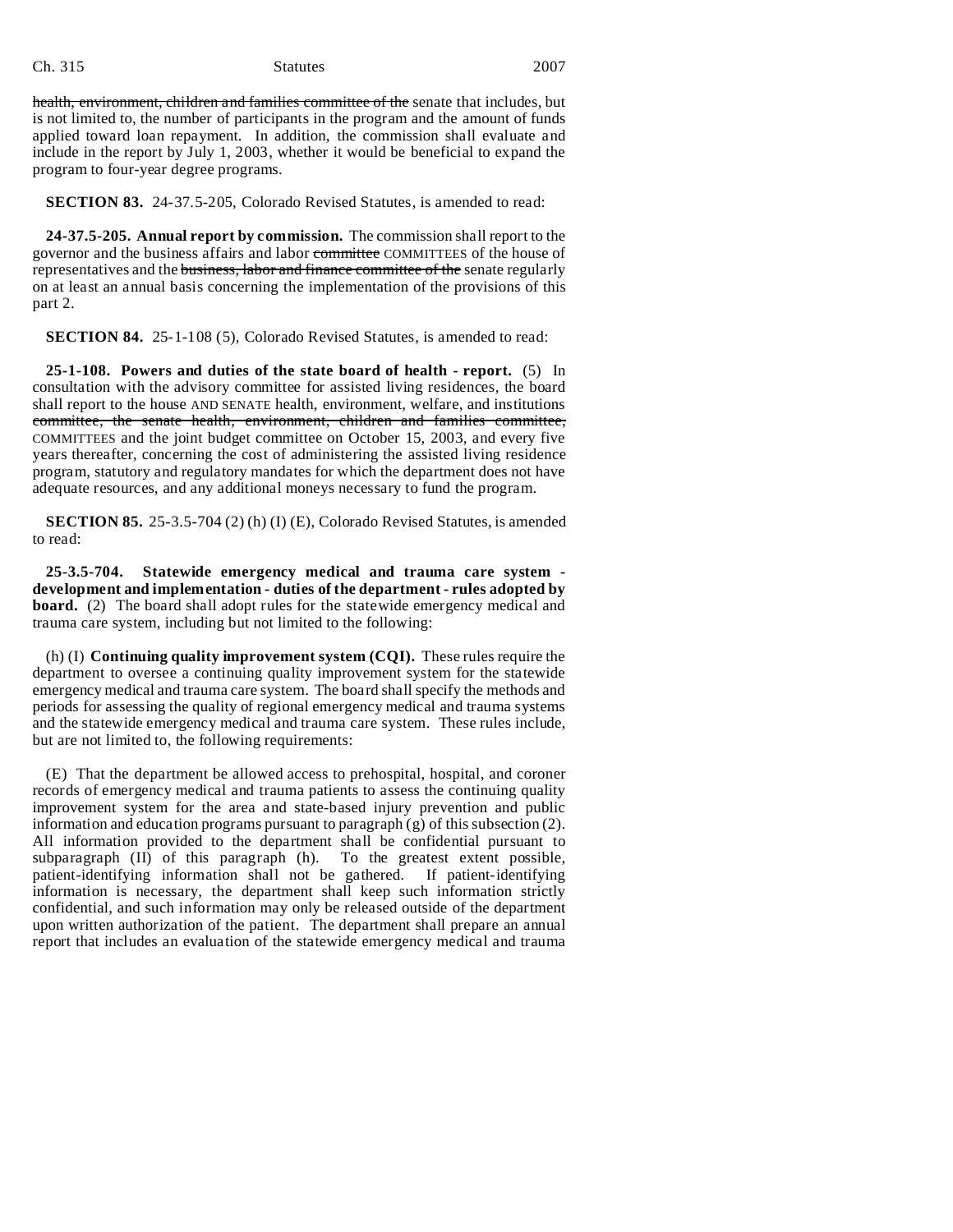2008 Statutes Ch. 315

services system. Such report shall be distributed to all designated trauma centers, ambulance services, and service agencies and to the chairpersons of the health, environment, children and families committee of the senate and the health, environment, welfare, and institutions committee COMMITTEES of the house of representatives AND THE SENATE.

**SECTION 86.** 25-23-103 (7), Colorado Revised Statutes, is amended to read:

**25-23-103. State loan repayment program for dentists and dental hygienists serving underserved populations - creation - conditions.** (7) The department shall report to the health, environment, welfare, and institutions committee COMMITTEES of the house and the health, environment, children and families committee of the senate on the status of the program not later than October 1, 2004. Such report shall address the success of this program including the number of dental professionals participating in the program, the cost-effectiveness of the program, the appropriateness of the funding source, and the impact of the program on the availability of dental care to underserved populations.

**SECTION 87.** 25-27-110 (1) and the introductory portion to 25-27-110 (2) (a), Colorado Revised Statutes, are amended to read:

**25-27-110. Advisory committee - sunset review.** (1) There is hereby established an advisory committee to the department for the purposes of making recommendations to the department and reporting to the house committee AND SENATE COMMITTEES on health, environment, welfare, and institutions and the senate committee on health, environment, children and families concerning the rules promulgated by the state board pursuant to this article, implementation of the licensing program, the impact of the program, and the effectiveness of enforcement. The advisory committee shall consist of not less than nine members to be appointed by the executive director of the department. The committee shall elect its own chairperson. Such members shall be representatives from assisted living residences, the Colorado commission on the aging, local health departments, local boards of health, and consumer and other agencies and organizations providing services to or concerned with residents of assisted living residences. Members of the advisory committee shall serve on a voluntary basis and shall serve without compensation.

(2) (a) The department in consultation with the advisory committee shall develop recommendations and report such recommendations to the health, environment, welfare, and institutions committee COMMITTEES of the house of representatives the health, environment, children and families committee of AND the senate and the joint budget committee no later than February 15, 2003, on whether or not risk-based inspections provide more efficient expenditures of department resources and at the same time adequately protect the health, safety, and well-being of residents of assisted living residences. Such report shall include an evaluation of at least the following elements:

**SECTION 88.** 25-34-104 (4), Colorado Revised Statutes, is amended to read:

**25-34-104. Stroke advisory board.** (4) The advisory board shall report its findings to the joint budget committee AND the health, environment, welfare, and institutions committee COMMITTEES of the house of representatives and to the health,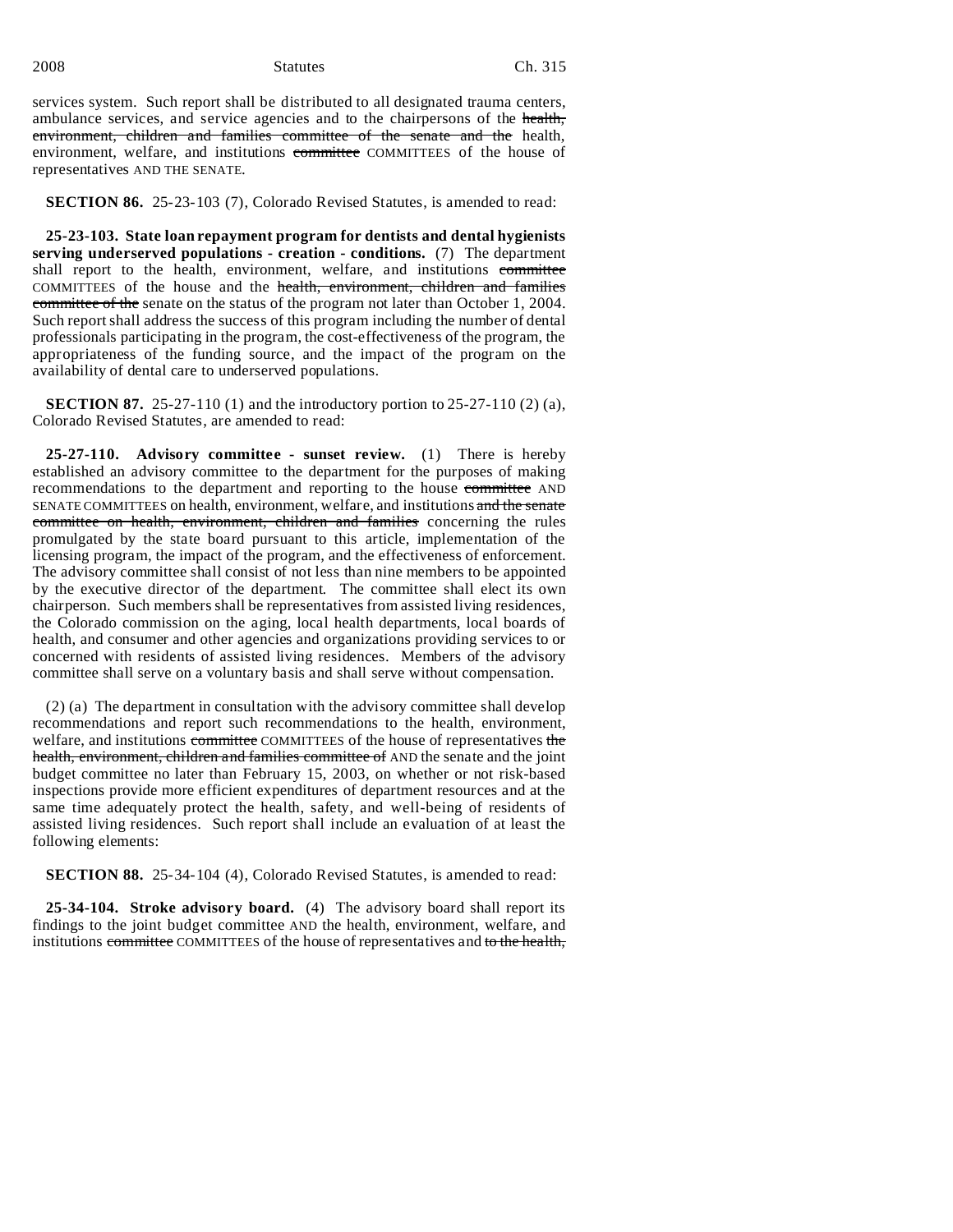environment, children, and families committee of the senate on or before November 1, 2003.

**SECTION 89.** 25.5-1-110 (4), Colorado Revised Statutes, is amended to read:

**25.5-1-110. Study of children's access to health care coverage - acceptance of donations - repeal.** (4) The state department shall report on the results of the study to the health, environment, welfare, and institutions committee COMMITTEES of the house of representatives the health, environment, children and families committee of AND the senate and the joint budget committee on or before July 1, 2003, and on or before July 1, 2004, along with any recommendations for legislation, specifically addressing how to move more children from public programs into private insurance.

**SECTION 90.** 25.5-1-303 (7), Colorado Revised Statutes, is amended to read:

**25.5-1-303. Powers and duties of the board - scope of authority - rules.** (7) The board shall report annually to the joint budget committee of the general assembly and the health, environment, children and families committee of the senate and the health, environment, welfare, and institutions committee COMMITTEES of the house of representatives AND THE SENATE on the implementation and performance of the children's basic health plan program, including but not limited to the extent to which private sector strategies and resources are effectively used as part of the program.

**SECTION 91.** 26-1-310, Colorado Revised Statutes, is amended to read:

**26-1-310. Reports to the general assembly.** On February 1, 2004, and each February 1 thereafter, the board of directors shall report to the joint budget committee AND the health, environment, welfare, and institutions committee COMMITTEES of the house of representatives and the health, environment, children and families committee of the senate on the operations of the trust fund, the moneys expended, the number of individuals with traumatic brain injuries offered services, the research grants awarded and the progress on such grants, and the educational information provided pursuant to this article.

**SECTION 92.** 26-4-106 (1) (b) (II), Colorado Revised Statutes, is amended to read:

**26-4-106. Application - verification of eligibility - repeal.** (1) (b) (II) The state department shall evaluate the impact on the children's basic health plan of using state department eligibility technicians to determine medicaid eligibility of persons applying for the children's basic health plan as allowed in subparagraph (I) of this paragraph (b). The state department shall evaluate whether the use of such staff solved problems with coordination between the children's basic health plan and the medicaid program and whether there is a need to continue funding staff to perform this function. The state department shall report its findings and recommendations to the joint budget committee and to the health, environment, welfare, and institutions committee COMMITTEES of the house of representatives and the health, environment, children and families committee of the senate no later than October 1, 2003.

**SECTION 93.** 26-4-124 (8.5) (c), Colorado Revised Statutes, is amended to read: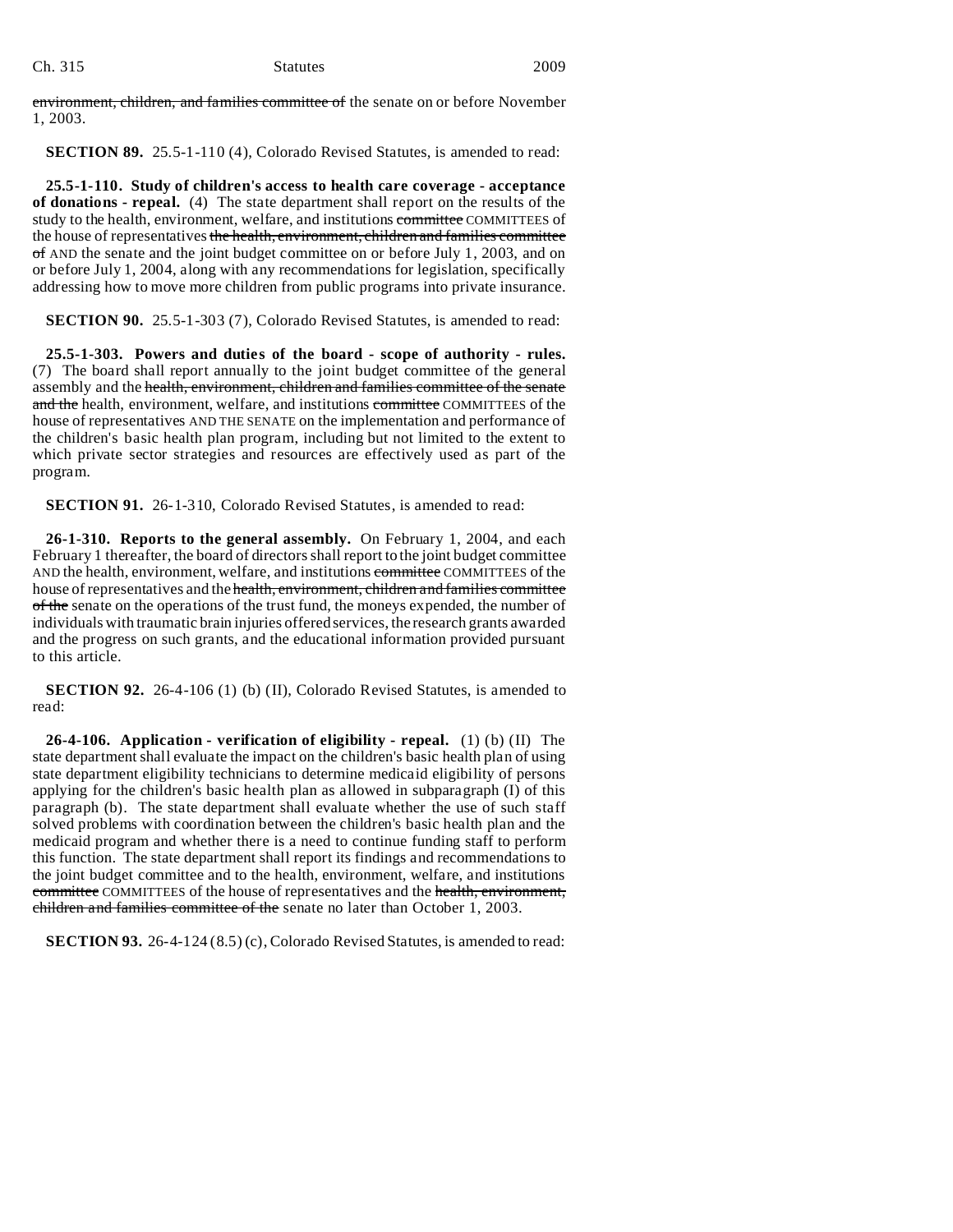**26-4-124. Program of all-inclusive care for the elderly - services - eligibility.** (8.5) (c) (I) No later than May 30, 2003, the executive director of the state department shall submit to the joint budget committee of the general assembly AND to the health, environment, welfare, and institutions committee COMMITTEES of the house of representatives and to the health, environment, children and families committee of the senate a written report of the results of the feasibility study conducted under paragraph (a) of this subsection (8.5).

(II) No later than January 1, 2007, the executive director of the state department shall submit to the joint budget committee of the general assembly AND to the health, environment, welfare, and institutions committee COMMITTEES of the house of representatives and to the health, environment, children and families committee of the senate a final written report detailing the expansion of PACE program sites across the state.

**SECTION 94.** 26-4-127 (2) (b), Colorado Revised Statutes, is amended to read:

**26-4-127. Direct contracting with providers - legislative declaration.** (2) (b) If the state department implements direct contracting with a provider pursuant to this section, the provider and the state department shall report to the health, environment, welfare, and institutions committee COMMITTEES of the house of representatives and the health, environment, children and families committee of the senate no later than July 1, 2003, on the status of direct contracting. The report shall include an analysis of the effectiveness of direct contracting and whether the direct contracting should be continued to the same or larger numbers of recipients.

**SECTION 95.** 26-4-410 (2) (c.7) (VI), Colorado Revised Statutes, is amended to read:

**26-4-410. Providers - nursing facility - nursing facility patient program improvement fund - reimbursement - maximum allowable - nonmonetary incentive program - quality of care incentive payment program - legislative** declaration. (2) (c.7) (VI) Beginning July 1, 2004, and each July 1 thereafter, the state department shall report annually to the members of the health, environment, children and families committee of the senate and the health, environment, welfare, and institutions committee COMMITTEES of the house of representatives AND THE SENATE on consumer satisfaction surveys and other facility information. For each nursing facility, this report shall contain information on the survey results, the number of complaints, and the number of occurrences that are reported to the department of public health and environment pursuant to section 25-1-124, C.R.S.

**SECTION 96.** 26-4-420 (1) (e), Colorado Revised Statutes, is amended to read:

**26-4-420. Nursing facilities - development of a survey and certification reform working group.** (1) (e) The working group shall commence work on June 5, 2001, and shall present the completed detailed proposal, along with proposed legislation for the second regular session of the sixty-third general assembly, to the senate health, environment, children and families committee; the house AND SENATE health, environment, welfare, and institutions committee COMMITTEES; the joint budget committee; and the legislative audit committee no later than December 1, 2001.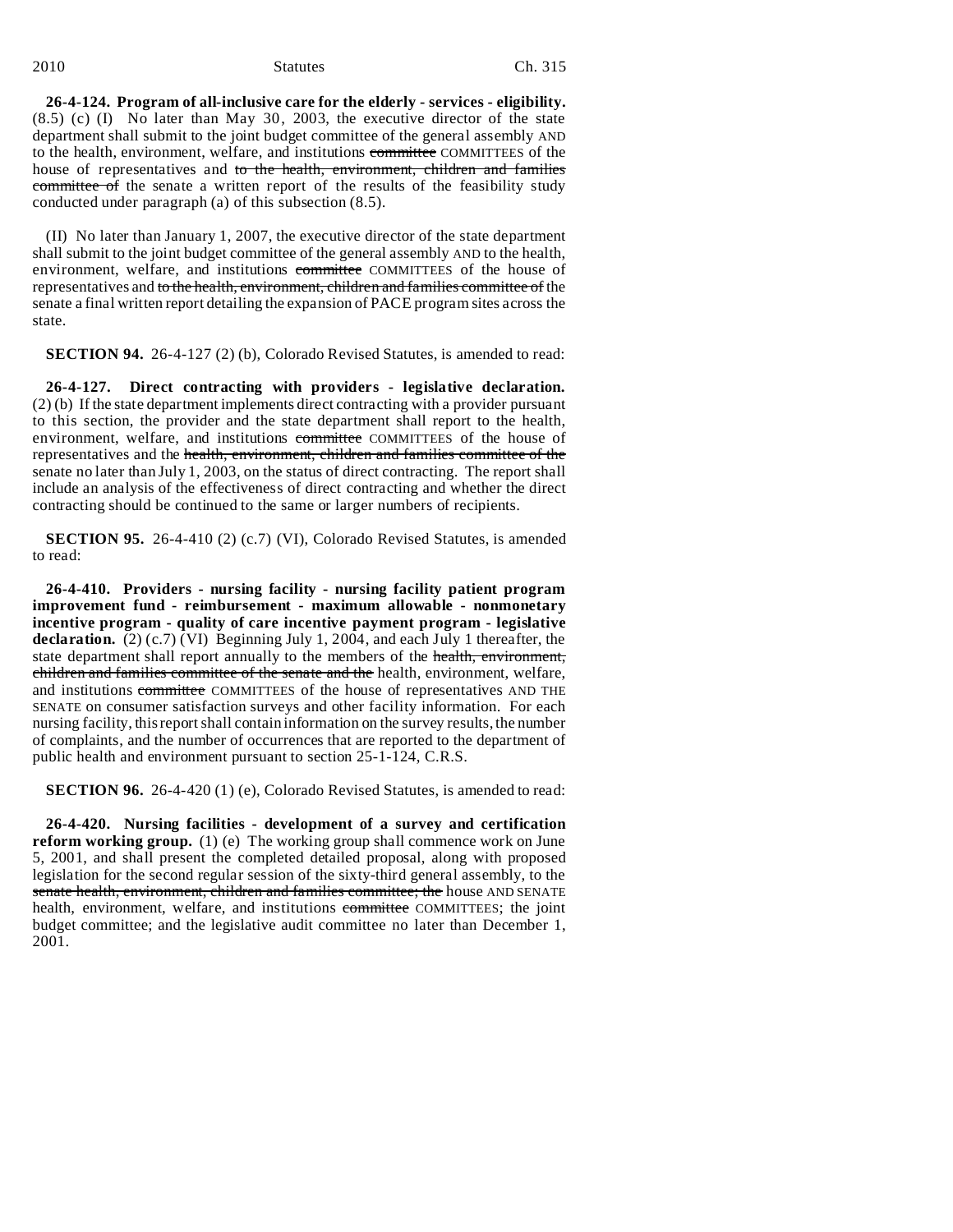| Ch. 315 | <b>Statutes</b> | 2011 |
|---------|-----------------|------|
|         |                 |      |

#### **SECTION 97.** 26-4-421 (4), Colorado Revised Statutes, is amended to read:

**26-4-421. Telemedicine - legislative intent.** (4) The department of health care policy and financing shall report to the health, environment, children and families committee of the senate and to the health, environment, welfare, and institutions committee COMMITTEES of the house of representatives AND THE SENATE no later than January 1, 2006, on the application of telemedicine to provide home health care; emergency care; critical and intensive care, including but not limited to, neonatal care; psychiatric evaluation; psychotherapy; and medical management as potential managed care system benefits. Such report shall take into account the availability of technology as of the time of the report to use telemedicine for home health care, emergency care, and critical and intensive care and the availability of broadband access within the state.

**SECTION 98.** The introductory portion to 26-4-1303 (1), Colorado Revised Statutes, is amended to read:

**26-4-1303. Reporting.** (1) The state department shall provide a report to the joint budget committee of the general assembly AND the health, environment, welfare, and institutions committee COMMITTEES of the house of representatives and the health, environment, children and families committee of the senate by October 1, 2006, that includes, but is not limited to, the following:

**SECTION 99.** 26-4-1406, Colorado Revised Statutes, is amended to read:

**26-4-1406. Report.** On or before January 1, 2008, the state department shall provide a report to the joint budget committee of the general assembly AND the health, environment, welfare, and institutions committee COMMITTEES of the house of representatives and the health, environment, children and families committee of the senate on the implementation of in-home support services. At a minimum the report shall include the cost-effectiveness of providing in-home support services to the elderly, blind, and disabled and to eligible disabled children and the number of persons receiving such services.

**SECTION 100.** 26-6-117 (3), Colorado Revised Statutes, is amended to read:

**26-6-117. Accreditation standards for county departments and child placement agencies - study.** (3) The state department shall submit its report and its findings and recommendations to the health, environment, welfare, and institutions committee COMMITTEES of the house of representatives and to the health, environment, children and families committee of the senate on or before July 1, 2002. Such report shall also include any recommendations regarding legislative changes to implement the accreditation process.

**SECTION 101.** 26-11-205.5 (4) (b), Colorado Revised Statutes, is amended to read:

**26-11-205.5. Older Coloradans program - distribution formula.** (4) (b) On or before November 1, 2002, and each November 1 thereafter, the state office shall compile the reports from the area agencies on aging and submit a report for the previous fiscal year to the joint budget committee of the general assembly the health,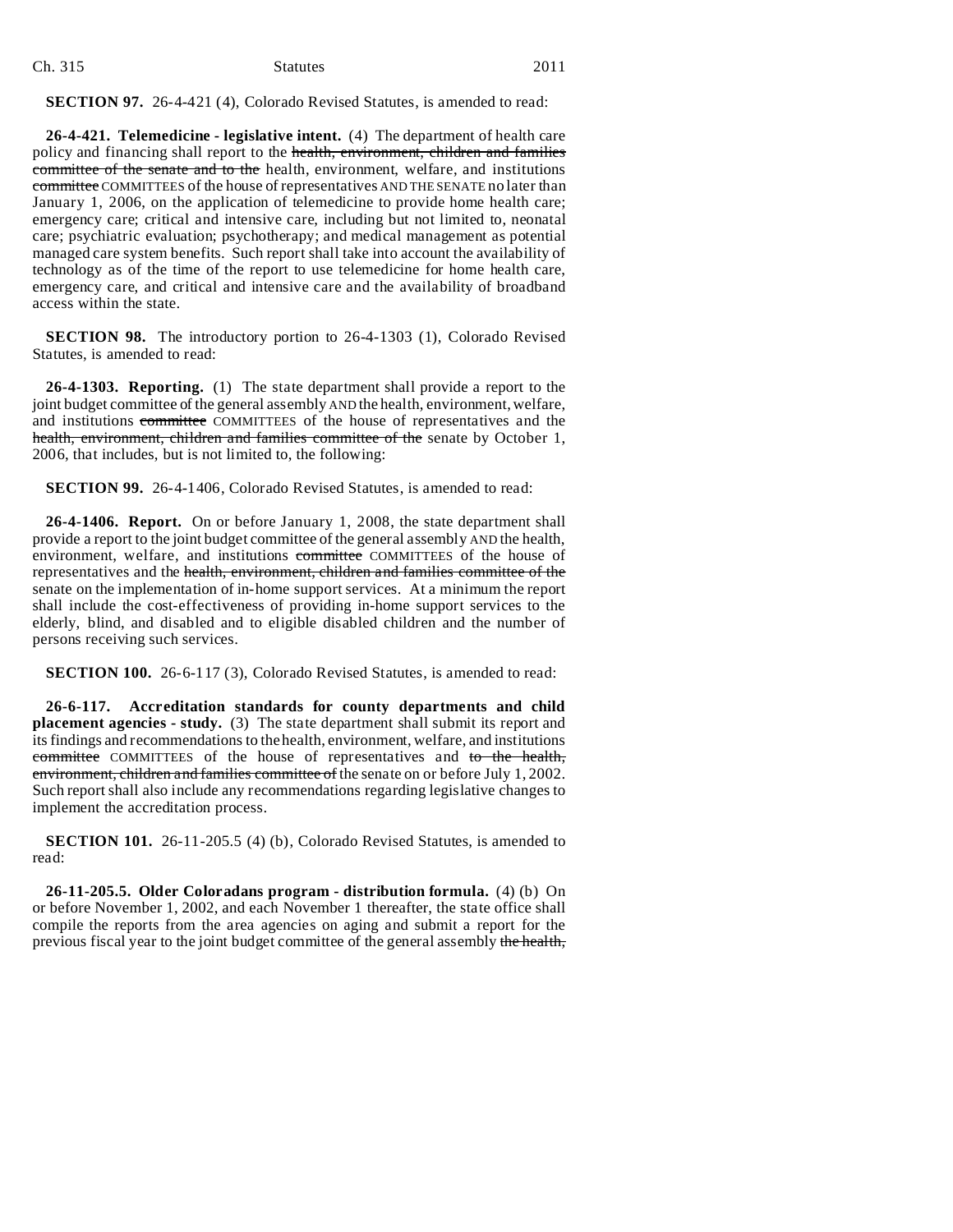environment, children and families committee of the senate, and the health, environment, welfare, and institutions committee COMMITTEES of the house of representatives AND THE SENATE detailing the use of moneys from the program.

**SECTION 102.** 26-19-106 (1), Colorado Revised Statutes, is amended to read:

**26-19-106. Annual savings report.** (1) By October 1 of each year, the department shall submit to the joint budget committee of the general assembly, to the health, environment, welfare, and institutions committee COMMITTEES of the house of representatives to the health, environment, children, and families committee of AND the senate, and to the office of state planning and budgeting an annual savings report stating the cost-savings anticipated in the previous, current, and subsequent fiscal years from health care program reforms, consolidations, and streamlining.

**SECTION 103.** 26-19-107 (1) (j), Colorado Revised Statutes, is amended to read:

**26-19-107. Duties of the department - schedule of services - premiums copayments - subsidies.** (1) In addition to any other duties pursuant to this article, the department shall have the following duties:

(j) To conduct a study on the consolidation of state health care programs for children. The department shall submit a written report of its evaluation and recommendations on or before September 1, 2002, to the joint budget committee and to the health, environment, welfare, and institutions committee COMMITTEES of the house of representatives and to the health, environment, children and families committee of the senate.

**SECTION 104.** 28-3-106 (1) (c) and (1) (w) (I), Colorado Revised Statutes, are amended to read:

**28-3-106. Powers and duties of adjutant general - repeal.** (1) The adjutant general has the following powers and duties:

(c) The adjutant general shall prepare and transmit annually, in the form and manner prescribed by the heads of the principal departments pursuant to the provisions of section 24-1-136, C.R.S., a report accounting to the governor AND the state, veterans, and military affairs committee COMMITTEES of the house of representatives and the government, veterans, and military relations, and transportation committee of the senate for the efficient discharge of all responsibilities assigned by law or directive to the adjutant general.

(w) (I) On or before September 30, 2003, the adjutant general, with the assistance of the department of military and veterans affairs, shall prepare a report for the governor the government, veterans and military relations, and transportation committee of the senate, and the state, veterans, and military affairs committee COMMITTEES of the house of representatives AND THE SENATE concerning the creation of the department of military and veterans affairs in House Bill 02-1413, enacted during the second regular session of the sixty-third general assembly, and the status of the implementation of said department.

**SECTION 105.** 28-5-703 (3) (c), Colorado Revised Statutes, is amended to read: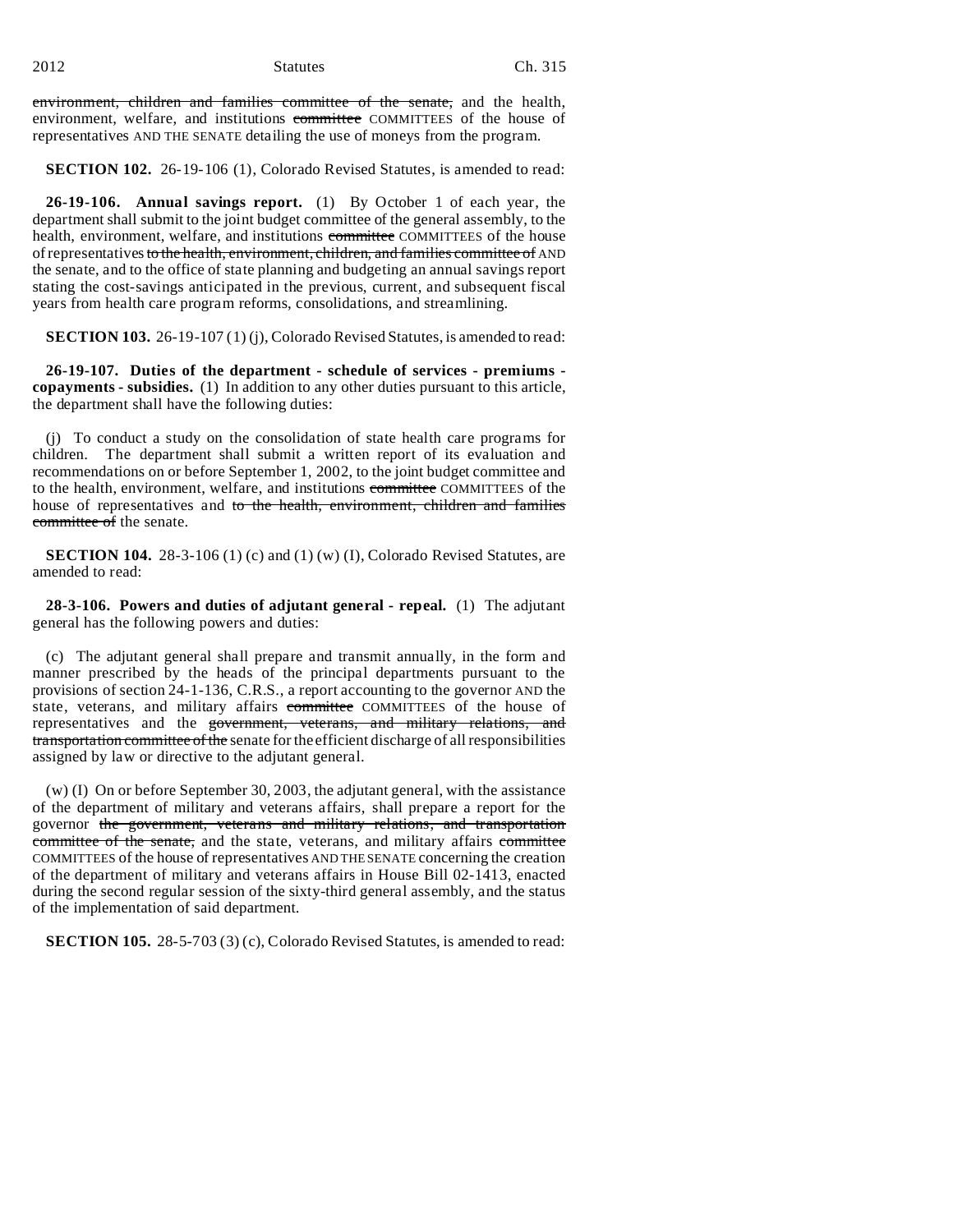#### Ch. 315 Statutes 2013

**28-5-703. Rules and regulations - duties.** (3) On or before December 31, 2002, and on or before December 31 each year thereafter, the board, with the assistance of the division, shall report on the status of all programs providing services to the state's veterans, including but not limited to any recommendations for changes to policies, procedures, or law, to:

(c) The government, veterans and military relations, and transportation STATE, VETERANS, AND MILITARY AFFAIRS committee of the senate.

**SECTION 106.** 29-4-729 (1), Colorado Revised Statutes, is amended to read:

**29-4-729. Reporting.** (1) The authority shall submit to the governor and the health, environment, welfare, and institutions committee COMMITTEES of the house of representatives and the health, environment, children and families committee of the senate within six months after the end of the fiscal year a report that shall set forth a complete and detailed operating and financial statement of the authority during such year. Also included in the report shall be any recommendations with reference to additional legislation or other action that may be necessary to carry out the purposes of the authority.

**SECTION 107.** 29-4-735 (2), Colorado Revised Statutes, is amended to read:

**29-4-735. Colorado strategic seed fund council - creation.** (2) At the request of the board, the Colorado strategic seed fund council shall provide advice to the authority from time to time as to the criteria to be used in making loans, and the council shall make recommendations to the board with respect to the board's determinations regarding such loans from the Colorado strategic seed fund to operating seed funds. Said council shall receive reports from the authority regarding the operations and investments of the operating seed funds and shall make an annual report on the operating seed funds to the health, environment, welfare, and institutions committee COMMITTEES of the house of representatives and the health, environment, children and families committee of the senate.

**SECTION 108.** 33-1-110 (7) (c) (VI), Colorado Revised Statutes, is amended to read:

**33-1-110. Duties of the director of the division.** (7) (c) The duties of the council are the following:

(VI) To report to the commission and to the senate agriculture, and natural resources, AND ENERGY committee and the house of representatives agriculture, livestock, and natural resources committee pursuant to section 33-1-112 (8).

**SECTION 109.** 33-1-112 (7) (a), Colorado Revised Statutes, is amended to read:

**33-1-112. Funds and cost accounting - repeal.** (7) (a) There is hereby created in the state treasury the wildlife for future generations trust fund. In addition to moneys appropriated to such fund by the general assembly, the commission is authorized to accept grants and donations for deposit in said fund. Moneys in the fund shall be accrued and maintained intact; only the interest earned on moneys in the fund shall be continuously appropriated and may be expended on such property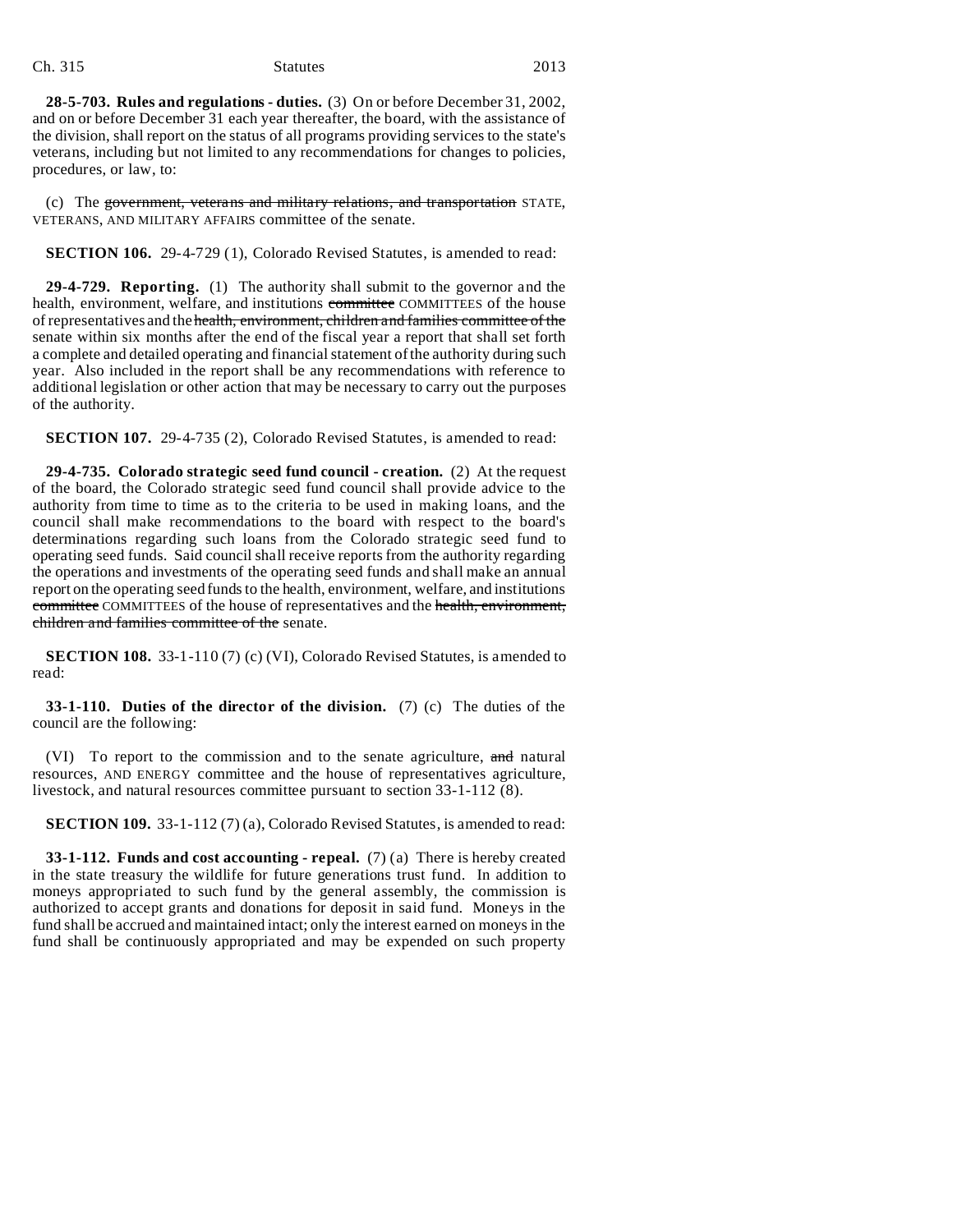operation and maintenance and other wildlife projects and programs as may from time to time be deemed appropriate by the commission. The fund is to be under the control of and to be administered by the commission. The controller shall authorize disbursements of interest earned on said fund as directed by the commission on receipt of a voucher from said commission stating that the disbursement is in accordance with this subsection (7). The commission shall submit an annual report of the moneys expended from the trust fund and matters accomplished by such expenditures from the preceding fiscal year to the senate agriculture, and natural resources, AND ENERGY committee and the house of representatives agriculture, livestock, and natural resources committee by the convening date of each regular session of the general assembly in accordance with section 24-1-136 (9), C.R.S. The commission shall also submit to the senate agriculture, and natural resources, AND ENERGY committee and the house of representatives agriculture, livestock, and natural resources committee a report on moneys proposed to be expended from the trust fund and the matters to be accomplished by such expenditures in the upcoming fiscal year. Interest earned on such fund that is not expended as provided shall remain in the wildlife for future generations trust fund for future expenditure as provided in this subsection (7). All moneys and interest in such fund shall remain in such fund to be used for the purposes set forth in this subsection (7) and shall not be deposited in or transferred to the general fund of the state of Colorado or any other fund.

**SECTION 110.** 33-60-106, Colorado Revised Statutes, is amended to read:

**33-60-106. Report required - general appropriations act.** On or before September 1 of each year beginning with 1993, each state agency that has received or is scheduled to receive moneys from the great outdoors Colorado trust fund shall provide the senate agriculture, and natural resources, AND ENERGY committee and the house of representatives agriculture, livestock, and natural resources committee with a detailed accounting of all such moneys received or to be received along with a detailed accounting of how such moneys have been or will be expended. For informational purposes, the expenditure of such moneys may be indicated in the annual general appropriation act.

**SECTION 111.** The introductory portion to 35-65-406 (1), Colorado Revised Statutes, is amended to read:

**35-65-406. Annual reports.** (1) The Colorado state fair authority and its board of commissioners shall make an annual report by October 31 of each year to the governor, the senate agriculture, and natural resources, AND ENERGY committee, and the house of representatives agriculture, livestock, and natural resources committee. The report shall include the following information for the fiscal year ending in the year the annual report is made and for the fiscal year preceding such fiscal year prepared in a comparison format and in accordance with generally accepted accounting principles:

**SECTION 112.** 37-60-116, Colorado Revised Statutes, is amended to read:

**37-60-116. Reports.** The Colorado water conservation board shall cause the results of the studies to be embodied in written reports, copies of which shall be held in the offices of said board as a public record available for the use of any interested person and a copy of each of said reports shall be sent to the senate agriculture, and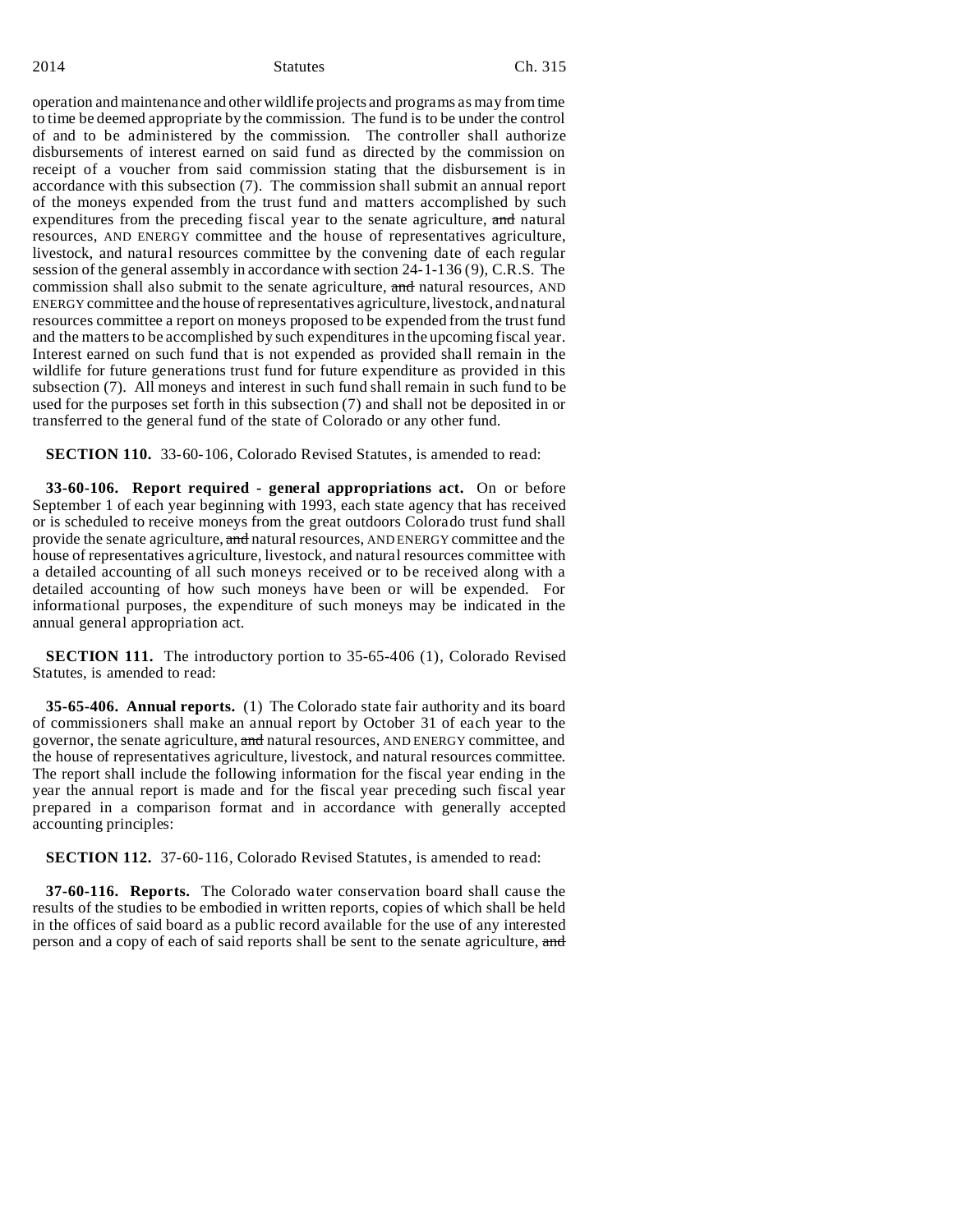natural resources, AND ENERGY committee and the house of representatives agriculture, livestock, and natural resources committee.

**SECTION 113.** 37-60-121 (2.5) (d), Colorado Revised Statutes, is amended to read:

**37-60-121. Colorado water conservation board construction fund - creation of - nature of fund - funds for investigations - contributions - use for augmenting the general fund - funds created.** (2.5) (d) The board, in conjunction with the attorney general, shall report annually to the senate agriculture, and natural resources, AND ENERGY committee and the house of representatives agriculture, livestock, and natural resources committee on any litigation that involves the use of any moneys from the litigation fund created in paragraph (a) of this subsection (2.5).

**SECTION 114.** 39-22-1704 (3) (e), Colorado Revised Statutes, is amended to read:

**39-22-1704. Administration of moneys in Colorado child care improvement fund - oversight committee.** (3) Members of the child care improvement oversight committee shall serve without compensation. The oversight committee shall meet as necessary to perform its functions as outlined in this subsection (3) and shall be provided necessary staff assistance from the Colorado office of resource & referral agencies, inc. The oversight committee shall be responsible for:

(e) Submitting a report to the health, environment, welfare, and institutions committee COMMITTEES of the house of representatives the health, environment, children and families committee of AND the senate and the governor summarizing the annual voluntary contributions designated for the Colorado child care improvement fund, the annual expenditure of moneys from the fund by the Colorado office of resource & referral agencies, inc., including the awarding of grants, and the findings of the Colorado office of resource & referral agencies, inc., concerning the improvement of the quality of child care programs in the state since the establishment of the voluntary contribution designation. The report to the governor shall be made on a yearly basis until the repeal of this part 17.

**SECTION 115.** 43-4-806 (3), Colorado Revised Statutes, is amended to read:

**43-4-806. Powers and duties of the commission when acting as the board of the enterprise - annual report.** (3) No later than February 15, 2003, and no later than February 15 of each year thereafter, the commission shall present a report to the transportation and energy committee of the house of representatives and the government, veterans and military relations, and transportation committee of the senate that shall include a summary of the enterprise's activities for the previous year, a statement of current toll rates and any expected changes, a summary of the status of any current toll projects, a statement of the enterprise's revenues, expenses of the enterprise, and any recommendations for statutory changes that the commission deems necessary or desirable. The committees shall review the report and may recommend legislation. The report shall be public and shall be available on the website of the department on or before January 15 of the year in which the report is presented.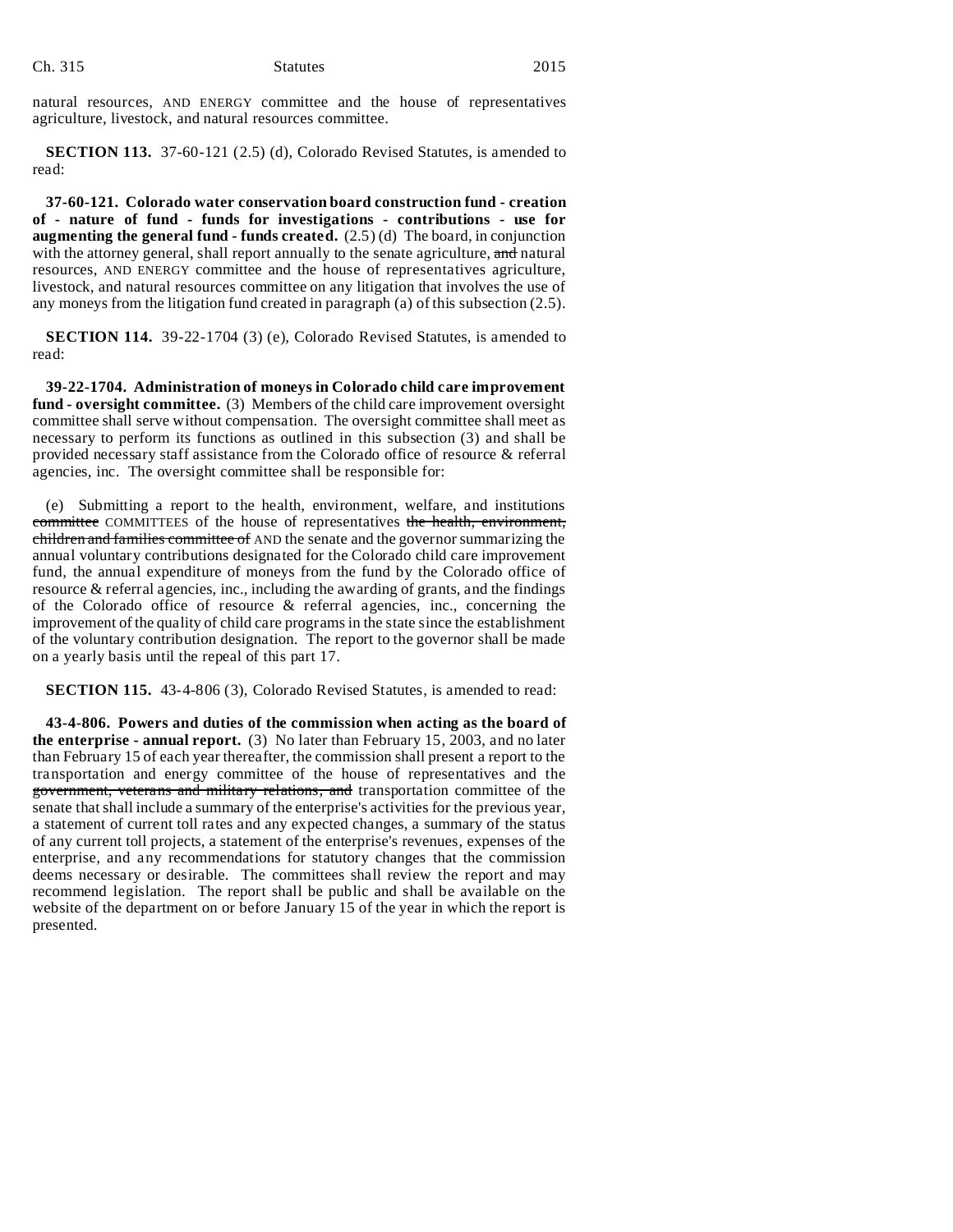**SECTION 116.** 18-1.3-204 (2) (a) (V), Colorado Revised Statutes, is amended to read:

**18-1.3-204. Conditions of probation.** (2) (a) When granting probation, the court may, as a condition of probation, require that the defendant:

(V) Pay reasonable costs of the court proceedings or costs of supervision of probation, or both. The probation supervision fee shall be forty-five FIFTY dollars per month for the length of ordered probation. Notwithstanding the amount specified in this subparagraph (V), the court may lower the costs of supervision of probation to an amount the defendant will be able to pay. The court shall fix the manner of performance for payment of the fee. If the defendant receives probation services from a private provider, the court shall order the defendant to pay the probation supervision fee directly to the provider. The fee shall be imposed for the length of ordered probation.

**SECTION 117.** 12-47-301 (7), Colorado Revised Statutes, is amended to read:

**12-47-301. Licensing in general.** (7) A licensee shall report each transfer or change of financial interest in the license to the state licensing authority and, for retail licenses, to the local licensing authority, within thirty days after the transfer or change. A report shall be required for transfers of capital stock of a public corporation; except that a report shall not be required for transfers of such stock totaling less than ten percent in any one year, but any transfer of a controlling interest shall be reported regardless of size. It is unlawful for the licensee to fail to report a transfer required by this subsection  $(8)$  (7). Such failure to report shall be grounds for suspension or revocation of the license.

**SECTION 118.** 12-47-407 (1), Colorado Revised Statutes, is amended to read:

**12-47-407. Retail liquor store license.** (1) A retail liquor store license shall be issued to persons selling only malt, vinous, and spirituous liquors in sealed containers not to be consumed at the place where sold. Malt, vinous, and spirituous liquors in sealed containers shall not be sold at retail other than in retail liquor stores except as provided in section 12-47-408. In addition, retail liquor stores may sell nonfood items related to the consumption of such liquors, liquor-filled candy, and food items approved by the state licensing authority that are prepackaged, labeled, directly related to the consumption of such liquors, and are sold solely for the purpose of cocktail garnish in containers up to sixteen ounces. Nothing in this section shall be construed to authorize the sale of food items that could constitute a snack, a meal, or portion of a meal. Nothing in this section or in section  $12-47-103$  (30) 12-47-103 (31) shall be construed to prohibit the sale of items by a retail liquor store on behalf of or to benefit a charitable organization, as defined in section 39-26-102, C.R.S., or a nonprofit corporation subject to the "Colorado Revised Nonprofit Corporation Act", articles 121 to 137 of title 7, C.R.S., and determined to be exempt from federal income tax by the federal internal revenue service, if the retail liquor store does not receive compensation for any such sale. Nothing in this section shall prohibit a retail liquor store licensee, at the option of the licensee, from displaying promotional material furnished by a manufacturer or wholesaler, which material permits a customer to purchase other items from a third person if the retail liquor store licensee does not receive payment from the third person and if the ordering of the additional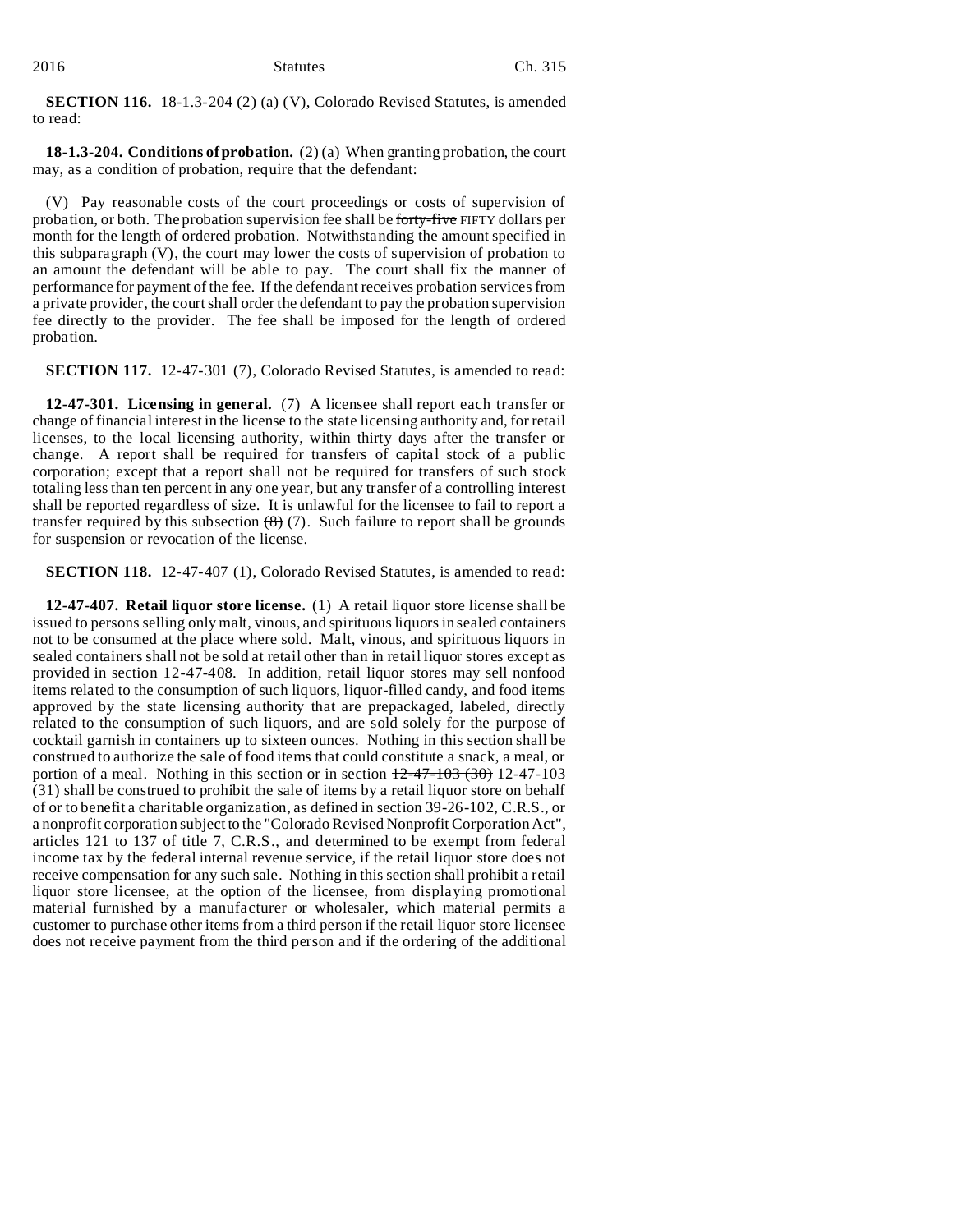merchandise is done by the customer directly from the third person.

**SECTION 119.** 26-4-103 (11), Colorado Revised Statutes, is amended to read:

**26-4-103. Definitions.** As used in this article, unless the context otherwise requires:

(11) "Nursing facility" means a facility, or a distinct part of a facility, which meets the state nursing home licensing standards in section  $25-1-107$  (1) (1) (I), C.R.S., is maintained primarily for the care and treatment of inpatients under the direction of a physician, and meets the requirements in 42 U.S.C. sec. 1396d SEC. 1396r for certification as a qualified provider of nursing facility services. The patients in such a facility require supportive, therapeutic, or compensating services and the availability of a licensed nurse for observation or treatment on a twenty-four-hour basis. Nursing care may include but is not limited to terminal care; extensive assistance or therapy in the activities of daily living; continual direction, supervision, or therapy; extensive assistance or therapy for loss of mobility; nursing assessment and services which involve assessment of the total needs of the patient, planning of patient care, and observing, monitoring, and recording the patient's response to treatment; and monitoring, observing, and evaluating the drug regimen. "Nursing facility" includes private, nonprofit, or proprietary intermediate nursing facilities for the mentally retarded or developmentally disabled.

**SECTION 120. Safety clause.** The general assembly hereby finds, determines, and declares that this act is necessary for the immediate preservation of the public peace, health, and safety.

Approved: May 22, 2003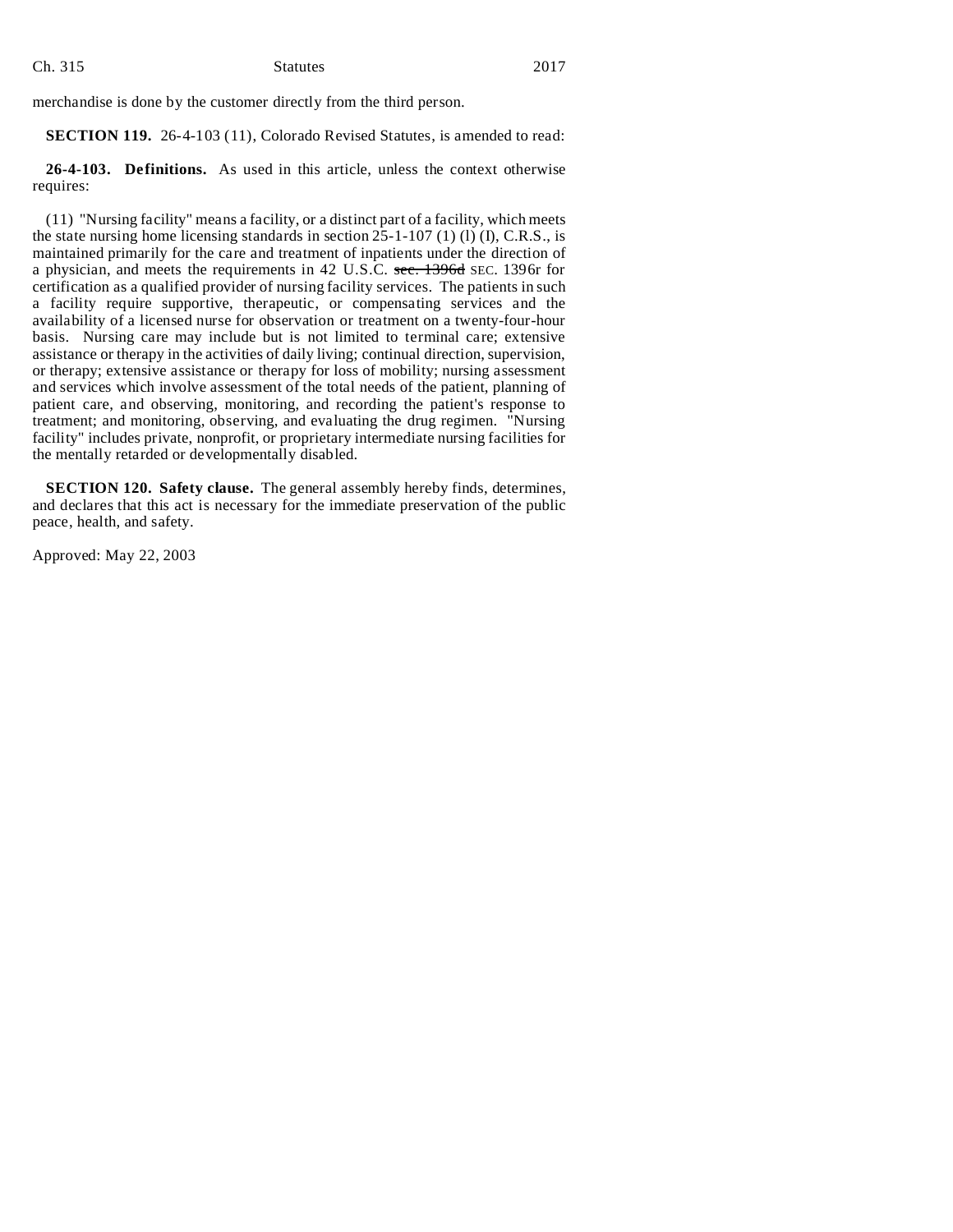# **APPENDIX**

| C.R.S.<br><b>Section</b> | <b>Section</b><br>in bill | <b>Reason</b>                                                                                                                                                                                                                                                                                                                                                                                                                                                                                                                                                                                                                                                                                                                                                                                                              |
|--------------------------|---------------------------|----------------------------------------------------------------------------------------------------------------------------------------------------------------------------------------------------------------------------------------------------------------------------------------------------------------------------------------------------------------------------------------------------------------------------------------------------------------------------------------------------------------------------------------------------------------------------------------------------------------------------------------------------------------------------------------------------------------------------------------------------------------------------------------------------------------------------|
| $1 - 13 - 702$           | 1                         | Changes an internal reference to the provision<br>in the "Uniform Election Code of 1992"<br>describing the duties of a watcher in the conduct<br>of an election from "1-7-202 (3)" to "1-7-108<br>$(3)$ " to correspond with the relocation of this<br>provision in HB92-1333, chapter 118, page<br>731, concerning elections, which repealed and<br>reenacted article 7 of title 1.                                                                                                                                                                                                                                                                                                                                                                                                                                       |
| $2 - 2 - 324$            | $\overline{2}$            | Repeals as obsolete a provision enacted in<br>HB96-1017, chapter 230, page<br>1154,<br>concerning the management of information<br>related to children who receive services under<br>the Colorado Children's Code, to require the<br>appropriate legislative committee of reference to<br>review the executive summary prepared by the<br>state auditor's office pursuant to section 2-3-112<br>(5), because HB00-1342, chapter 153, page<br>585, which created the division of prevention<br>and intervention services for children and youth<br>department of public health and<br>the<br>in<br>environment, repealed that section which<br>required the state auditor to conduct a<br>programmatic review of all state-funded or<br>federally funded prevention and intervention<br>programs for children and families. |
| $2-3-301(1.5)(c)$        | 3                         | Substitutes "matters" for "manners" to correct a<br>misspelling in the original draft of SB01-226,<br>chapter 307, page 1216, concerning the creation<br>of a temporary executive committee of the<br>legislative council to serve during each period<br>commencing after a general election and ending<br>following the convening of the next general<br>assembly when a new executive committee is<br>formed.                                                                                                                                                                                                                                                                                                                                                                                                            |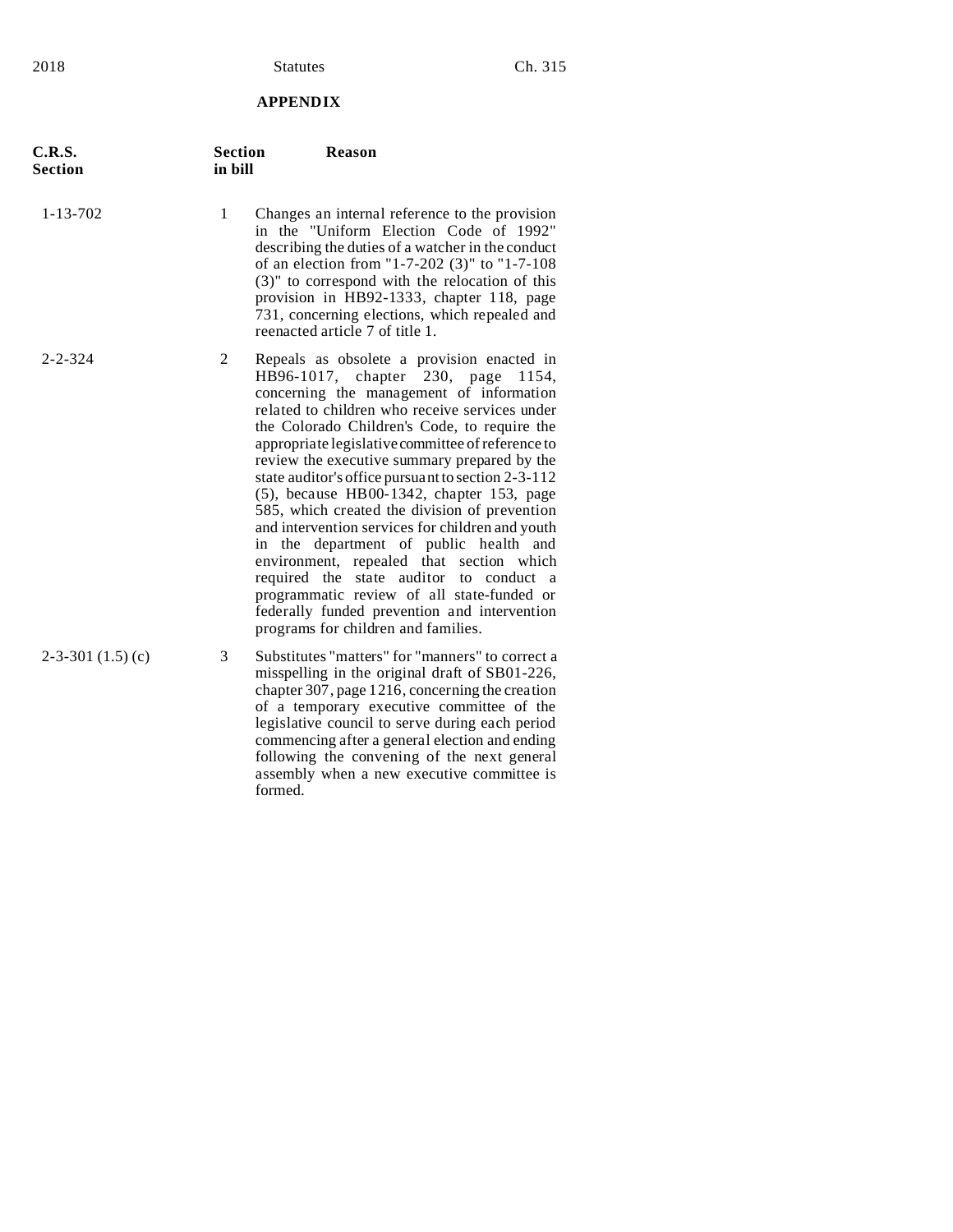| Ch. 315                         |   | <b>Statutes</b>                                                                                                                                                                                                                                                                                                                                                                                                                                                         | 2019 |
|---------------------------------|---|-------------------------------------------------------------------------------------------------------------------------------------------------------------------------------------------------------------------------------------------------------------------------------------------------------------------------------------------------------------------------------------------------------------------------------------------------------------------------|------|
| $8-70-103(8.5)$                 | 4 | Changes an internal reference to the definition<br>of the term "electronic" from "24-71.1-103 (2)"<br>"24-71.3-102 $(5)$ " to conform<br>to<br>HB02-1326, chapter 229, page 845, which<br>enacted the "Uniform Electronic Transactions"<br>Act", article 71.3 of title 24, and repealed the<br>"Government Electronic Transactions Act",<br>article 71.1 of title 24, resulting in the<br>relocation of this definition to the new article.                             | with |
| $10-1-103(3)$                   | 5 | In a provision requiring the division of<br>insurance to pay its expenditures from the<br>division of insurance cash fund to which certain<br>fees are credited by the state treasurer, deletes<br>an internal reference to section 12-7-104, which<br>imposed a fee for a license to engage in the<br>business of bail bonding agent, because it was<br>repealed by HB96-1078, chapter 231, page<br>1182.                                                              |      |
| 10-2-403 IP $(1)$               | 6 | In a provision of the "Colorado Producer<br>Licensing Model Act" listing exemptions to the<br>requirement that an applicant for an insurance<br>producer license pass a written examination,<br>changes an internal reference to the statute<br>making this requirement from "10-4-402" to<br>"10-2-402" to correct a typographical error in<br>the drafting of HB93-1270, chapter 257, page<br>1357, concerning the licensing of persons in the<br>insurance business. |      |
| 10-3-1104.7 $(12)$ $(b)$<br>(I) | 7 | Makes a grammatical change in a provision<br>allowing an individual aggrieved by the<br>unauthorized release of the results of a genetic<br>test to sue for actual damages or \$10,000 per<br>violation to correct a drafting error in<br>SB02-078, chapter 262, page 990, concerning<br>genetic privacy.                                                                                                                                                               |      |
| $10-4-705(2)$                   | 8 | In various provisions of the "Colorado Auto<br>Accident Reparations Act", deletes an internal<br>reference to section $10-4-706$ (3), which<br>allowed an insurer to offer a reduced personal<br>injury protection policy to qualified persons,<br>because SB97-224, chapter 165, page 804,<br>concerning policies of income sensitive motor<br>vehicle insurance, provided for the repeal of this<br>provision, effective July 1, 2002.                                |      |
| $10-4-706(4.5)$                 | 9 | Same as 10-4-705 (2).                                                                                                                                                                                                                                                                                                                                                                                                                                                   |      |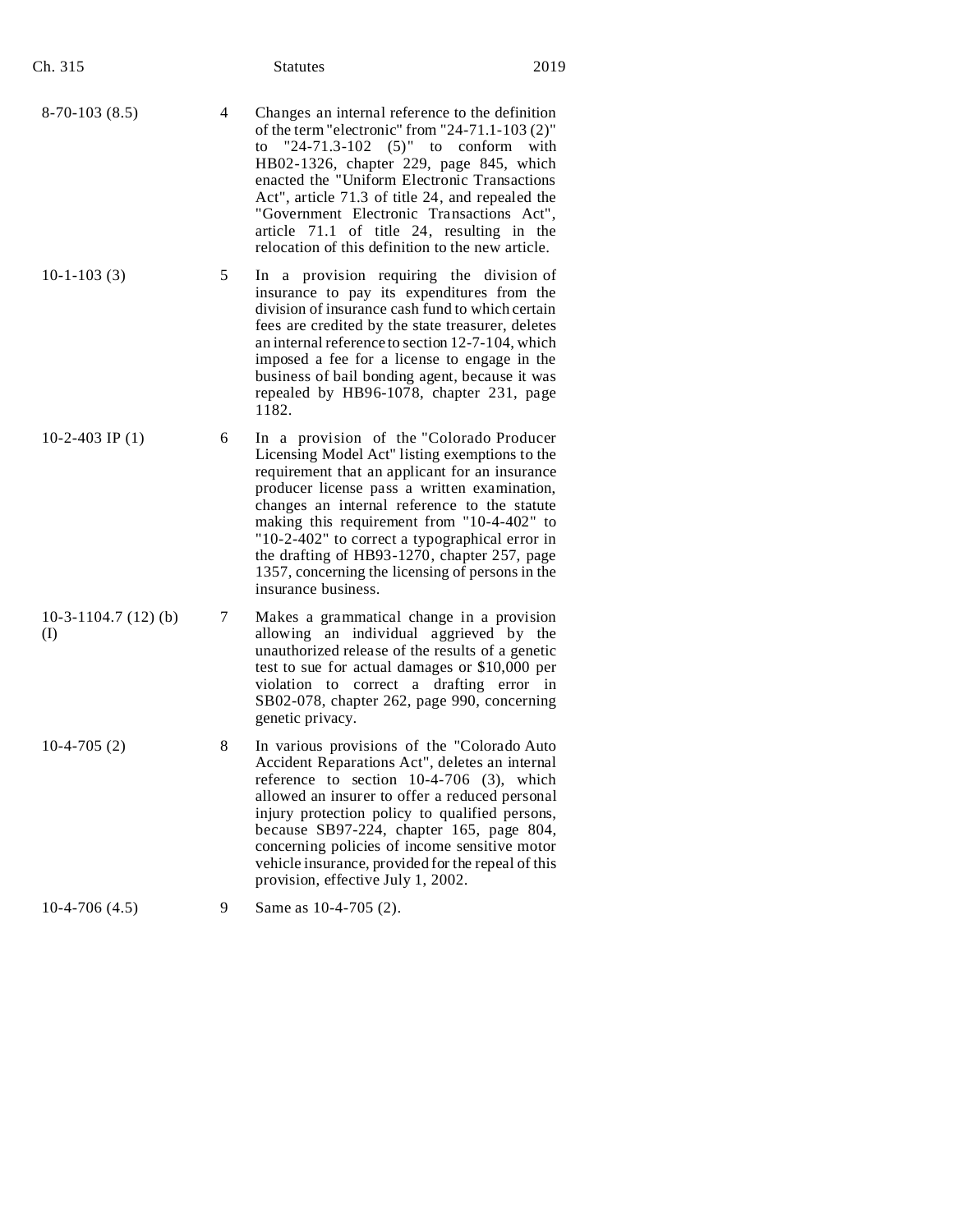| 2020                                                       |    | Ch. 315<br><b>Statutes</b>                                                                    |  |
|------------------------------------------------------------|----|-----------------------------------------------------------------------------------------------|--|
| 10-4-707 IP (1) and<br>(5)                                 | 10 | Same as 10-4-705 (2).                                                                         |  |
| 10-4-708 $(1)$ and $(2)$                                   | 11 | Same as 10-4-705 (2).                                                                         |  |
| 10-4-708.6 IP $(1)$ $(a)$ ,<br>$(1)$ (c), (2) (b), and (3) | 12 | Same as $10-4-705(2)$ .                                                                       |  |
| $10-4-709(1)$                                              | 13 | Same as 10-4-705 (2).                                                                         |  |
| $10-4-710(1)$                                              | 14 | Same as 10-4-705 (2).                                                                         |  |
| 10-4-713 (1), (2) (a),<br>and $(2)$ (b)                    | 15 | Same as $10-4-705(2)$ .                                                                       |  |
| 10-4-714 (1) (e), (1)<br>$(f)$ , and $(2)$                 | 16 | Same as 10-4-705 (2).                                                                         |  |
| 10-4-715 IP $(1)$                                          | 17 | Same as 10-4-705 (2).                                                                         |  |
| 10-4-717 $(1)$ (a) and<br>(3)                              | 18 | Same as 10-4-705 (2).                                                                         |  |
| $10-8-503(6.8)$                                            | 19 | In a provision of the "Colorado High Risk"<br>Health Insurance Act" defining the term "group" |  |

- do High Risk Health Insurance Act" defining the term "group health plan" to have the same meaning as "group plan" as defined in section 10-16-105.5 (1) (a), substitutes "group health plan" for "group plan" to correct a drafting error in the House Committee on Finance Report for HB01-1319, chapter 281, page 1034, concerning health insurance for persons identified as high risk, because the referenced section was also amended by HB01-1319, chapter 281, page 1049, from defining "group plan" to "group health plan". (See House Journal, page 736, March 9, 2001.)
- 10-16-102 (10) (b) (II) 20 In a provision of the "Colorado Health Care Coverage Act" that refers to the statute requiring the commissioner of insurance to promulgate a rule concerning geographic areas that may be considered case characteristics of a small employer, changes the internal reference from "10-16-104.7" to "10-16-104.9" to correspond to the renumbering on revision of this section, which was enacted by HB02-1003, chapter 311, page 1294, concerning expanded access to health insurance, because HB02-1263, chapter 208, page 750, concerning substance abuse treatment, also enacted a new section numbered 10-16-104.7.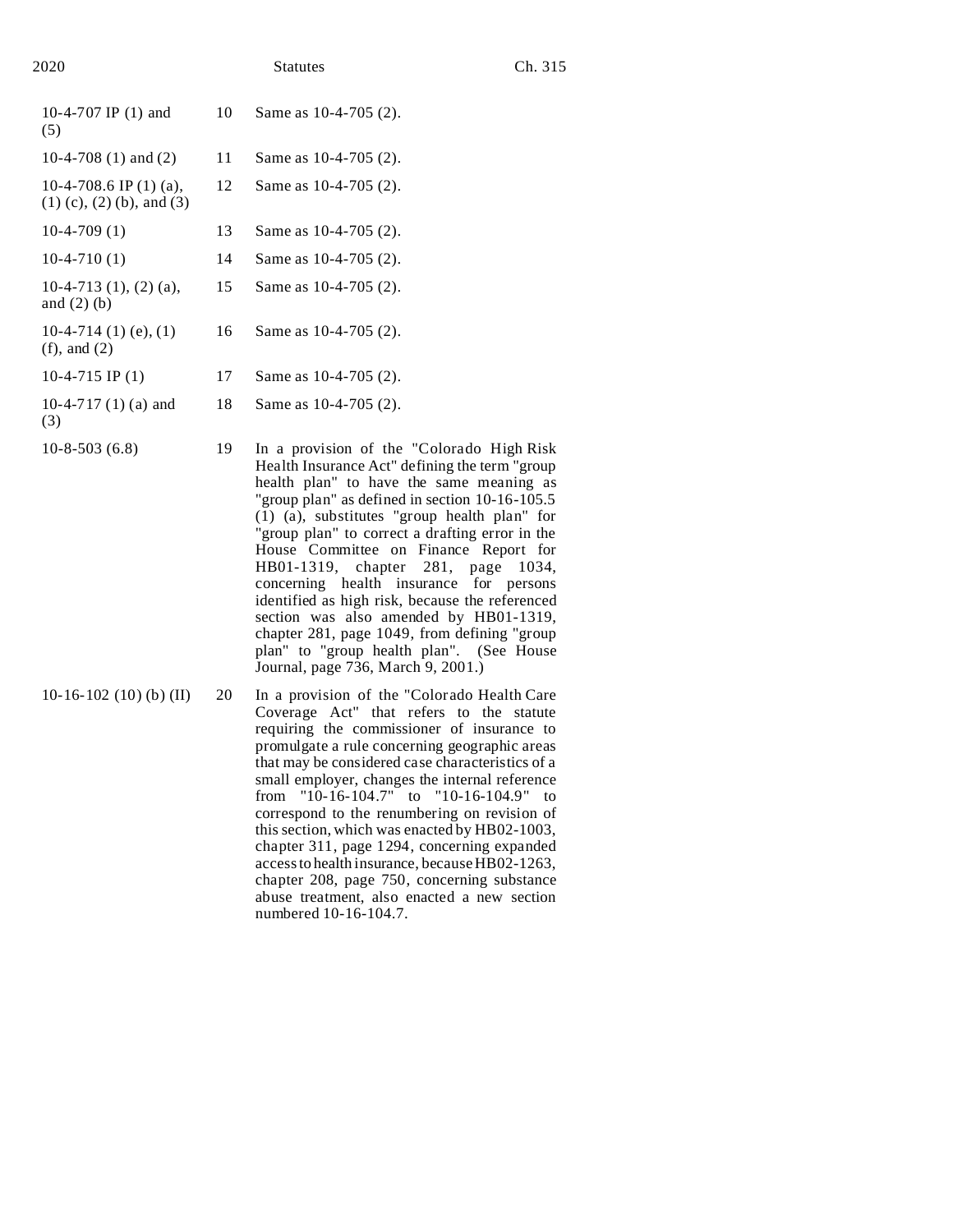- 10-16-104.9 (1) (c) (I) 21 In the section of the "Colorado Health Care Coverage Act" requiring the commissioner of insurance to promulgate a rule concerning geographic case characteristics of small employers, substitutes "inadequate" for "mandatory" to correct a drafting error in the Senate Committee on Health, Environment, Children, and Families Report for HB02-1003, chapter 311, page 1294, concerning expanded access to health insurance, in which the standard used by the commissioner of insurance to evaluate insurance rates is described as "not excessive, mandatory, or unfairly discriminatory" instead of "not excessive, inadequate, or unfairly discriminatory" as stated in sections 10-1-101, 10-1-108 (16) (c), 10-4-401 (1), and 10-16-107. (See Senate Journal, page 1149, May 6, 2002.)
- 
- 
- 10-16-105 (8) (f) (II) 22 Same as 10-16-102 (10) (b) (II).
- 11-51-402 (3) 23 Changes an internal reference to the licensure provisions of real estate brokers or salespersons from "section 12-61-101 (2) or (3)" to "part 1 of article 61 of title 12" to correct a drafting error originating in the House Committee on Business Affairs and Labor Report for HB84-1274, chapter 76, page 396, concerning securities, which enacted sections 11-51-105  $(5)$  and  $11-51-106$   $(2.1)$  containing a reference to section  $12-61-101$  (2) or (3) as the licensure provisions of real estate brokers and salespersons but actually are the definitions of those terms. (See House Journal, page 318, February 10, 1984.) Subsequently, HB90-1222, chapter 82, page 700, concerning the regulation of securities, repealed and reenacted article 51 of title 11 resulting in the relocation of section  $11-51-105$  (5) to 11-51-402 (3) and section 11-51-106 (2.1) to 11-51-405 (2) where the erroneous references were carried forward.

11-51-405 (2) 24 See 11-51-402 (3).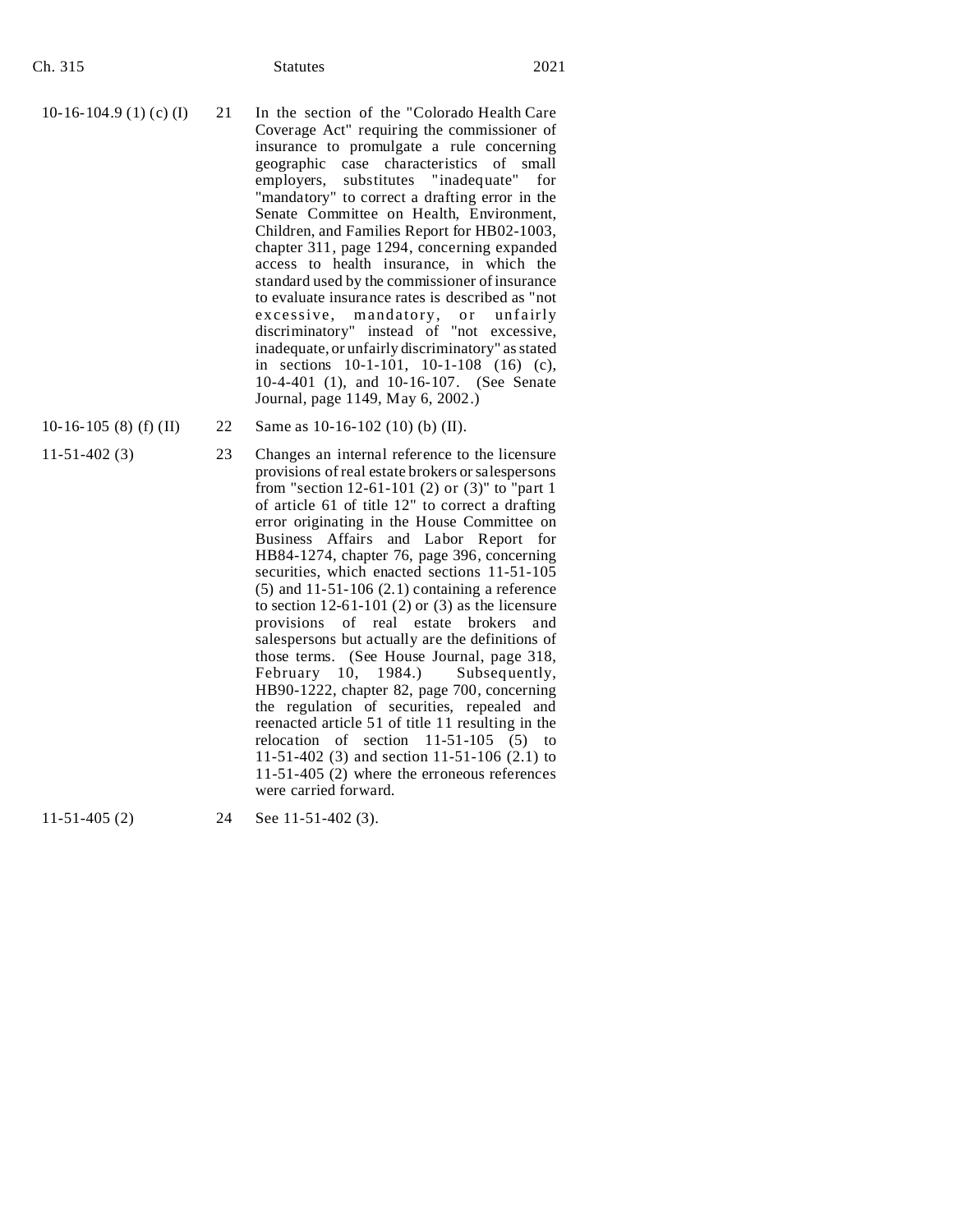| 2022                       |    | <b>Statutes</b>                                                                                                                                                                                                                                                                                                                                                                                                                                                                                                                                                                                                                                                                                                                                                                                                                                                                            | Ch. 315          |
|----------------------------|----|--------------------------------------------------------------------------------------------------------------------------------------------------------------------------------------------------------------------------------------------------------------------------------------------------------------------------------------------------------------------------------------------------------------------------------------------------------------------------------------------------------------------------------------------------------------------------------------------------------------------------------------------------------------------------------------------------------------------------------------------------------------------------------------------------------------------------------------------------------------------------------------------|------------------|
| $12-6-102(17)$ (h)         | 25 | In a provision defining the term "used motor<br>vehicle dealer" and listing those persons who<br>are not included in the definition of that term,<br>changes an internal reference to the provision<br>defining "operator" from "42-4-2102 $(6)$ " to<br>"42-4-2102 $(5)$ " to conform with changes made<br>by a Senate floor amendment to SB02-132,<br>chapter 153, page 484, which divided the law<br>dealing with abandoned vehicles into two parts<br>based on the distinction between vehicles that<br>are abandoned on public property and those that<br>are abandoned on private property. (See Senate<br>Journal, page 392, March 4, 2002.)                                                                                                                                                                                                                                        |                  |
| $12-37-107(2)$             | 26 | In a provision authorizing the director of the<br>division of registrations in the department of<br>regulatory agencies to assess a civil penalty in<br>the form of a fine for certain acts or omissions<br>of direct-entry midwives, changes an internal<br>reference from "12-37-103 $(4)$ " to "subsection<br>(3) of this section" to conform with the repeal of<br>section 12-37-103 (4), which formerly allowed<br>the director to deny or revoke the registration of<br>a direct-entry midwife for certain acts or<br>omissions, and the enactment of section<br>$12-37-107$ (3), which allows the director to<br>deny, revoke, or suspend any registration, issue<br>a letter of admonition, or place a registrant on<br>probation for certain acts or omissions, in<br>SB96-049, chapter 103, page 395, concerning<br>the regulation of the practice of direct-entry<br>midwifery. |                  |
| $15 - 2 - 208$             | 27 | See the explanation for the repeal of article 25<br>of title 39.                                                                                                                                                                                                                                                                                                                                                                                                                                                                                                                                                                                                                                                                                                                                                                                                                           |                  |
| 16-8-115 (4) (i) (I)       | 28 | In a provision of the "Colorado Code of<br>Criminal Procedure" that was enacted by<br>HB02-1019, chapter 158, page 495, concerning<br>registration with local law enforcement agencies<br>as a condition of release for certain persons<br>found not guilty by reason of insanity, changes<br>internal reference<br>an<br>establishing a statewide central registry for sex<br>offenders from "18-3-412.5" to "16-22-110" to<br>conform with SB02-010, chapter 297, page<br>1157, which relocated the procedural provisions<br>concerning sex offenders from the former<br>section to the latter one.                                                                                                                                                                                                                                                                                      | to the provision |
| 16-8-118 $(2)$ $(d)$ $(I)$ | 29 | Same as 16-8-115 (4) (i) (I).                                                                                                                                                                                                                                                                                                                                                                                                                                                                                                                                                                                                                                                                                                                                                                                                                                                              |                  |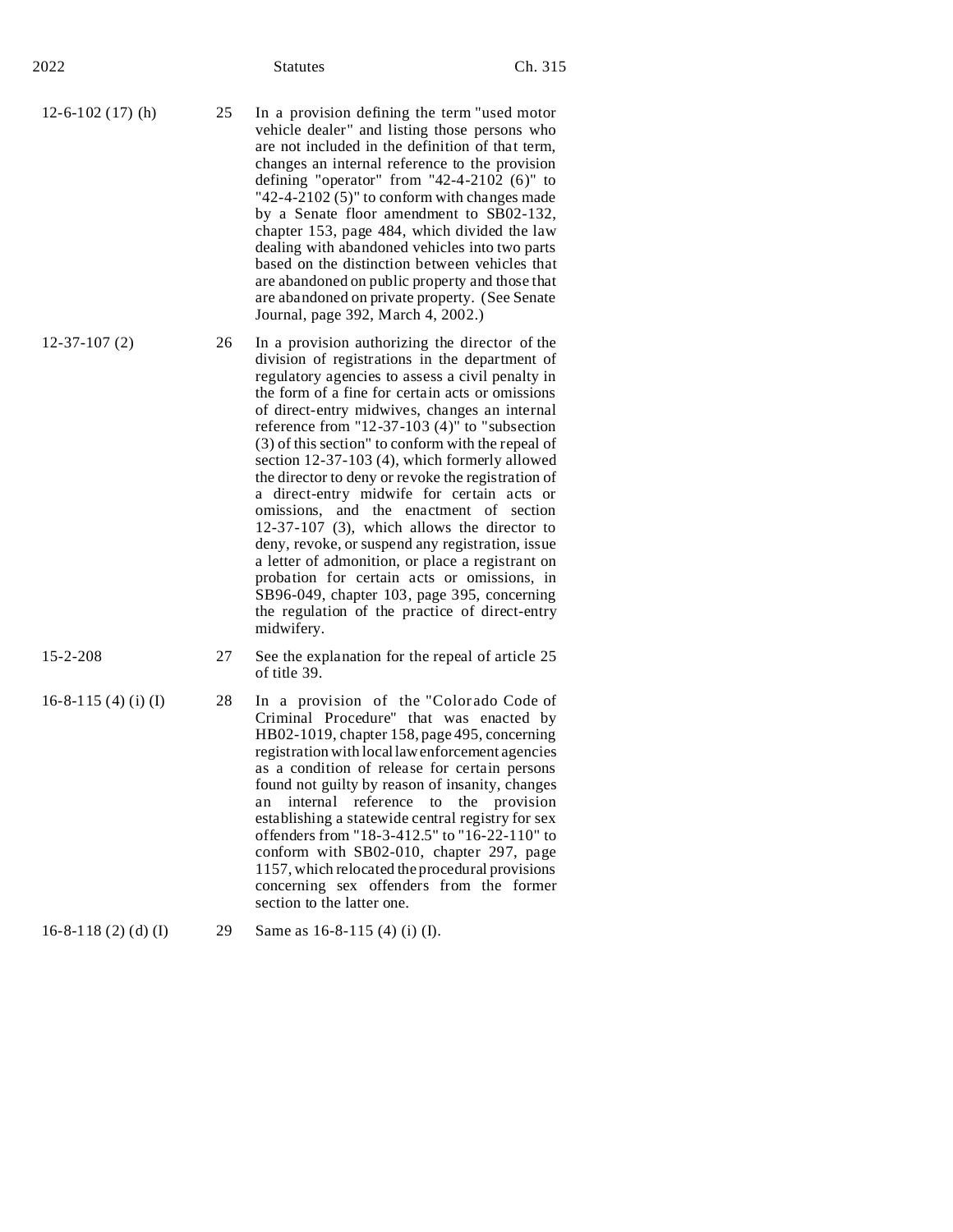| Ch. 315                      |    | <b>Statutes</b>                                                                                                                                                                                                                                                                                                                                                                                                                                                                          | 2023 |
|------------------------------|----|------------------------------------------------------------------------------------------------------------------------------------------------------------------------------------------------------------------------------------------------------------------------------------------------------------------------------------------------------------------------------------------------------------------------------------------------------------------------------------------|------|
| 16-11.8-103 (1) (g)<br>(III) | 30 | In the provision establishing the membership on<br>the domestic violence offender management<br>board in the department of public safety, deletes<br>the internal reference to section 18-6-802,<br>which formerly required local domestic violence<br>treatment boards to certify treatment programs<br>for persons convicted of the crime of domestic<br>violence, because HB00-1263, chapter 215,<br>page 913, provided for the repeal of that<br>section, effective January 1, 2001. |      |
| $17 - 22.5 - 202(3.5)$       | 31 | Inserts "sample" after "biological substance" to<br>correct a drafting error in the Senate Judiciary<br>Committee Report for SB02-019, chapter 296,<br>page 1152, concerning DNA testing of all<br>felons, which changed "blood" to "biological<br>substance sample" in each DNA testing<br>provision. (See Senate Journal, page 148,<br>February 5, 2002.)                                                                                                                              |      |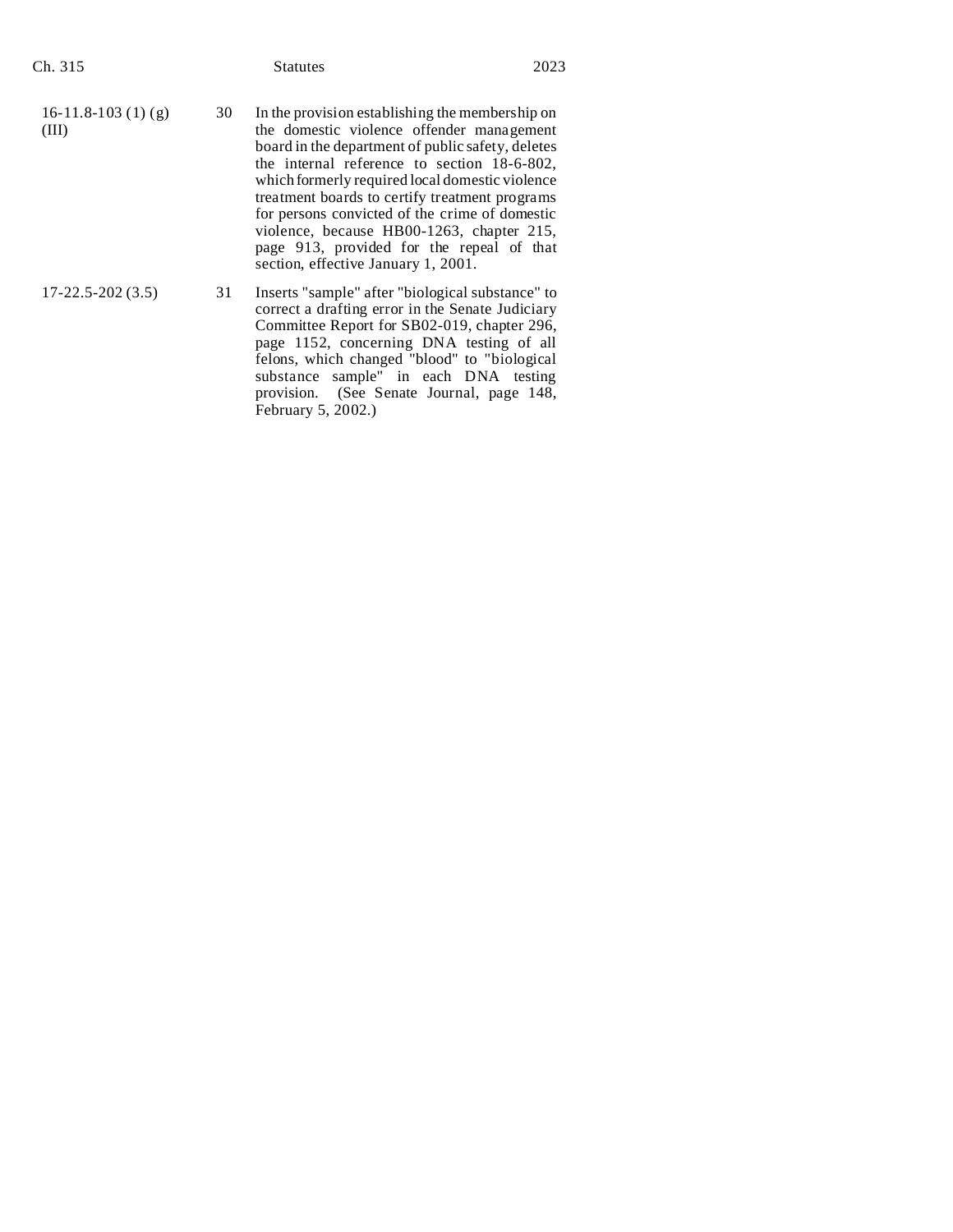19-1-103 (48) 32 In a provision of the "Colorado Children's Code" defining the term "expungement", changes an internal reference to the section dealing with the expungement of juvenile delinquent records from "19-2-206" to "19-1-306" to correct a series of errors in HB96-1017, chapter 230, page 1174, concerning the management of information related to children who receive services under the Colorado Children's Code. HB96-1017 added a new part to article 1 of title 19, which was numbered as part 2 until the bill was enrolled, and relocated the section dealing with the expungement of juvenile delinquent records from section 19-2-902 to section 19-1-206. A Senate floor amendment to the reengrossed version of HB96-1017 amended section 19-1-103 (48) as it was amended by HB96-1019, chapter 19, page 68, which consolidated definitions in the "Colorado Children's Code" into one section. In that floor amendment, an internal reference to the relocated section contained a typographical error which cited section 19-1-206 as section 19-2-206. (See Senate Journal, page 1333, May 1, 1996.) Subsequently, when  $\hat{H}B96-1017$ was enrolled, the new part added to article 1 of title 19 was renumbered on revision due to the addition of a new part 2 to article 1 of title 19 by SB96-030, chapter 218, page 1090, which had already been signed by the governor. When the new part added by HB96-1017 was renumbered as part 3, the internal reference in section  $19-1-103$  (48) was missed, and therefore retained the erroneous reference to section 19-2-206 rather than being renumbered as section 19-1-306.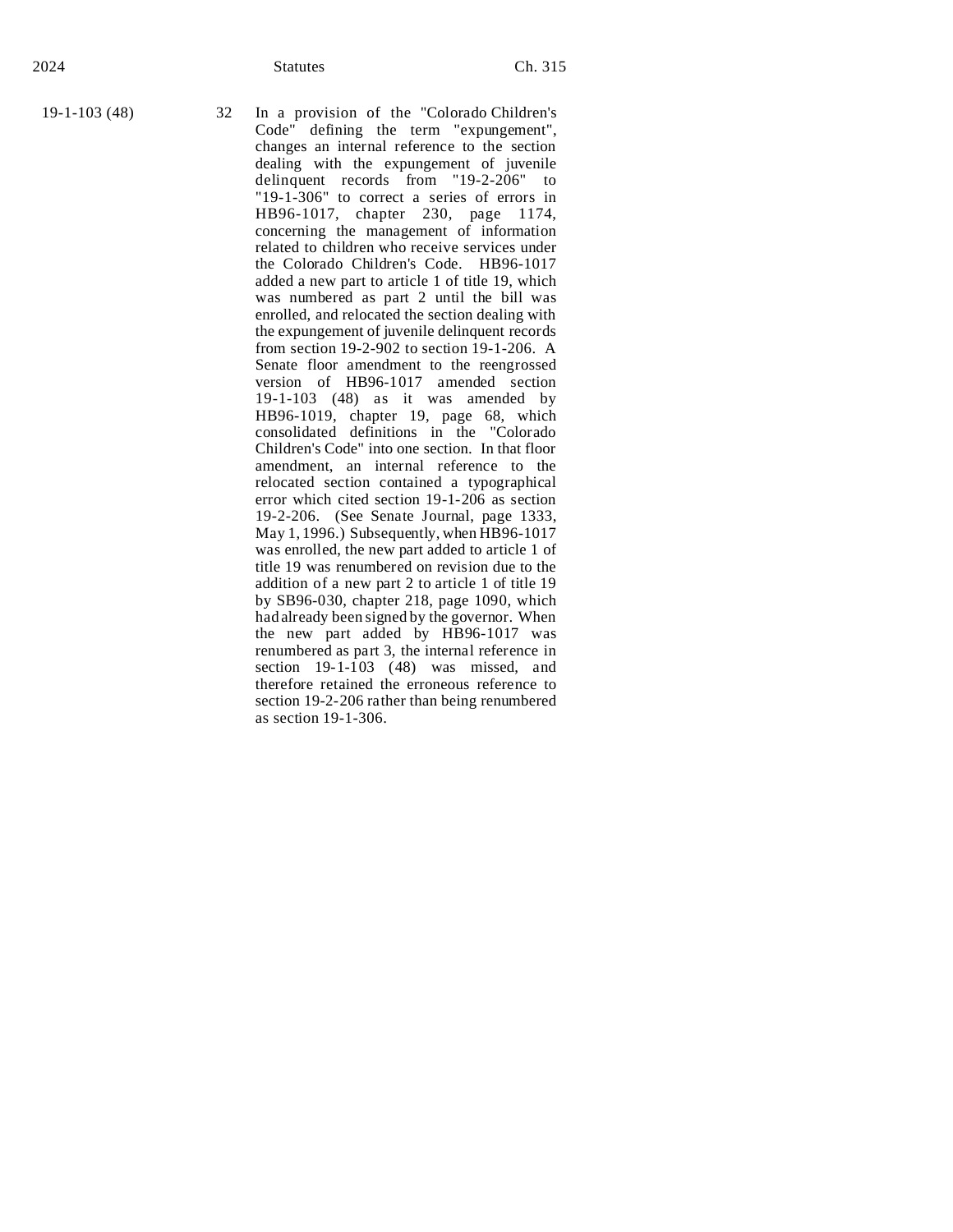| $\cdot$ n. | l |  |
|------------|---|--|
|            |   |  |

- 19-1-304 (1) (c)  $(II.5)$  33 In a provision of the "Children's Code Records" and Information Act" authorizing the Colorado bureau of investigation to inspect juvenile probation records for purposes of conducting a criminal background investigation relating to authorization of a firearm purchase, changes an internal reference to the provision limiting the information that can be inspected from "subparagraph (I) of this paragraph (c)" to "subparagraph (II) of this paragraph (c)" to correct a drafting error in HB00-1240, chapter 72, page 226, concerning the inspection of juvenile delinquency records by the Colorado bureau of investigation.
	- public school's overall academic performance rating by the department of education and requiring the department to evaluate the standard for assessing academic performance ratings on a yearly basis, changes an internal reference from "subsections (6) and (7) of this section" to "subsection (6) of this section" to conform with the repeal of subsection (7), which required the department of education to annually assign designations describing the improvement of each public school that received an academic performance grade of "A" or "B", by SB01-098, chapter 330, page 1478, which changed school "grades" to school "ratings" and deleted the separate school improvement

designations for schools with academic

performance grades of "A" and "B".

22-20-116 (4) and (5) 35 In a section of the "Exceptional Children's Educational Act" regarding educational interpreters for the deaf, repeals as obsolete subsections (4) and (5). HB97-1146, chapter 30, page 70, which created an interpreter standards committee in the department of education for the purpose of making recommendations to the state board of education on the minimum standards for educational interpreters for the deaf in the public schools, provided for the repeal of this committee on July 1, 1998. Since subsection (4) lists the items to be studied by the committee and subsection (5) requires the committee to submit a final report to the state board of education on or before December 31, 1997, they are repealed as obsolete.

 $22-7-604$  (5) (c)  $34$  In a provision explaining the calculation of a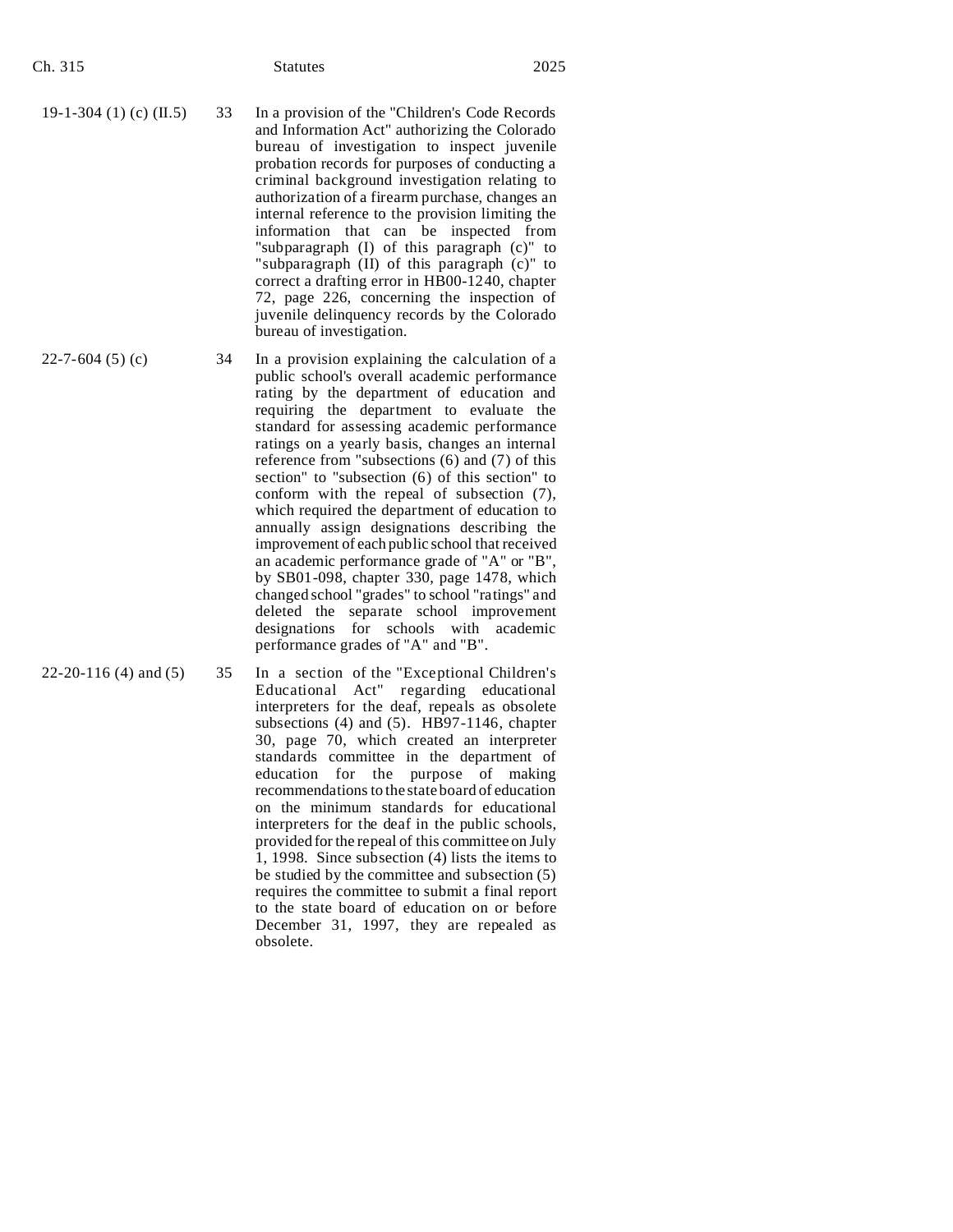| 2026                                                          |    | <b>Statutes</b>                                                                                                                                                                                                                                                                                                                                                                                                                                                                                                                                                                                                                                                           | Ch. 315   |
|---------------------------------------------------------------|----|---------------------------------------------------------------------------------------------------------------------------------------------------------------------------------------------------------------------------------------------------------------------------------------------------------------------------------------------------------------------------------------------------------------------------------------------------------------------------------------------------------------------------------------------------------------------------------------------------------------------------------------------------------------------------|-----------|
| $23-1-104(7)(a), (7)$<br>$(b)$ , and $(8)$ $(b)$              | 36 | Substitutes "board of governors of the Colorado"<br>state university system" for "state board of<br>agriculture" to conform with the name change<br>made by HB02-1260, chapter 302, page 1218.                                                                                                                                                                                                                                                                                                                                                                                                                                                                            |           |
| $23 - 1 - 105(8)$                                             | 37 | In a section regarding the powers and duties of<br>the Colorado commission on higher education<br>with respect to appropriations, deletes an<br>internal reference to "programs pursuant to<br>subsection (6) of this section", which formerly<br>required the executive director<br>commission to make budget recommendations<br>for the state historical society, the state council<br>on the arts, and the Colorado advanced<br>technology institute, because HB96-1219,<br>chapter 293, page 1835, concerning higher<br>education reform, repealed that subsection and<br>required the aforementioned entities to make<br>budget recommendations on their own behalf. | of<br>the |
| 23-5-124 (6) (c) (I),<br>$(6)$ (c) (VI), and (6) (c)<br>(VII) | 38 | In a provision enacted by HB02-1173, chapter<br>290, page 1134, concerning persons enrolling in<br>state-supported institutions of higher education<br>who are convicted of crimes related to rioting,<br>which lists various governing boards of<br>postsecondary institutions, substitutes "board of<br>governors of the Colorado state university<br>system" for "state board of agriculture" to<br>conform with the name change made by<br>HB02-1260, chapter 302, page 1218. Also<br>adds to the list of governing authorities "the<br>board of trustees for Fort Lewis college" to                                                                                  |           |

conform with HB02-1419, chapter 303, page 1250, which transferred the powers, duties, and functions formerly performed by the state board of agriculture with respect to Fort Lewis college to the newly established board, and "the board of trustees for Metropolitan state college of Denver" to conform with HB02-1165, chapter 307, page 1275, which transferred the powers and duties formerly performed by the trustees of the state colleges in Colorado pertaining to Metropolitan state college of Denver to the

newly established board.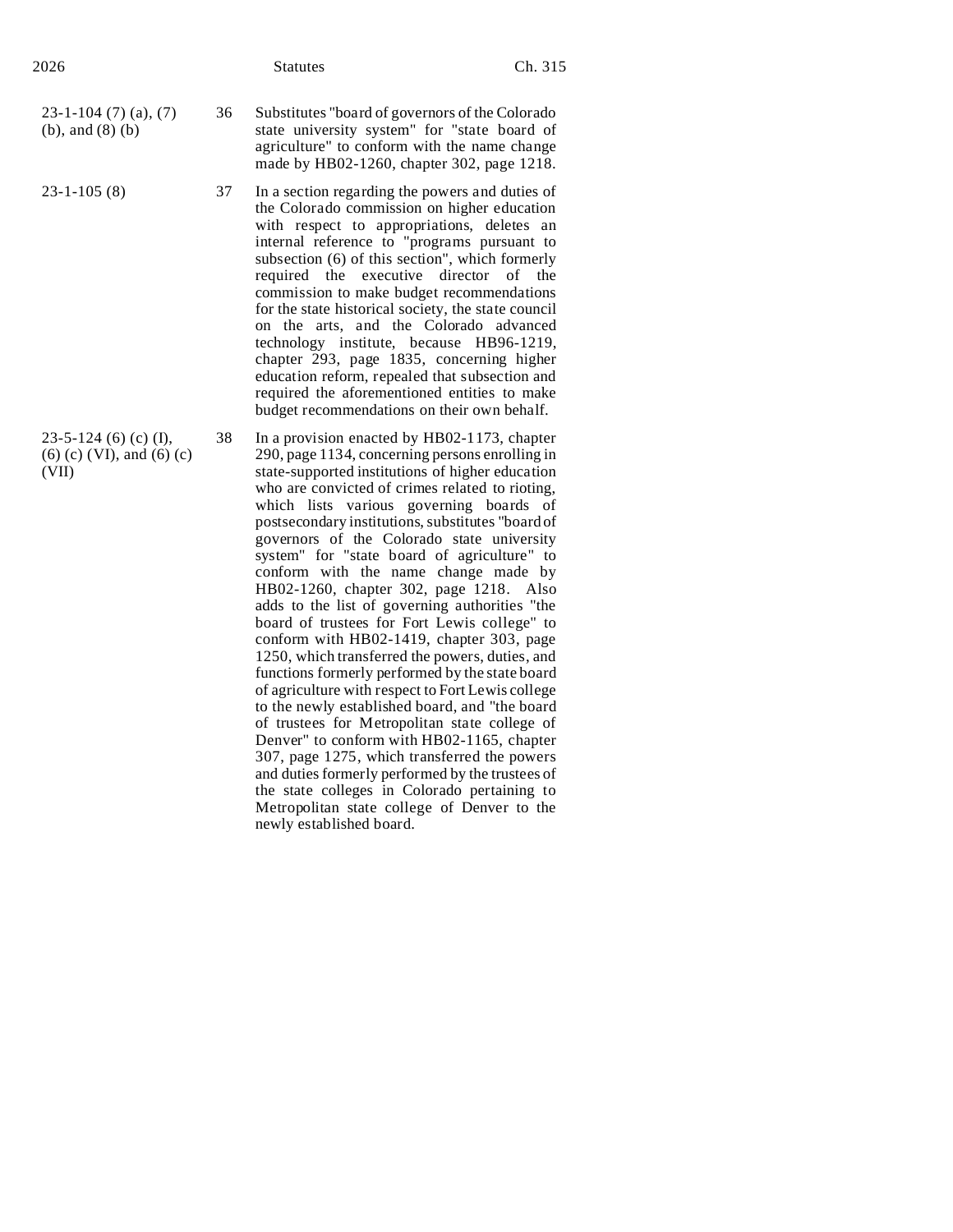| Ch. 315                          |    | <b>Statutes</b>                                                                                                                                                                                                                                                                                                                                                                                                                                                                                                                                              | 2027       |
|----------------------------------|----|--------------------------------------------------------------------------------------------------------------------------------------------------------------------------------------------------------------------------------------------------------------------------------------------------------------------------------------------------------------------------------------------------------------------------------------------------------------------------------------------------------------------------------------------------------------|------------|
| $23 - 7 - 103(5)$                | 39 | In a section regarding the presumptions and<br>rules for determining tuition classification of a<br>student attending a Colorado institution of<br>higher education, deletes an internal reference<br>to "subsection $(2.5)$ of this section", which<br>authorized the Colorado commission on higher<br>make exceptions to<br>education to<br>classification rules, because<br>HB96-1219,<br>chapter 293, page 1836, concerning higher<br>education reform, repealed that subsection and<br>eliminated the commission's role in<br>residency appeal process. | the<br>the |
| $23-11.5-104(1)$                 | 40 | In a provision requiring the department of<br>higher education to select one or<br>multiple-use networks to connect K-12 schools,<br>public libraries, and institutions of higher<br>substitutes<br>education.<br>"commission"<br>information management" for "information<br>management commission" to reflect the proper<br>name of the commission pursuant to section<br>24-37.5-201.                                                                                                                                                                     | more<br>on |
| $23 - 52 - 102(7)$               | 41 | Same as 23-1-104.                                                                                                                                                                                                                                                                                                                                                                                                                                                                                                                                            |            |
| $23-52-104$ (3), (4), and<br>(5) | 42 | Same as 23-1-104.                                                                                                                                                                                                                                                                                                                                                                                                                                                                                                                                            |            |
| $23 - 73 - 102(1)$               | 43 | Deletes language that was inadvertently<br>duplicated in HB02-1260, chapter 302, page<br>1246, which changed the name of the state<br>board of agriculture to the board of governors of<br>the Colorado state university system. Also adds<br>to the list of governing boards "the board of                                                                                                                                                                                                                                                                  |            |

trustees for Fort Lewis college" to conform with HB02-1419, chapter 303, page 1250, which transferred the powers, duties, and functions formerly performed by the state board of agriculture with respect to Fort Lewis college to the newly established board, and "the board of trustees for Metropolitan state college of Denver" to conform with HB02-1165, chapter 307, page 1275, which transferred the powers and duties formerly performed by the trustees of the state colleges in Colorado pertaining to Metropolitan state college of Denver to the

newly established board.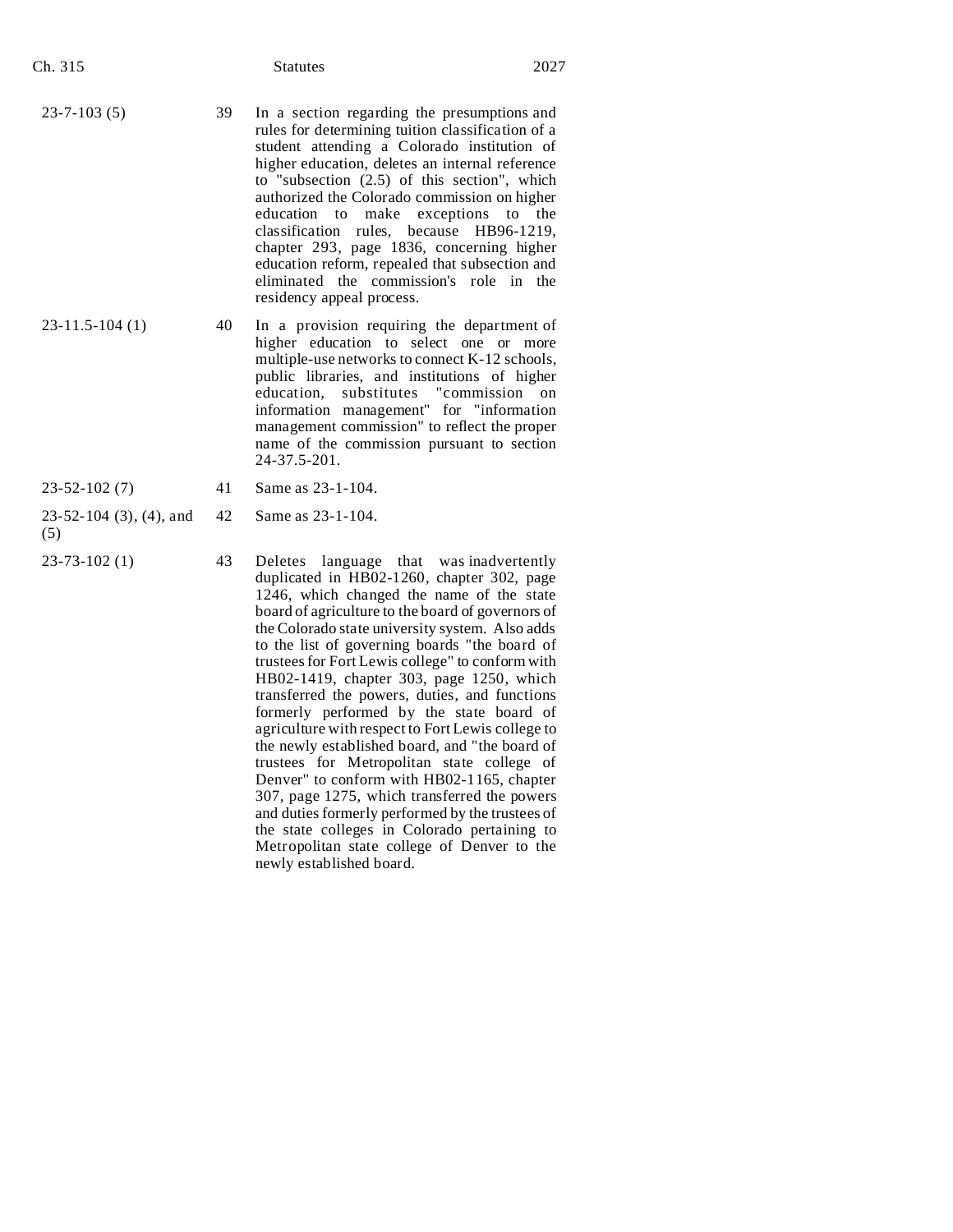(C)

- $24-1-135.1$  (1) (a) 44 In a section enacted by HB02-1403, chapter 249, page 942, to require the appointing authority of various boards, commissions, and committees to determine whether their current membership adequately reflects the state's new congressional districts following the results of the 2000 federal decennial census, changes an internal reference to the provision establishing the poison control oversight board from "25.5-2-103" to "25-32-104" to correspond to the transfer of the poison control program from the department of health care policy and financing to the department of public health and environment by HB02-1348, chapter 144, page 423.
- 25-1-107 (1) (ee) (II.5)  $(A)$  and  $(1)$  (ee)  $(II.5)$ 45 In a provision defining the types of facilities for which the department of public health and environment is statutorily required to establish and maintain a program for the administration of medications, deletes an internal reference in subsection  $(1)$  (ee)  $(II.5)$   $(A)$  to section 24-35-210 (4) (f) (I) (B), which formerly required that appropriations of moneys from the state lottery fund for capital construction be used for the construction of certain state correctional facilities, because HB88-1274, chapter 178, page 944, provided for the repeal of section 24-35-210 (4), effective September 1, 1998. In addition, in subsection  $(1)$  (ee)  $(II.5)$ (C), substitutes "assisted living residences as defined in section  $25-27-102$   $(1.3)$ " for "personal care boarding homes as defined in section 25-27-102 (8)" to conform with changes made by HB02-1323, chapter 314, page 1317, which replaced the latter phrase with the former one in reference to certain facilities regulated by the department of public health and environment.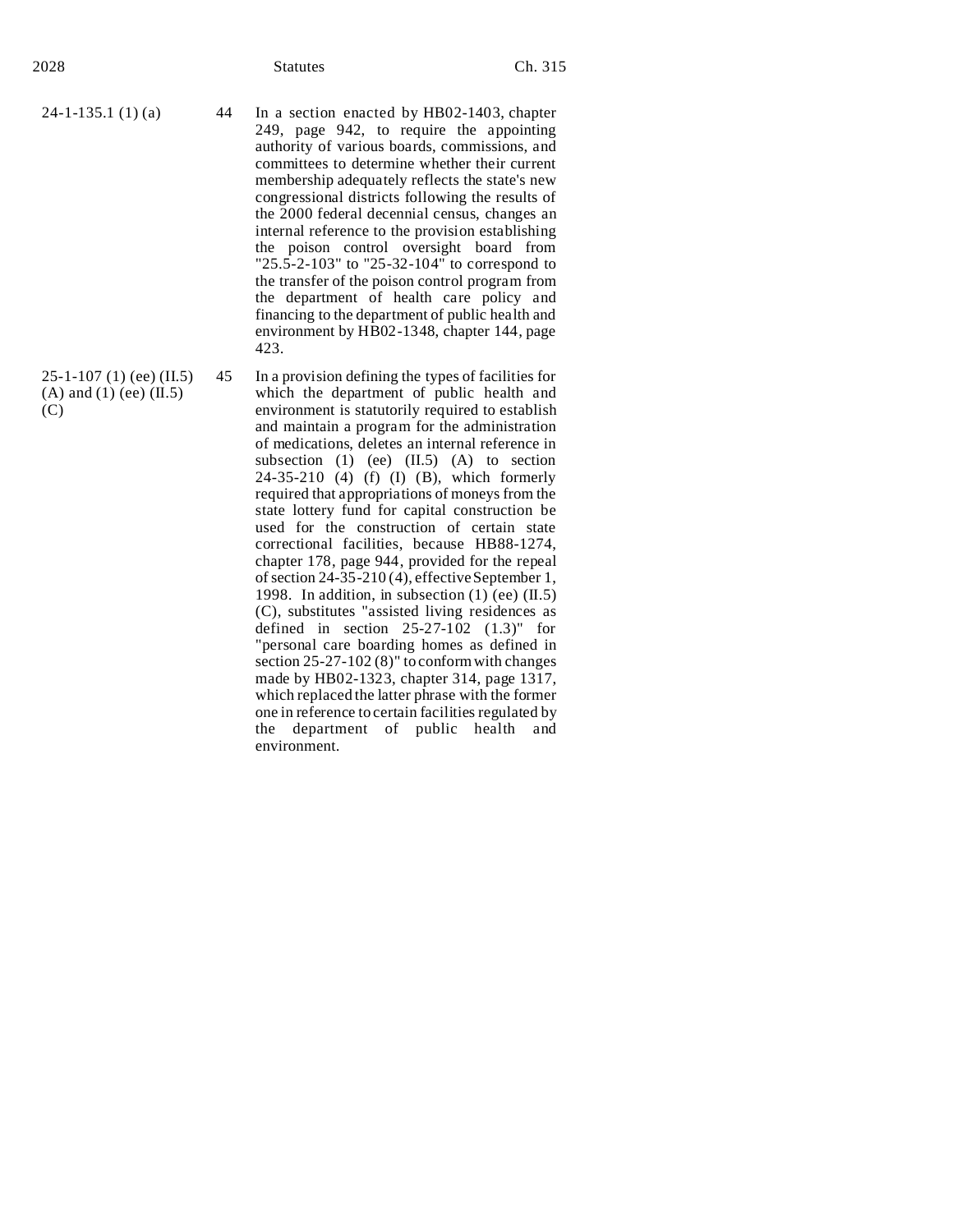| Ch. 315 | <b>Statutes</b> | 2029 |
|---------|-----------------|------|
|         |                 |      |

- $25-1-1202$  (1) (ii) 46 In a section listing statutes that pertain to medical record confidentiality and health information, changes an internal reference to the provision in the "Colorado Children's Code" requiring certain persons to forward color photographs and X rays which show evidence of child abuse to the county department or to the local law enforcement agency from "19-5-306", which requires a public information campaign to communicate changes to the access of adoption records, to "19-3-306" to correct a typographical error in the Senate Health, Environment,Children, and Families Committee Report for HB01-1134, chapter 239, page 828, concerning infectious and communicable diseases. (See Senate Journal, page 1162, May 3, 2001.)
- $25-27-104$  (2) (k)  $47$  In a provision authorizing the state board of health to create a modified fee schedule for assisted living residences that serve a disproportionate share of low-income residents, substitutes "residents" for "residences" to correct a drafting error in the Senate Appropriations Committee Report for HB02-1323, chapter 314, page 1318, which added this provision to the section concerning minimum standards for assisted living residences. (See Senate Journal, page 994, April 25, 2002.)

26-1-301 (3) 48 In a provision defining the term "traumatic brain injury", substitutes "neuropsychological evaluation" for "neurophysical evaluation" to correct a drafting error in HB02-1281, chapter 324, page 1604, concerning the creation of the Colorado traumatic brain injury board, which enacted this provision as section 26-1-202 (3) but was later relocated on revision to section 26-1-301 (3) for ease of location in the Colorado Revised Statutes.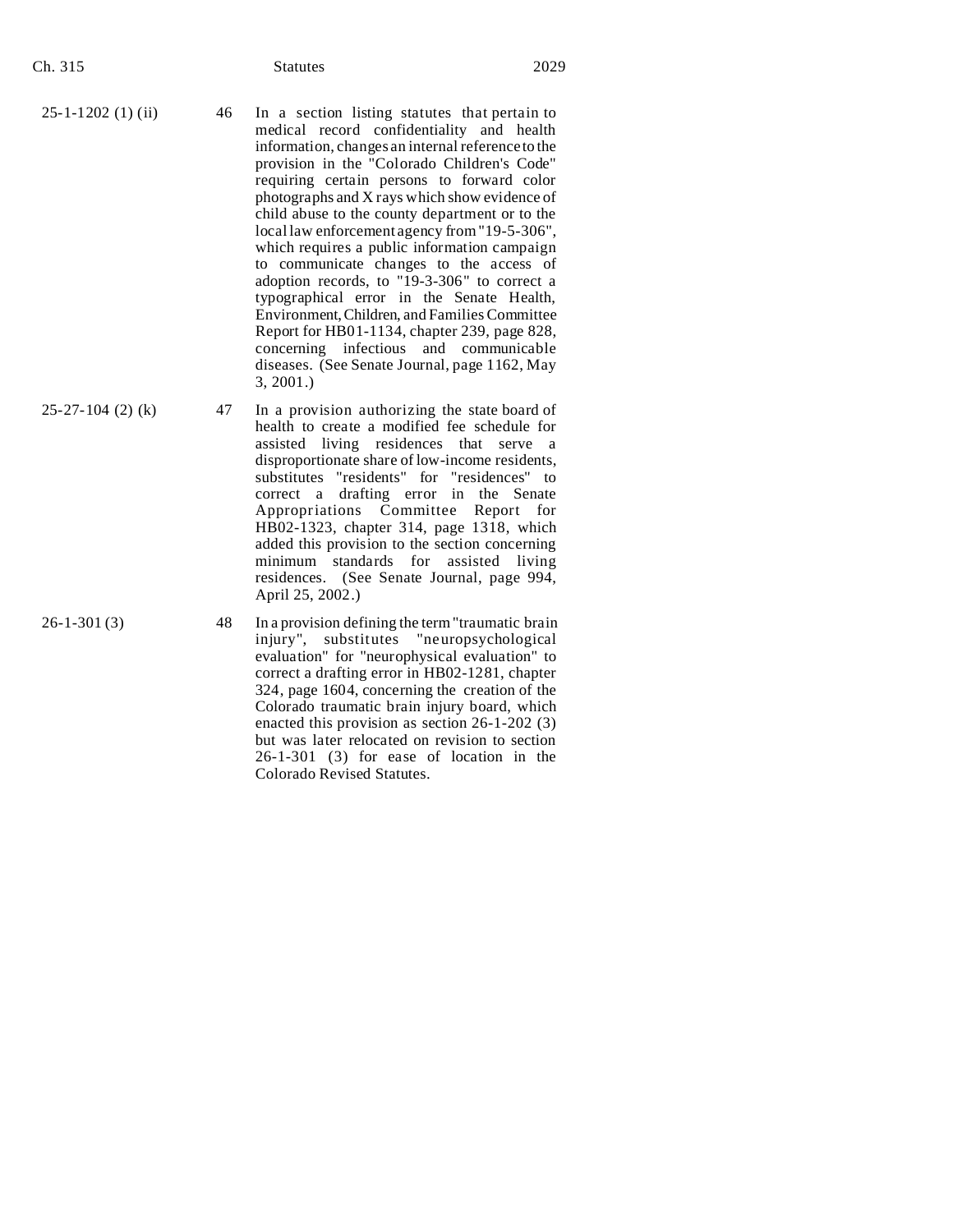| 2030              |    | <b>Statutes</b>                                                                                                                                                                                                                                                                                                                                                                                                                                                                                                                                                                                                                                                                                                                                                                                  | Ch. 315         |
|-------------------|----|--------------------------------------------------------------------------------------------------------------------------------------------------------------------------------------------------------------------------------------------------------------------------------------------------------------------------------------------------------------------------------------------------------------------------------------------------------------------------------------------------------------------------------------------------------------------------------------------------------------------------------------------------------------------------------------------------------------------------------------------------------------------------------------------------|-----------------|
| $26 - 1 - 304(1)$ | 49 | In a section enacted by HB02-1281, chapter<br>324, page 1604, which created the Colorado<br>traumatic brain injury board in the department<br>of human services, changes an internal<br>reference to a provision requiring that persons<br>convicted of driving under the influence of<br>alcohol or driving while ability impaired<br>because of alcohol or drugs pay a surcharge of<br>\$15 to provide moneys for the Colorado<br>traumatic brain injury trust fund from<br>"42-4-1301 (9) (g) (IV)" to "42-4-1301 (7) (d)<br>(III)" to correspond to the enactment of<br>SB02-057, chapter 342, page 1897, concerning<br>a nonsubstantive recodification of statutes<br>relating to the operation of motor vehicles by<br>persons who have consumed chemical<br>substances including alcohol. |                 |
| $26 - 1 - 305$    | 50 | Same as 26-1-304 (1).                                                                                                                                                                                                                                                                                                                                                                                                                                                                                                                                                                                                                                                                                                                                                                            |                 |
| $26-1-306(1)$     | 51 | Same as 26-1-304 (1).                                                                                                                                                                                                                                                                                                                                                                                                                                                                                                                                                                                                                                                                                                                                                                            |                 |
| $26-1-309(1)$     | 52 | Same as 26-1-304 (1).                                                                                                                                                                                                                                                                                                                                                                                                                                                                                                                                                                                                                                                                                                                                                                            |                 |
| $26-4-120(3)$     | 53 | Repeals as obsolete a provision of the<br>"Colorado Medical Assistance Act" requiring<br>the department of health care policy and<br>financing<br>to<br>include<br>concerning privatization of the administration of<br>the managed care system in its annual report to<br>the general assembly pursuant to section<br>26-4-118 because HB02-1292, chapter 225,<br>page 832, concerning the statewide managed<br>care system, repealed section 26-4-118 (1)<br>where this reporting requirement was contained.                                                                                                                                                                                                                                                                                   | recommendations |

- 
- 26-11.5-103 (3) (b) 54 Same as 25-1-107 (1) (ee) (II.5) (C).
- 27-1-204 (5) 55 In a provision regarding the general assembly's annual appropriation of funds that may be used by the executive director of the department of human services to assist community mental health clinics and centers, deletes internal references to subsections (2) and (3), formerly concerning the purchase of community mental health services from providers approved by the executive director of the department of human services, to correspond to the repeal of these subsections by SB97-216, chapter 212, page 1094, which repealed various laws due to their obsolescence or redundancy.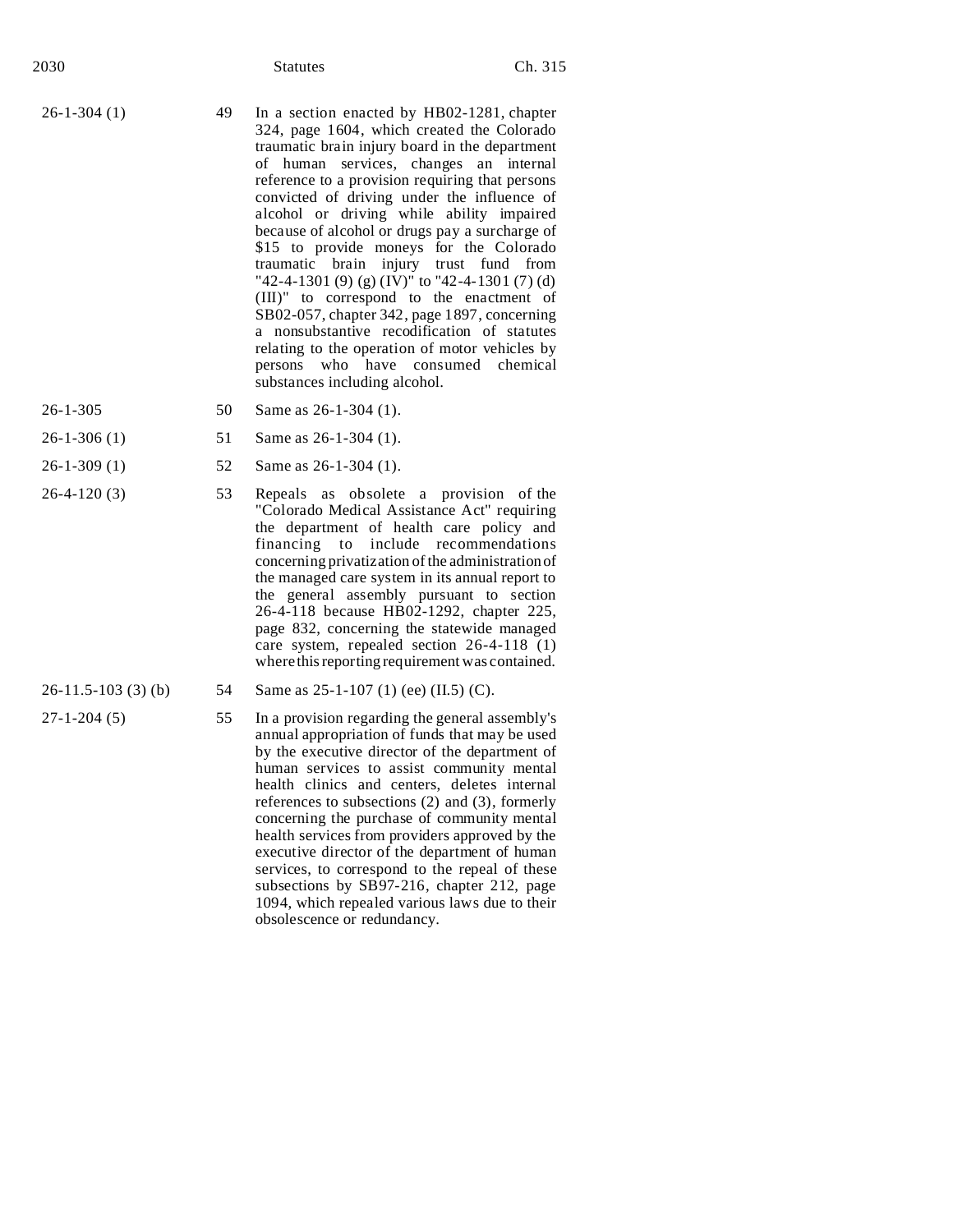| $28 - 3 - 1402$<br>In various provisions of the "Colorado State"<br>56<br>Military Service Civil Relief Act of 2002",<br>which was enacted by HB02-1139, chapter 202,<br>page 690, substitutes "state defense force active                                                                                                      | 2031 |
|---------------------------------------------------------------------------------------------------------------------------------------------------------------------------------------------------------------------------------------------------------------------------------------------------------------------------------|------|
| duty" for "active duty" to conform with changes<br>made by SB02-099, chapter 181, page 589,<br>concerning the updating of statutory provisions<br>regarding the state military forces, which<br>deleted the definition of the term "active duty"<br>and added the definition of the term "state"<br>defense force active duty". |      |
| $28 - 3 - 1403$<br>57<br>Same as 28-3-1402.                                                                                                                                                                                                                                                                                     |      |
| 58<br>$28 - 3 - 1404(2)$<br>Same as 28-3-1402.                                                                                                                                                                                                                                                                                  |      |
| 28-3-1405 IP $(1)$ (a)<br>59<br>Same as 28-3-1402.<br>and $(2)$ (b)                                                                                                                                                                                                                                                             |      |
| Same as 28-3-1402.<br>28-3-1406<br>60                                                                                                                                                                                                                                                                                           |      |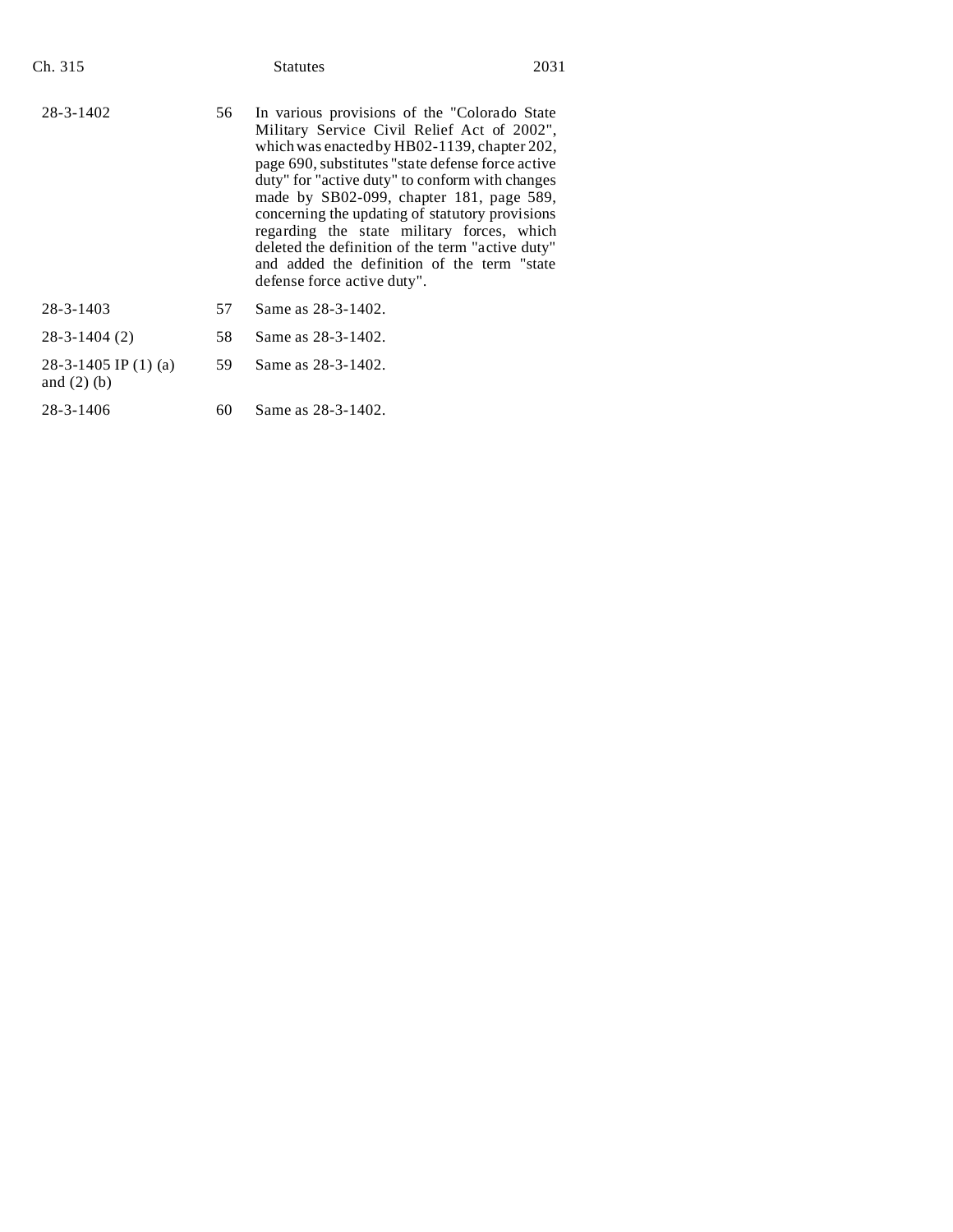29-22-107 (2) (d)  $(IV)$  61 In a provision making various exemptions from the requirement that persons possessing hazardous substances file an inventory of such substances, changes an internal reference to provisions regarding hazardous materials in transportation from "article 2.1 of title 40" to "parts 1, 2, and 3 of article 20 of title 42" to conform with several changes made to the laws governing the transportation of hazardous<br>materials by motor vehicle. In 1979, materials by motor vehicle. SB79-121, chapter 392, page 1513, enacted the "Transportation of Hazardous Materials Act" in article 2.1 of title 40 and required the public utilities commission to promulgate rules and regulations defining hazardous materials and<br>regulating their transportation. In 1987, regulating their transportation. SB87-156, chapter 327, page 1559, enacted the "Hazardous Materials Transportation Act of 1987" in article 6 of title 43 and authorized the chief of the Colorado state patrol to promulgate rules and regulations for the administration of this act. In 1989, SB89-241, chapter 370, page 1638, repealed statutory provisions concerning the authority of the public utilities commission to regulate the transportation of hazardous materials and broadened the authority of the chief of the Colorado state patrol concerning the safe transportation of hazardous materials by repealing article 2.1 of title 40 and amending provisions of article 6 of title 43. Finally, in 1994, SB94-001, chapter 337, page 2094, concerning the recodification of title 42, relocated the "Hazardous Materials Transportation Act of 1987" from parts 1, 2, and 3 of article 6 of title 43 to parts 1, 2, and 3 of article 20 of title 42.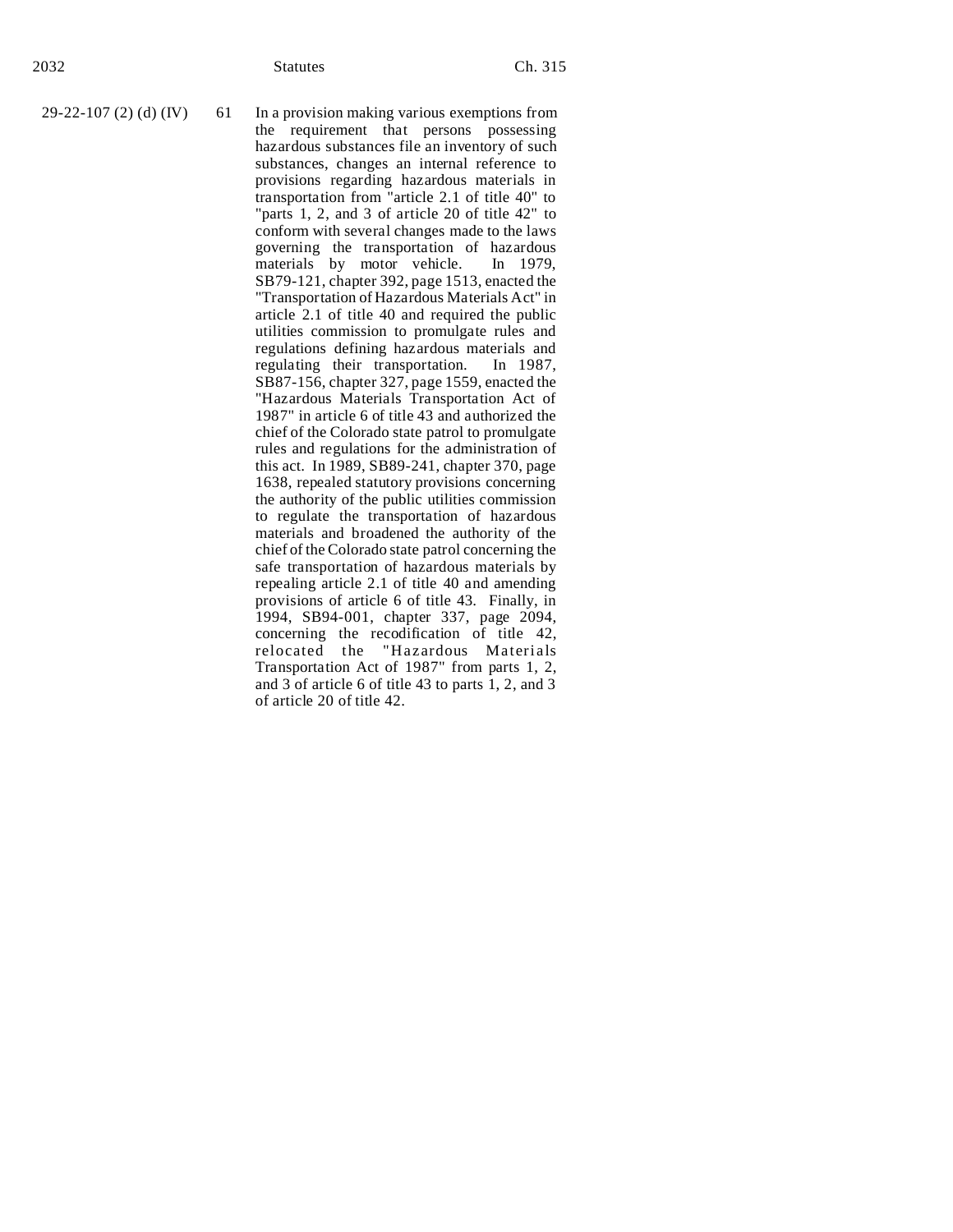| Ch. 315            |    | <b>Statutes</b>                                                                                                                                                                                                                                                                                                                                                                                                                                                                                                                                                                                                                                                                                                                                                                                                                                                                                   | 2033 |
|--------------------|----|---------------------------------------------------------------------------------------------------------------------------------------------------------------------------------------------------------------------------------------------------------------------------------------------------------------------------------------------------------------------------------------------------------------------------------------------------------------------------------------------------------------------------------------------------------------------------------------------------------------------------------------------------------------------------------------------------------------------------------------------------------------------------------------------------------------------------------------------------------------------------------------------------|------|
| $35-9-109(3)$      | 62 | In a section of the "Pesticide Act" regarding the<br>confidentiality of information submitted to the<br>commissioner of agriculture by a poison control<br>service provider, changes an internal reference<br>to the provision empowering the department of<br>public health and environment to contract with<br>private, nonprofit, or public entities for<br>statewide poison control services from<br>"25.5-2-103" to "25-32-105" to conform with<br>HB02-1348, chapter 144, page 423, which<br>transferred the poison control program from the<br>department of health care policy and financing<br>to the department of public health and<br>environment.                                                                                                                                                                                                                                    |      |
| $37-92-102(6)$ (c) | 63 | In<br>provision of the "Water Right<br>a<br>Determination and Administration Act of 1969"<br>requiring the Colorado water conservation<br>board to review a copy of a water rights<br>application and report its findings to the water<br>court as to whether the application should be<br>granted, granted with conditions, or denied,<br>changes an internal reference to the provision<br>making the findings of fact made by the<br>Colorado water conservation board presumptive<br>as to such facts, subject to rebuttal by any party,<br>from "34-92-305 $(13)$ " to "37-92-305 $(13)$ " to<br>correct a typographical error in a Senate floor<br>amendment for SB01-216, chapter 305, page<br>1187, concerning the establishment of a<br>procedure for the adjudication of a recreational<br>in-channel diversion by a local government.<br>(See Senate Journal, page 1140, May 3, 2001.) |      |
| $37-92-308(1)$ (b) | 64 | In a section of the "Water Right Determination                                                                                                                                                                                                                                                                                                                                                                                                                                                                                                                                                                                                                                                                                                                                                                                                                                                    |      |

and Administration Act of 1969" granting additional authority to the state engineer to approve substitute water supply plans, changes an internal reference to the provision authorizing water conservancy districts and water conservation districts to enter into cooperative agreements relating to water resources with other political subdivisions of the state from "37-80-106" to "37-83-106" to correct a typographical error in the House Committee on Agriculture, Livestock, and Natural Resources Report for HB02-1414, chapter 151, page 459. (See House Journal, page 1135, April 4, 2002.)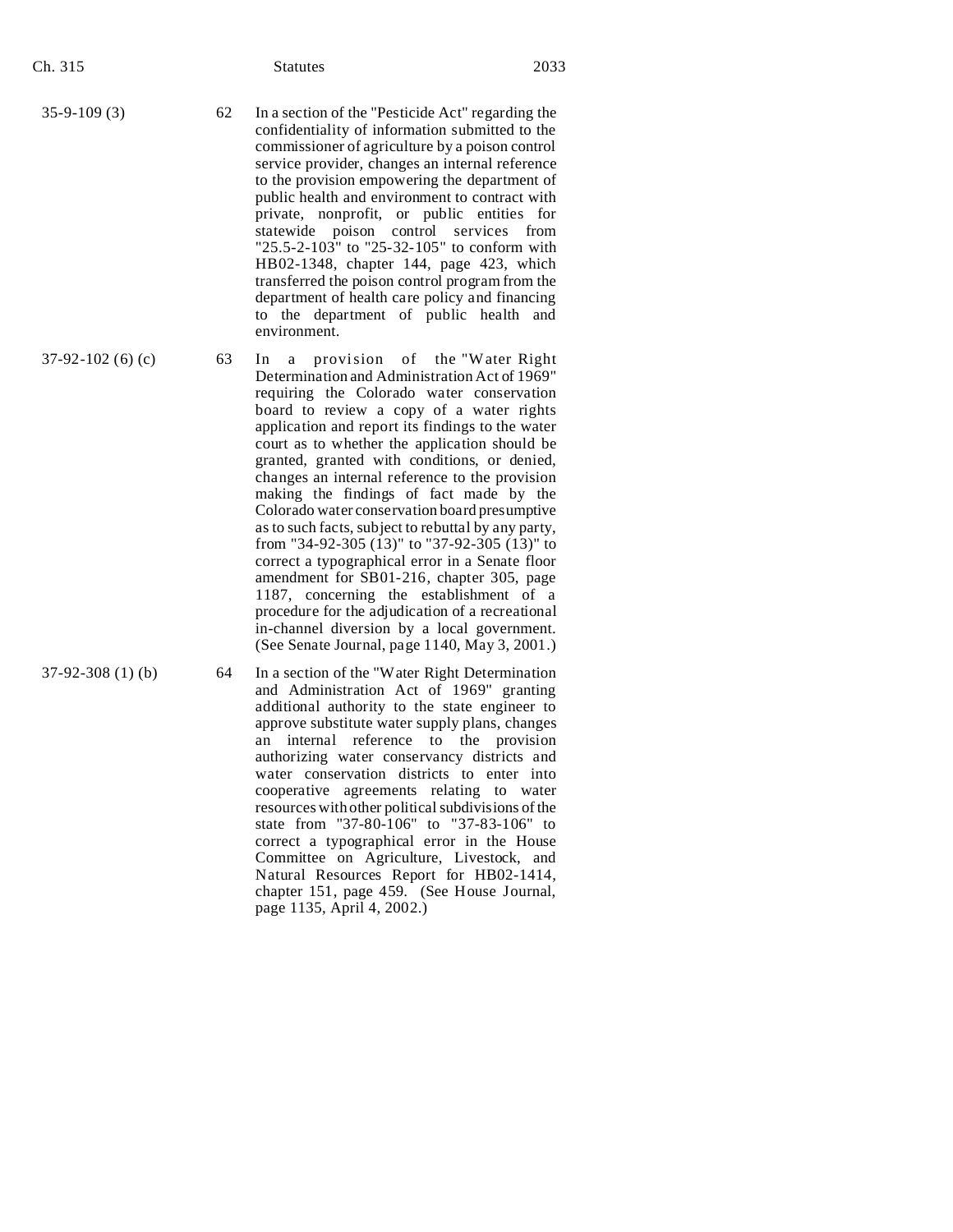| 2034                   |    | <b>Statutes</b>                                                                                                                                                                                                                                                                                                                                                                                                                                                                                                                                                                                                                   | Ch. 315      |
|------------------------|----|-----------------------------------------------------------------------------------------------------------------------------------------------------------------------------------------------------------------------------------------------------------------------------------------------------------------------------------------------------------------------------------------------------------------------------------------------------------------------------------------------------------------------------------------------------------------------------------------------------------------------------------|--------------|
| $38 - 2 - 105$         | 65 | In a provision according the right of eminent<br>domain to educational boards of control,<br>changes "Fort Lewis college" to "board of<br>trustees for Fort Lewis college" to reflect the<br>proper name of the board that governs Fort<br>Lewis college and to conform with HB02-1419,<br>chapter 303, page 1250, which transferred the<br>powers,<br>duties,<br>and<br>functions<br>performed by the state board of agriculture with<br>respect to Fort Lewis college to a newly<br>established board of trustees.                                                                                                              | formerly     |
| $38-11-101(2)$         | 66 | See the explanation for the repeal of article 25<br>of title 39.                                                                                                                                                                                                                                                                                                                                                                                                                                                                                                                                                                  |              |
| $38-31-101(1)$         | 67 | See the explanation for the repeal of article 25<br>of title 39.                                                                                                                                                                                                                                                                                                                                                                                                                                                                                                                                                                  |              |
| 39-22-2003 (9)         | 68 | In a provision regarding the refund procedure<br>for individuals who qualify for a state sales tax<br>refund but have been convicted of a felony and<br>are incarcerated at the time of filing for the<br>refund, changes an internal reference from<br>"section 16-11-101.5" to "article 18.5 of title<br>16" to conform with HB00-1169, chapter 232,<br>page 1044, which repealed section 16-11-101.5<br>and enacted a new article governing restitution<br>in criminal actions.                                                                                                                                                |              |
| Article 25 of title 39 | 69 | Repeals as obsolete article 25 of title 39, which<br>formerly imposed a tax on transfers of property<br>by gift, because HB79-1611, chapter 373, page<br>1437, concerning the fiscal policy of the state,<br>and providing for the elimination and reduction<br>of tax revenues and for the disposition of excess<br>general revenues, terminated the tax imposed by<br>this article as of January 1, 1980, but the gift<br>tax law has remained in effect until all moneys<br>due and collectible under the gift tax law are<br>collected.<br>According<br>to<br>department of revenue, there are no outstanding<br>liabilities. | the Colorado |
| $39-30-105(1)$ (b)     | 70 | In a provision of the "Urban and Rural<br>Enterprise Zone Act", changes an internal<br>reference<br>to the article covering health<br>insurance plans or programs from "article 8 of<br>this title" to "article 8 of title 10" to correct a<br>drafting error in HB02-1161, chapter 284, page<br>1107, concerning the creation of enhanced rural<br>enterprise zones.                                                                                                                                                                                                                                                             |              |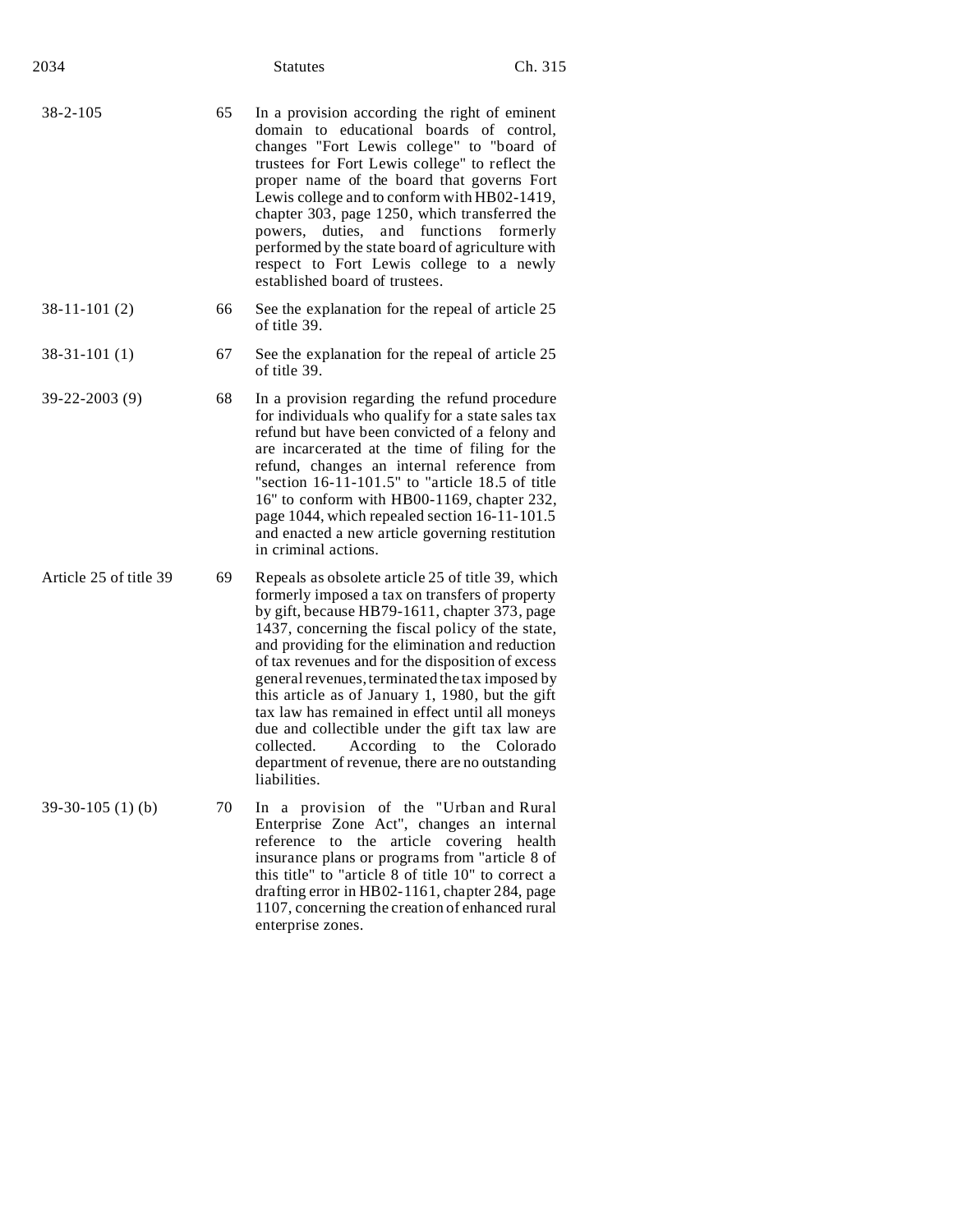| Ch. 315                    |    | Statutes                                                                                                                                                                                                                                                                                                                                                                                                                                                                                                                                                                                                                                                                                     | 2035 |
|----------------------------|----|----------------------------------------------------------------------------------------------------------------------------------------------------------------------------------------------------------------------------------------------------------------------------------------------------------------------------------------------------------------------------------------------------------------------------------------------------------------------------------------------------------------------------------------------------------------------------------------------------------------------------------------------------------------------------------------------|------|
| 42-1-217 $(1)$ $(c)$       | 71 | In a provision of the "Uniform Motor Vehicle<br>Law" regarding the transmittal of moneys to the<br>alcohol and drug driving safety program fund,<br>changes an internal reference to the provision<br>creating this program from "42-1-1301.3" to<br>"42-4-1301.3" to correct a typographical error<br>in the Senate Judiciary Committee Report for<br>SB02-057, chapter 342, page 1921, concerning<br>a nonsubstantive recodification of statutes<br>relating to the operation of motor vehicles by<br>persons who have consumed chemical<br>substances including alcohol.<br>(See Senate<br>Journal, page 171, February 5, 2002.)                                                          |      |
| 42-3-121 $(2)$ $(a)$ $(I)$ | 72 | In a provision allowing a person with a<br>disability who drives a motor vehicle that is<br>owned by a trust set up for such person to obtain<br>special license plates that qualify the vehicle for<br>disabled parking privileges, inserts language<br>stating that the name of the trust includes the<br>name of the person for whom the trust was<br>created to clarify a House floor amendment to<br>HB02-1210, chapter 213, page 770, concerning<br>requirements for disabled persons to obtain<br>special license plates. (See House Journal, page<br>394, February 14, 2002.)                                                                                                        |      |
| 42-4-1301 $(7)$ $(h)$      | 73 | In a provision of the "Uniform Safety Code of<br>1935" that was added by SB02-057, chapter<br>342, page 1898, concerning a nonsubstantive<br>recodification of statutes relating to the<br>operation of motor vehicles by persons who<br>have consumed chemical substances including<br>alcohol, to specify what was the current<br>maximum monetary penalty that a court may<br>assess upon any person required to perform<br>useful public service, changes the maximum<br>amount of that penalty from "\$60" to "\$120" to<br>conform with SB02-036, chapter 105, page 303,<br>concerning the assessment of public service<br>fees, which increased the fee for useful public<br>service. |      |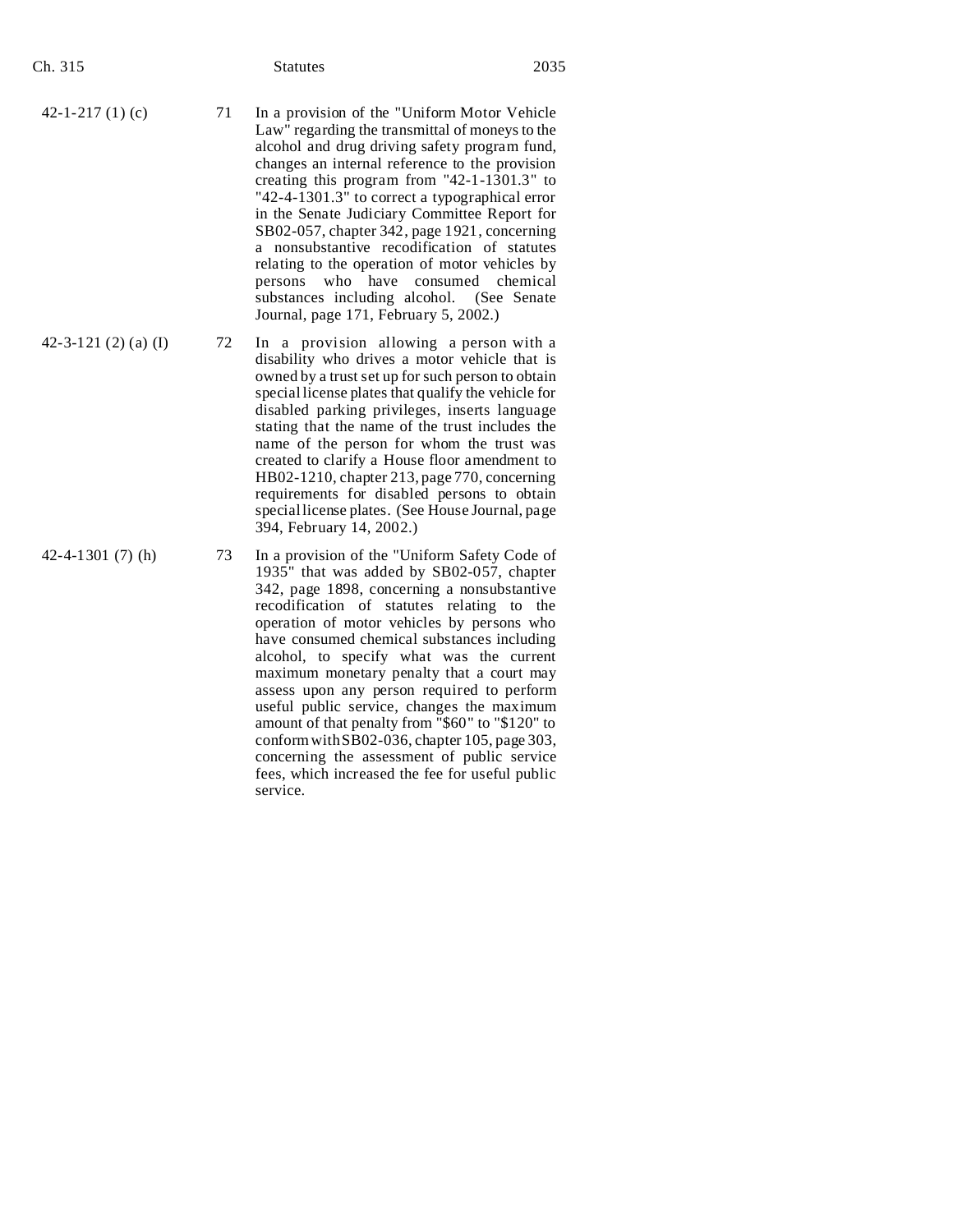| 2036 | <b>Statutes</b> | Ch. 315 |
|------|-----------------|---------|
|      |                 |         |

- 42-6-139 (3) and (4) 74 In a section of the "Certificate of Title Act" describing the penalties for violating the registration provisions for motor vehicles, deletes an internal reference to section 42-3-112 (3) (b) (II), which authorized the department of revenue to renew the registration of a class C motor vehicle only if the applicant had a complying motor vehicle insurance policy, because HB98-1213, chapter 219, page 786, concerning mandating that motor vehicle owners comply with insurance requirements prior to registering a motor vehicle in Colorado, provided for the repeal of section 42-3-112 (3) (b), effective July 1, 2001.
- 43-3-403 (2) 75 Deletes an internal reference to section 43-3-403 (1) (b), which formerly required the governor and the transportation commission to submit a report to the general assembly regarding the proposed construction of a toll tunnel, because HB02-1341, chapter 233, page 872, concerning recommendations of the house committee on transportation and energy relating to the continuation of requirements for certain reports to the general assembly from executive agencies, repealed this section.

## 43-3-404 (3) 76 Same as 43-3-403 (2).

- 43-4-804 (4) 77 In a provision enacted by SB02-179, chapter 207, page 738, concerning transportation funding, which authorized the transportation commission to create a statewide tolling enterprise, changes a reference to the name of the fund created pursuant to section 43-4-805 from "statewide tolling enterprise fund" to "statewide tolling enterprise operating fund" to reflect the proper name of this fund.
- 2-3-1304 (1) (a.5) 78 Pursuant to Senate Resolution 03-002, changes the names of the committees of reference in the Senate.
- 12-38.1-206 IP (1) 79 Same as 2-3-1304 (1) (a.5).
- 19-3.5-109 (1) 80 Same as 2-3-1304 (1) (a.5).
- 22-2-123 (3) 81 Same as 2-3-1304 (1) (a.5).
- 23-3.3-802 82 Same as 2-3-1304 (1) (a.5). 24-37.5-205 83 Same as 2-3-1304 (1) (a.5).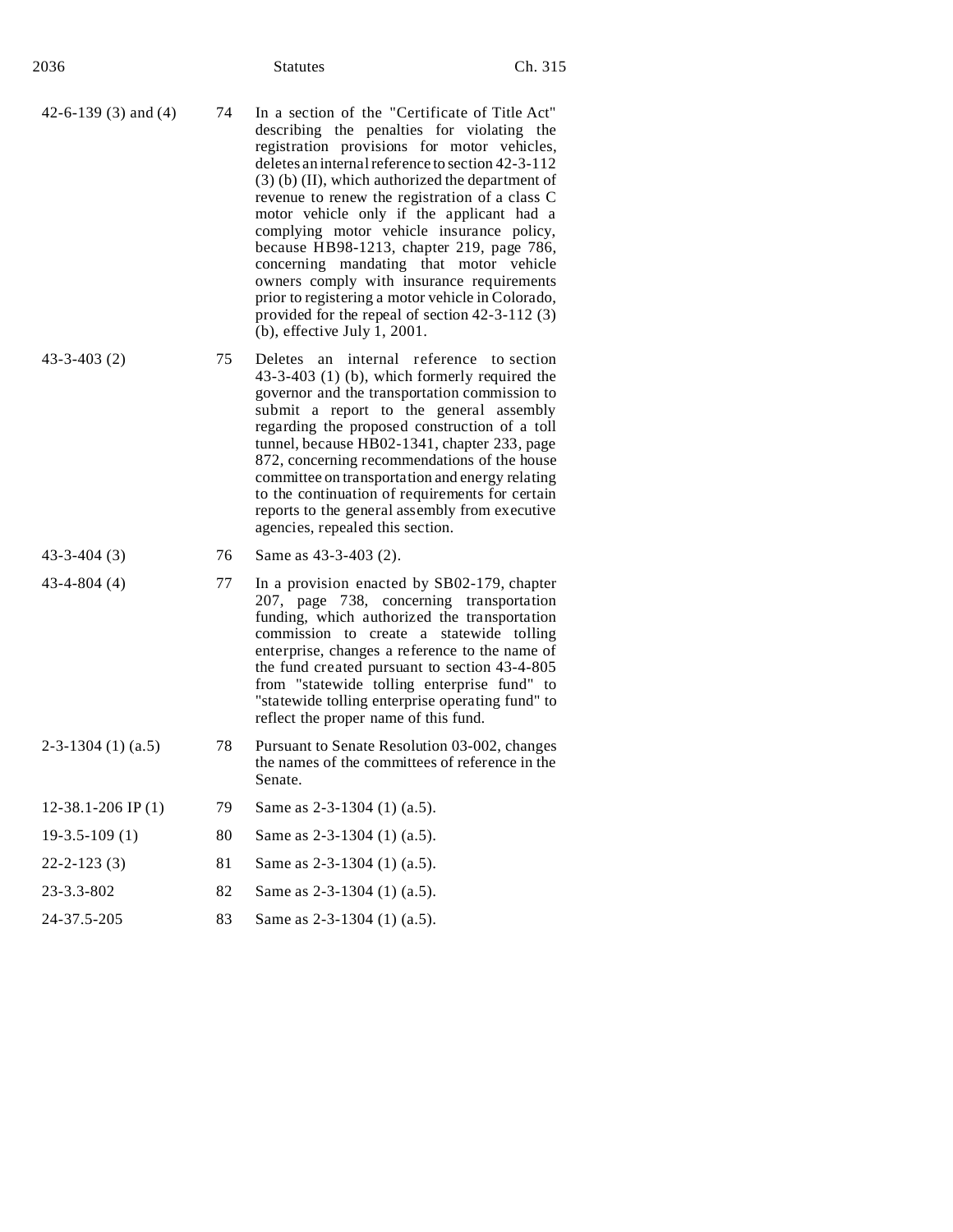| Ch. 315                                  |     | <b>Statutes</b>             | 2037 |
|------------------------------------------|-----|-----------------------------|------|
| $25 - 1 - 108(5)$                        | 84  | Same as 2-3-1304 (1) (a.5). |      |
| $25-3.5-704$ (2) (h) (I)<br>(E)          | 85  | Same as 2-3-1304 (1) (a.5). |      |
| $25 - 23 - 103(7)$                       | 86  | Same as 2-3-1304 (1) (a.5). |      |
| 25-27-110 (1) and IP<br>$(2)$ (a)        | 87  | Same as 2-3-1304 (1) (a.5). |      |
| $25-34-104(4)$                           | 88  | Same as 2-3-1304 (1) (a.5). |      |
| $25.5 - 1 - 110(4)$                      | 89  | Same as 2-3-1304 (1) (a.5). |      |
| $25.5 - 1 - 303(7)$                      | 90  | Same as 2-3-1304 (1) (a.5). |      |
| $26 - 1 - 310$                           | 91  | Same as 2-3-1304 (1) (a.5). |      |
| $26-4-106$ (1) (b) (II)                  | 92  | Same as 2-3-1304 (1) (a.5). |      |
| $26-4-124(8.5)(c)$                       | 93  | Same as 2-3-1304 (1) (a.5). |      |
| $26-4-127(2)$ (b)                        | 94  | Same as 2-3-1304 (1) (a.5). |      |
| $26-4-410(2)$ (c.7) (VI)                 | 95  | Same as 2-3-1304 (1) (a.5). |      |
| $26-4-420(1)$ (e)                        | 96  | Same as 2-3-1304 (1) (a.5). |      |
| $26-4-421(4)$                            | 97  | Same as 2-3-1304 (1) (a.5). |      |
| $26-4-1303$ IP (1)                       | 98  | Same as 2-3-1304 (1) (a.5). |      |
| 26-4-1406                                | 99  | Same as 2-3-1304 (1) (a.5). |      |
| $26 - 6 - 117(3)$                        | 100 | Same as 2-3-1304 (1) (a.5). |      |
| $26-11-205.5(4)(b)$                      | 101 | Same as 2-3-1304 (1) (a.5). |      |
| $26-19-106(1)$                           | 102 | Same as 2-3-1304 (1) (a.5). |      |
| $26-19-107(1)$ (j)                       | 103 | Same as 2-3-1304 (1) (a.5). |      |
| $28-3-106(1)$ (c) and<br>$(1)$ (w) $(I)$ | 104 | Same as 2-3-1304 (1) (a.5). |      |
| 28-5-703 (3) (c)                         | 105 | Same as 2-3-1304 (1) (a.5). |      |
| $29-4-729(1)$                            | 106 | Same as 2-3-1304 (1) (a.5). |      |
| $29-4-735(2)$                            | 107 | Same as 2-3-1304 (1) (a.5). |      |
| 33-1-110 $(7)$ $(c)$ $(VI)$              | 108 | Same as 2-3-1304 (1) (a.5). |      |
| $33-1-112(7)$ (a)                        | 109 | Same as 2-3-1304 (1) (a.5). |      |
| 33-60-106                                | 110 | Same as 2-3-1304 (1) (a.5). |      |
| 35-65-406 IP $(1)$                       | 111 | Same as 2-3-1304 (1) (a.5). |      |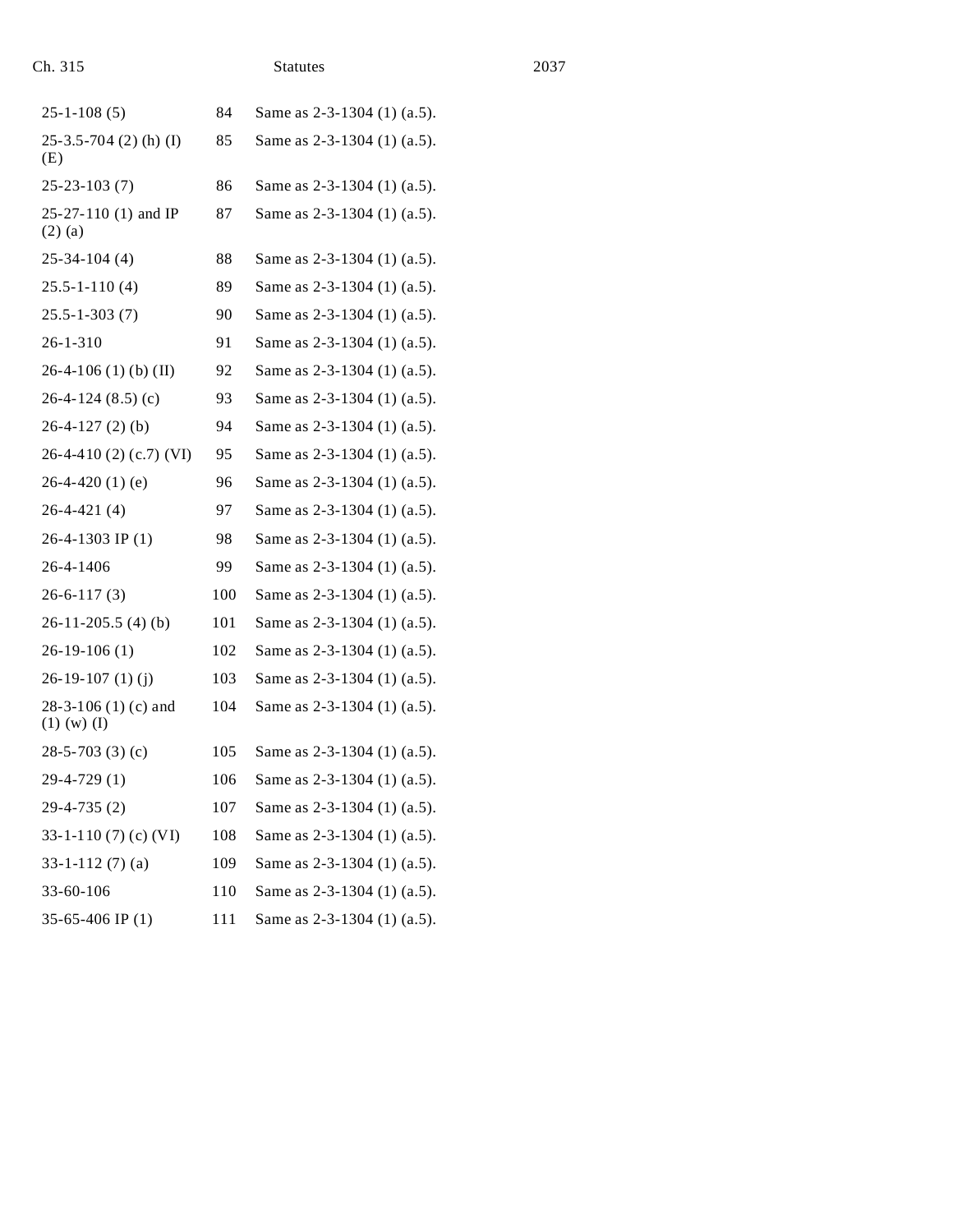| 37-60-116               |     | 112 Same as $2-3-1304$ (1) (a.5).                                                                                                                                                                 |
|-------------------------|-----|---------------------------------------------------------------------------------------------------------------------------------------------------------------------------------------------------|
| $37-60-121$ $(2.5)$ (d) | 113 | Same as $2-3-1304$ (1) (a.5).                                                                                                                                                                     |
| $39-22-1704$ (3) (e)    | 114 | Same as $2-3-1304$ (1) (a.5).                                                                                                                                                                     |
| $43 - 4 - 806(3)$       |     | 115 Same as $2-3-1304$ (1) (a.5).                                                                                                                                                                 |
| 18-1.3-204 (2) (a) (V)  |     | 116 Amends section $18-1.3-204$ (2) (a) (V) to<br>increase the probation supervision fee from<br>"forty-five" to "fifty" dollars per month to<br>conform with the legislative intent of SB03-186, |

- 
- 12-47-301 (7) 117 In a provision of the "Colorado Liquor Code" pertaining to the requirements for reporting a transfer or change of financial interest in a license, changes an internal reference from "this subsection (8)" to "this subsection (7)" to correct a drafting error in HB97-1076, chapter 80, page 224, concerning a recodification of the laws regulating the sale of beverages containing alcohol, and in connection therewith, eliminating obsolete provisions.

concerning an increase in fees collected by the judicial department, which inadvertently amended section  $16-11-204$  (2) (a) (V), which was repealed and relocated to the former section effective October 1, 2002, by HB02-1046, chapter 318, page 1365, concerning the relocation of certain existing criminal sentencing statutes to a new article in title 18.

12-47-407 (1) 118 In a provision of the "Colorado Liquor Code" pertaining to a retail liquor store license, changes an internal reference to the definition of the term "retail liquor store" from "12-47-103 (30)" to "12-47-103 (31)" to conform with changes made by the Senate Business Affairs and Labor Committee Report for HB97-1076, chapter 80, page 224, concerning a recodification of the laws regulating the sale of beverages containing alcohol, which added another term to the definitions section of this code resulting in the renumbering of succeeding subsections but did not make conforming amendments to affected internal references. (See Senate Journal, page 360, February 26, 1997.)

- 
- 
-